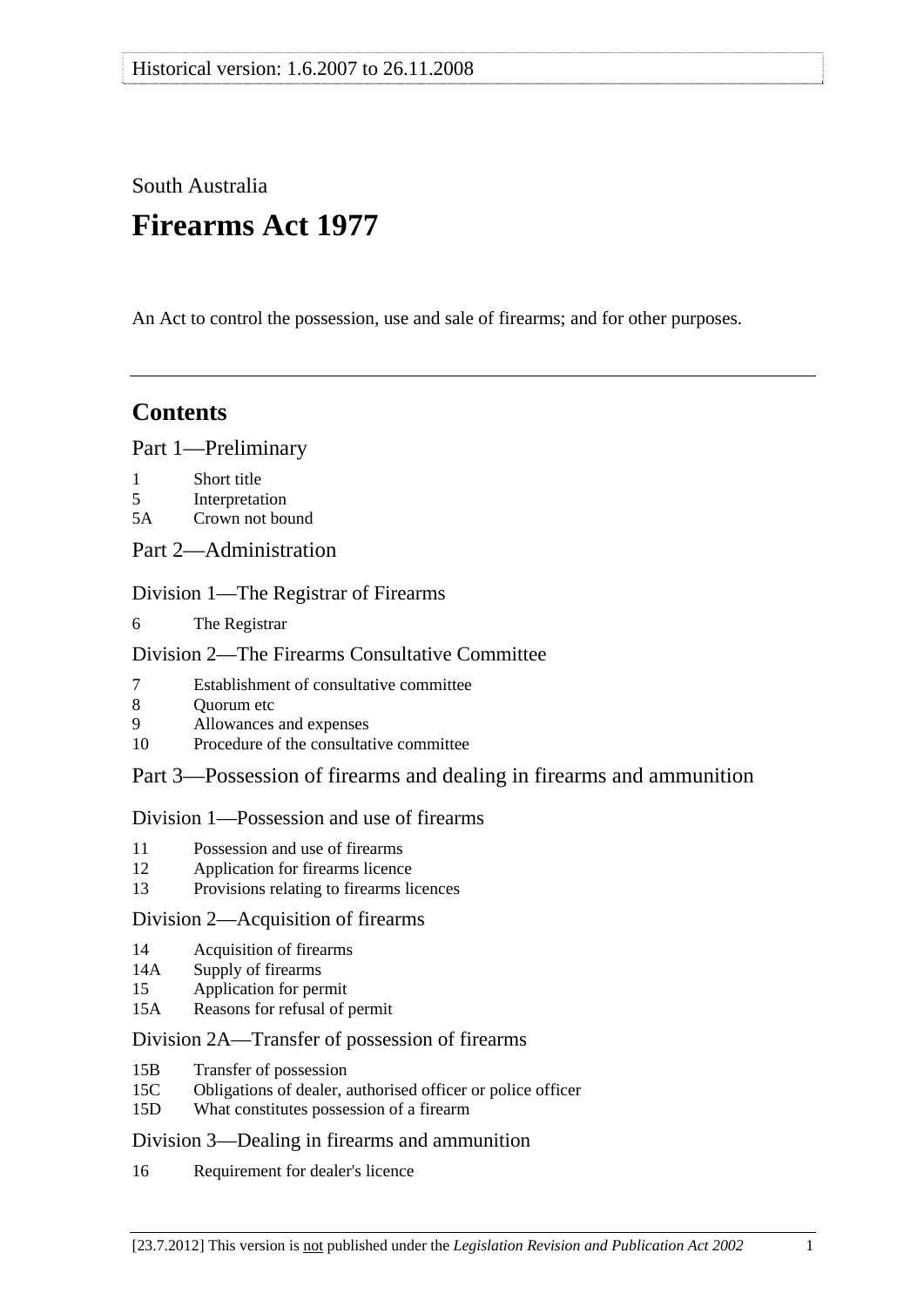- [17 Application for dealer's licence](#page-27-0)
- [18 Records](#page-29-0)

## [Division 4—Licences](#page-29-0)

- [19 Term and renewal of licence](#page-29-0)
- [19A Licences to include photographs](#page-29-0)
- [20 Cancellation, variation and suspension of licence](#page-30-0)<br>20A Reporting obligations of certain persons and club
- Reporting obligations of certain persons and clubs
- [21 Breach of conditions etc](#page-32-0)
- [21A Notice of change of address](#page-32-0)
- [21AB Return of licence to Registrar](#page-32-0)

## [Division 5—Acquisition of ammunition](#page-33-0)

- [21B Acquisition of ammunition](#page-33-0)
- [21BA Cancellation or suspension of permit](#page-34-0)
- [21BB Limit on quantity of ammunition](#page-34-0)

## [Division 6—General](#page-34-0)

- [21D Appeals](#page-34-0)
- [21E Procedure where decision based on criminal intelligence](#page-35-0)

## [Part 4—Registration of firearms](#page-36-0)

- [22 Application of this Part](#page-36-0)
- [23 Duty to register firearms](#page-36-0)
- [24 Registration of firearms](#page-37-0)
- [24A Identification of firearms](#page-37-0)
- [24B Cancellation of registration](#page-38-0)
- [25 Notice by registered owner of alteration, loss, theft or destruction of firearm](#page-38-0)
- [26 Notice of change of address](#page-38-0)

## [Part 5—Miscellaneous](#page-39-0)

- [26A Recognised firearms clubs](#page-39-0)
- [26B Recognised paint-ball operators](#page-39-0)
- [26BA Recognised commercial range operators](#page-39-0)
- [26C Approval of grounds of recognised firearms clubs or paint-ball operator](#page-40-0)
- [26D Approval of range of recognised commercial range operator](#page-41-0)
- [27 Registers](#page-42-0)
- [28 False information](#page-42-0)
- [29 Handling firearms when under the influence](#page-42-0)
- [29A Possession of silencer and other parts of firearms](#page-42-0)
- [29C Duty to carry licence](#page-43-0)
- [30 Information to be given to police officer](#page-43-0)
- [31 Production of licence and certificate of registration](#page-44-0)
- [31A Period of grace on cancellation, suspension etc of licence](#page-44-0)
- [32 Power to seize firearms etc](#page-45-0)
- [33 Obstruction of police officer](#page-46-0)
- [34 Forfeiture of firearms etc](#page-46-0)
- [34AA Return of licence that has been delivered or seized](#page-47-0)
- [34A Forfeiture of firearms by court](#page-47-0)
- [35 Disposal of forfeited firearms etc](#page-48-0)
- [35A Transporting of firearms](#page-48-0)
- [35B Advertising firearms for sale](#page-49-0)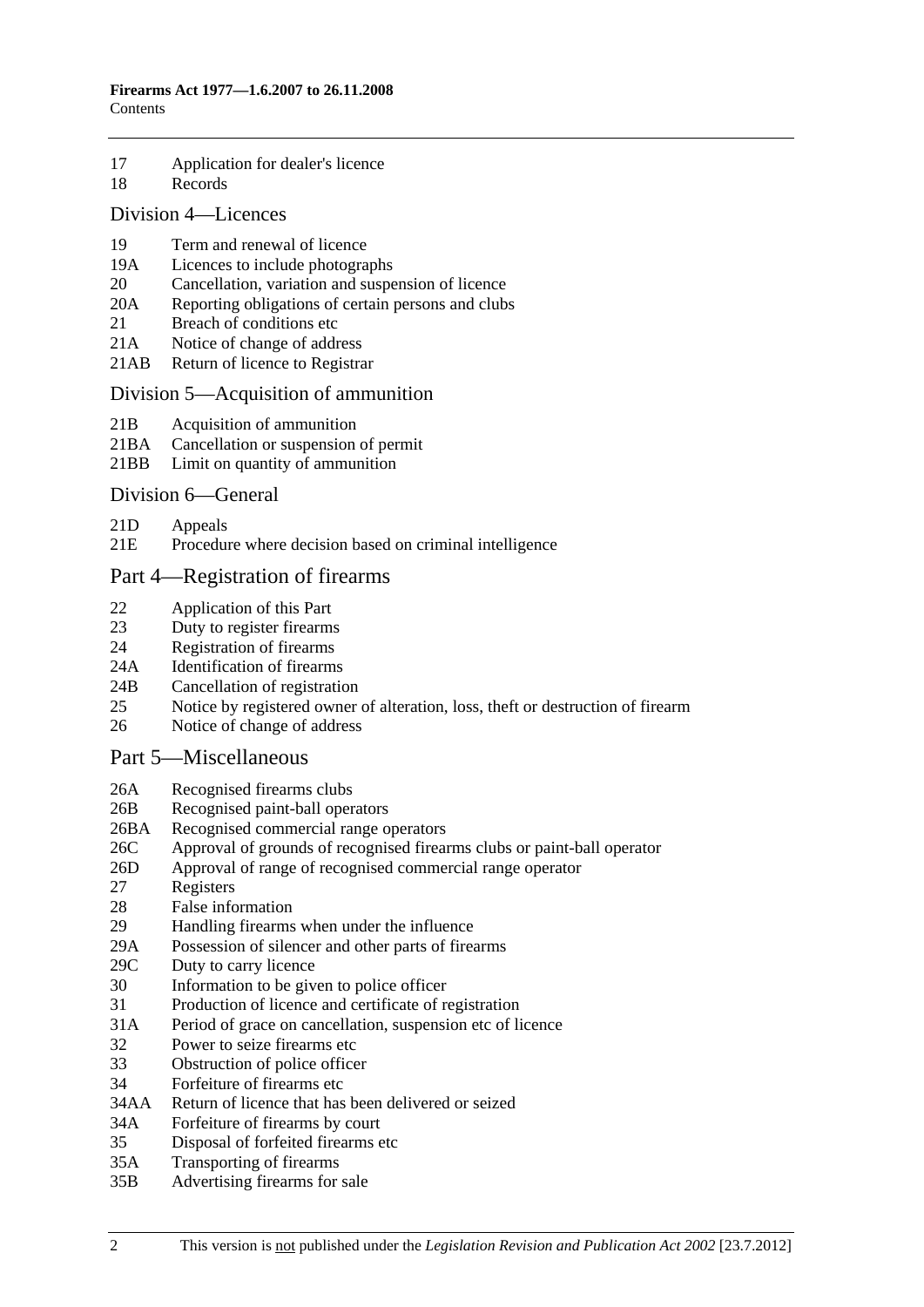- <span id="page-2-0"></span>[35C Dealing with firearms by executors etc](#page-49-0)
- [35D Notice to Registrar when storing firearms](#page-49-0)
- [36 Evidentiary provisions](#page-49-0)
- [36A General defence](#page-50-0)
- [36B Service of notices](#page-50-0)
- [37 General amnesty](#page-50-0)
- [38 Commencement of proceedings for offences](#page-51-0)
- [39 Regulations](#page-51-0)

## [Schedule 1—Transitional provisions and compensation](#page-52-0)

- [1 Interpretation](#page-52-0)
- [2 Period allowed for surrender \(or registration\) of certain firearms etc](#page-52-0)
- [3 Prohibition of use of certain firearms](#page-53-0)
- [4 Compensation for certain surrendered firearms etc](#page-53-0)
- [5 Possession of and collectors' licences for certain antique firearms](#page-53-0)

[Legislative history](#page-55-0) 

## **The Parliament of South Australia enacts as follows:**

## **Part 1—Preliminary**

## **1—Short title**

This Act may be cited as the *Firearms Act 1977*.

## **5—Interpretation**

(1) In this Act, unless the contrary intention appears—

*to acquire* means to acquire through purchase, gift, loan or hire;

*active member* of a club for a 12 month period means—

- (a) in relation to a collectors' club—
	- (i) a member of the club who has attended four or more meetings of the club during the 12 months; or
	- (ii) a member of the club who has made a personal contribution (not being a financial contribution) to the club during the 12 months in a manner and to an extent that satisfies the Registrar that he or she should be regarded as an active member of the club; or
- (b) in relation to a shooting club and the holder of a firearms licence authorising possession of class H firearms—
	- (i) a member of the club who has participated in shooting club organised competitive shooting matches for class H firearms on at least six occasions during the 12 months; or
	- (ii) a member of the club who satisfies the Registrar that the member failed to meet the requirements of [subparagraph \(i\)](#page-2-0), during the 12 months, due to the member's ill health or employment obligations or some other reason accepted by the Registrar;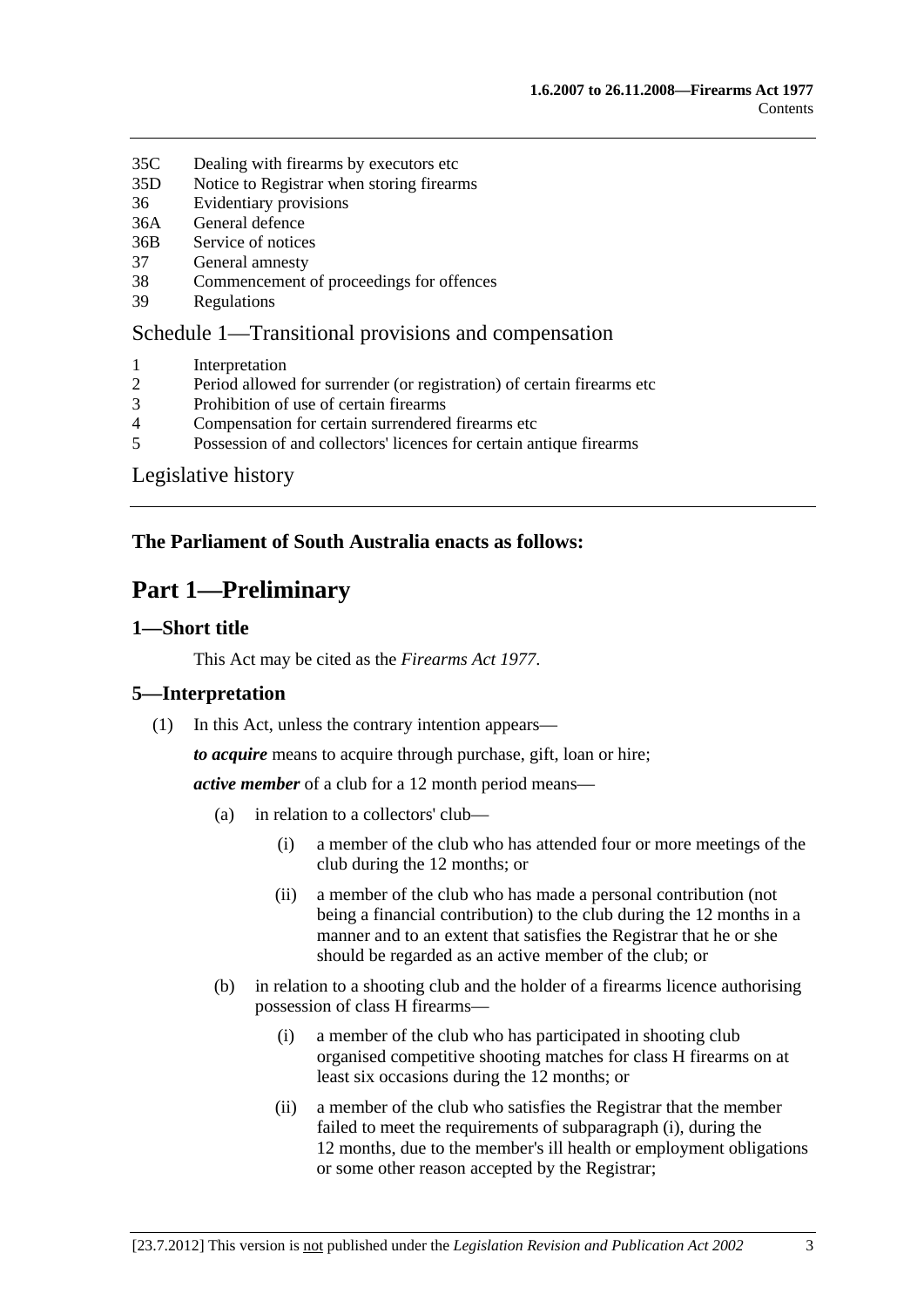*air gun* means a firearm (other than a rifle or handgun) designed to fire shot, bullets or other projectiles by means of compressed air or other compressed gas and not by means of burning propellant;

*air rifle* means a rifle designed to be carried by hand and to fire shot, bullets or other projectiles by means of compressed air or other compressed gas and not by means of burning propellant;

*ammunition* means ammunition suitable for use in a firearm and includes primers and propellant;

*antique firearm* means a firearm that—

- (a) was manufactured before 1900; and
- (b) is kept solely for curiosity, display or ornamental purposes; and
- (c) is not used to fire projectiles; and
- $(d)$ 
	- (i) in the case of a firearm other than a class H firearm—
		- (A) is designed to fire breech loading cartridges and is not a firearm for which live rounds of ammunition are commercially manufactured factory loaded; or
		- (B) is not designed to fire breech loading cartridges; or
	- (ii) in the case of a class H firearm—is a handgun designed or altered to fire by means of a flintlock, matchlock, wheel-lock or other system used prior to the use of percussion caps as a means of ignition,

and includes a receiver of such a firearm;

*automatic firearm* means a firearm that is designed to fire a round when the trigger is brought to the firing position and to continue to fire one or more rounds automatically while the trigger is held in that position;

*class A firearms* means—

- (a) air rifles, air guns and paint-ball firearms; and
- (b) .22 rim fire rifles (not being self-loading rifles); and
- (c) single or double barrel shotguns (not being self-loading or pump action shotguns),

and includes receivers of firearms defined as class A firearms by a preceding paragraph;

*class B firearms* means—

- (a) muzzle loading firearms (not being handguns); and
- (b) revolving chamber rifles; and
- (c) centre fire rifles (not being self-loading centre fire rifles); and
- (ca) double barrel centre fire rifles that are not designed to hold additional rounds in a magazine; and
- (d) break action combination shotguns and rifles; and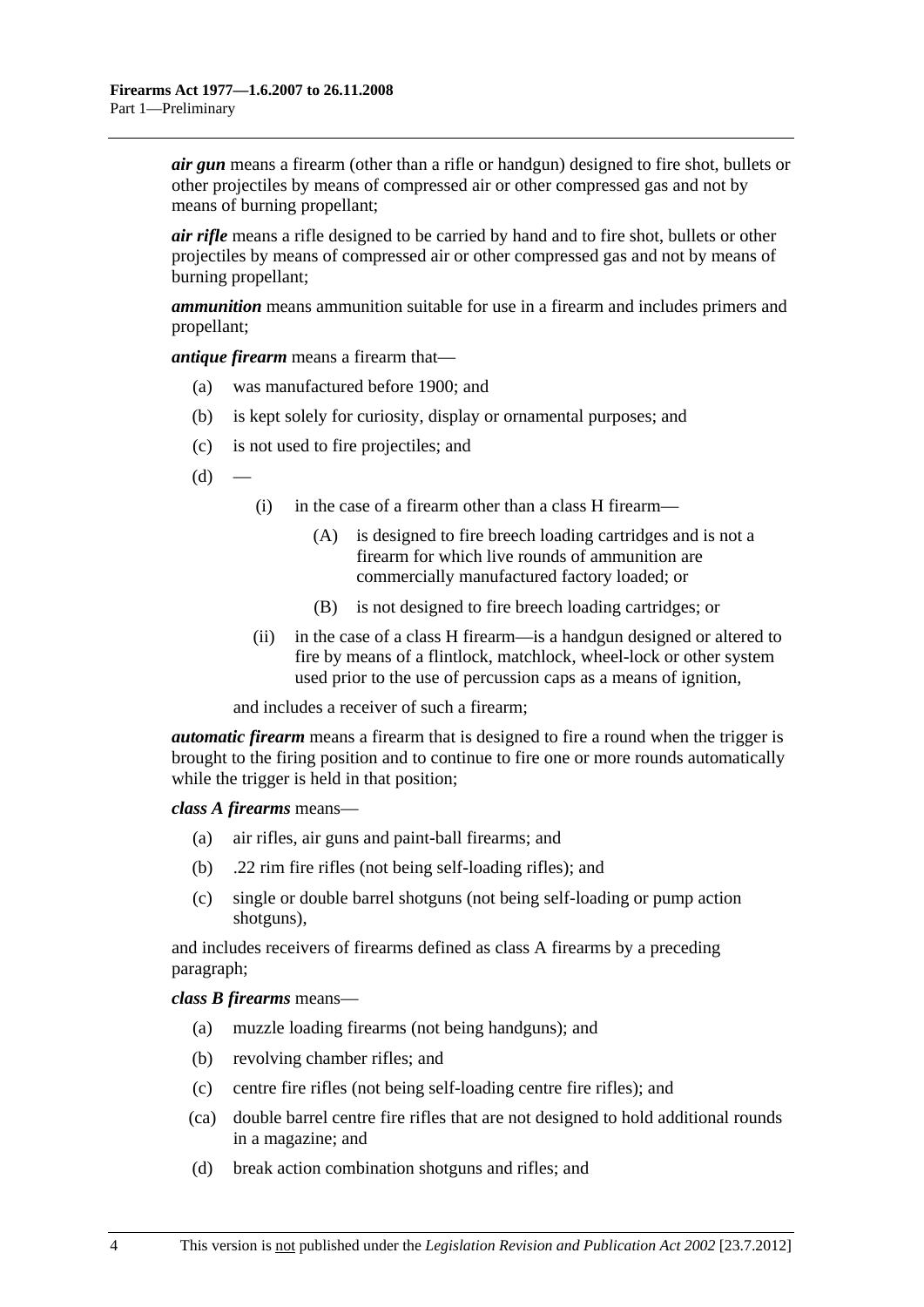(e) all other firearms (not being prescribed firearms, handguns, self-loading firearms or pump action shotguns) that are not class A firearms,

and includes receivers of firearms defined as class B firearms by a preceding paragraph;

*class C firearms*means—

- self-loading rim fire rifles having a magazine capacity of 10 rounds or less; and
- (b) self-loading shotguns having a magazine capacity of five rounds or less; and
- (c) pump action shotguns having a magazine capacity of five rounds or less,

and includes receivers of firearms defined as class C firearms by a preceding paragraph but does not include revolving chamber rifles or receivers of revolving chamber rifles;

*class D firearms* means—

- (a) self-loading rim fire rifles having a magazine capacity of more than 10 rounds; and
- (b) self-loading centre fire rifles; and
- (c) self-loading shotguns having a magazine capacity of more than five rounds; and
- (d) pump action shotguns having a magazine capacity of more than five rounds,

and includes receivers of firearms defined as class D firearms by a preceding paragraph but does not include revolving chamber rifles or receivers of revolving chamber rifles;

*class H firearms* means handguns;

*collectors' club* means a recognised firearms club that—

- (a) has been established to foster the interests of persons who collect and display firearms; and
- (b) does not include as part of its regular activities the shooting of firearms;

*collector's licence* means a firearms licence that is endorsed with the purpose of collecting and displaying firearms;

*commercial range operator* means a person who carries on the business of providing—

- (a) a shooting range (not being a shooting gallery) for use by members of the public; and
- (b) firearms for use by members of the public at the range;

*the Commissioner of Police* means the person for the time being holding, or acting in, the office of Commissioner of Police;

*the consultative committee* or *the committee* means the Firearms Consultative Committee established under this Act;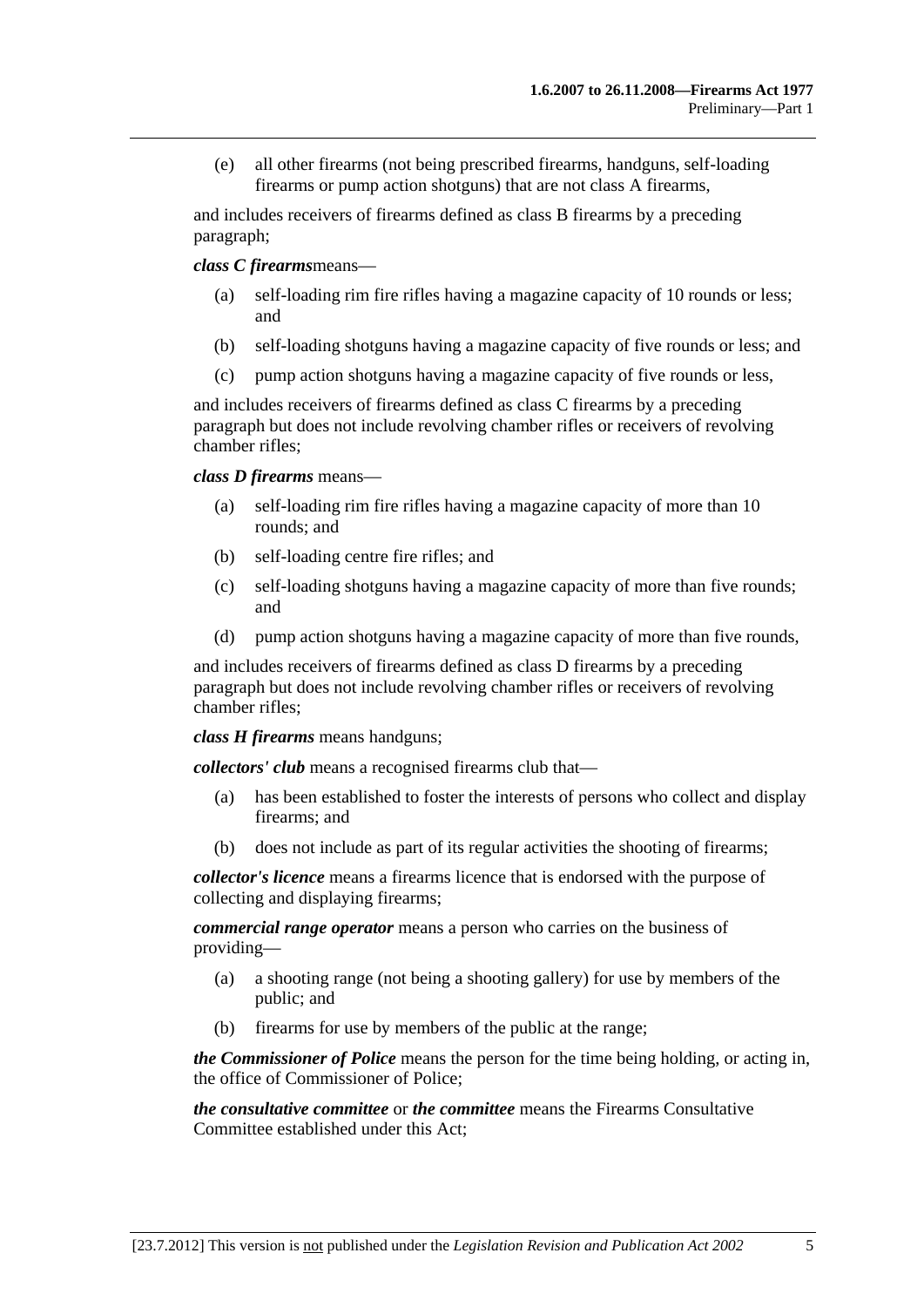*criminal intelligence* means information relating to actual or suspected criminal activity (whether in this State or elsewhere) the disclosure of which could reasonably be expected to prejudice criminal investigations, or to enable the discovery of the existence or identity of a confidential source of information relevant to law enforcement;

*dealer* means a person—

- (a) who carries on the business of manufacturing, repairing, modifying or testing firearms; or
- (b) who carries on the business of buying, selling or hiring out, firearms, firearm parts or ammunition; or
- (c) who carries on the business of a pawnbroker or auctioneer and handles firearms, firearm parts or ammunition in the course of that business,

and *dealing* has a corresponding meaning;

*dealer's licence* means a dealer's licence granted under this Act;

*domestic partner* means a person who is a domestic partner within the meaning of the *[Family Relationships Act 1975](http://www.legislation.sa.gov.au/index.aspx?action=legref&type=act&legtitle=Family%20Relationships%20Act%201975)*, whether declared as such under that Act or not;

*firearm* means—

- (a) a device designed to be carried by hand and to fire shot, bullets or other projectiles by means of burning propellant or by means of compressed air or other compressed gas; or
- (c) a device of a kind declared by regulation to be a firearm for the purposes of this Act,

and includes a receiver of a firearm and any device which, if in working order, would be a firearm within the meaning of this definition (except such a device that has been rendered unusable in a manner stipulated in the regulations or by the Registrar) but does not include an antique firearm, or a device of a kind excluded by regulation from the provisions of this Act;

*firearm part* for a firearm means a barrel, trigger mechanism, magazine, cylinder, hammer, bolt, breech block or slide designed as, or reasonably capable of forming, part of the firearm;

*firearms club* means a club for the benefit of enthusiasts who are interested in firearms generally or in a particular class of firearms;

*firearms licence* means a firearms licence granted under this Act and includes a firearms permit;

*firearms permit* means a permit referred to in [section 12\(4\);](#page-13-0)

*firing mechanism* of a firearm means the mechanism of the firearm that is designed for the purpose of firing the firearm;

*to give* a firearm means to transfer ownership of the firearm to another person as a gift and includes transfer of the ownership of a firearm to a beneficiary of a deceased estate by the executor or administrator in the distribution of the estate;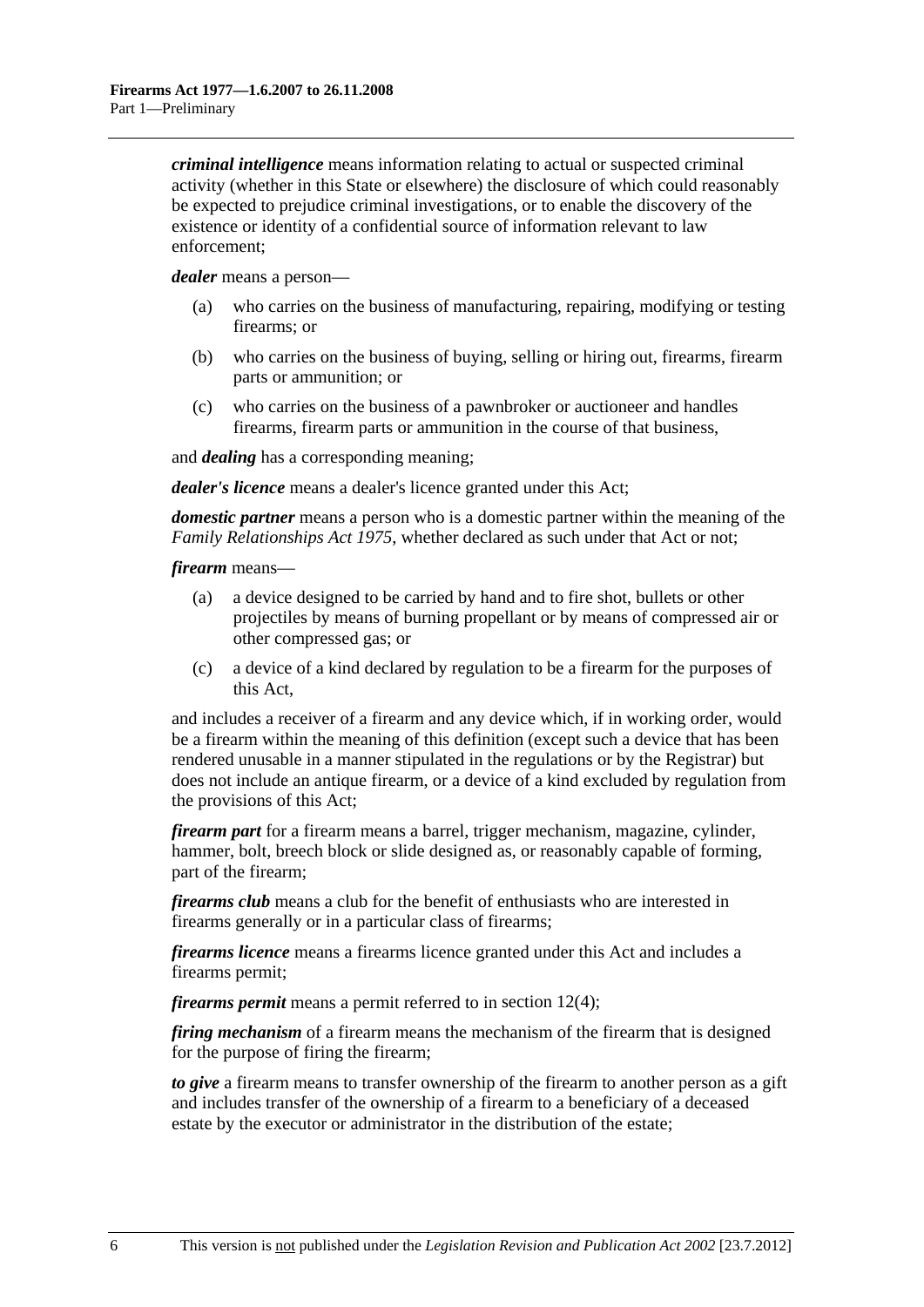*handgun* means a firearm the barrel of which is less than 400 millimetres in length and that is designed or adapted for aiming and firing from the hand and is reasonably capable of being carried concealed about the person and includes a receiver of such a firearm;

*licence* means a firearms licence or a dealer's licence:

*licence year* of a licence means the 12 months from the beginning of the term of the licence, or, if the term of the licence exceeds 12 months, the succeeding period or each succeeding period of 12 months during the term of the licence;

*licensed dealer* in firearms or ammunition means a person who is licensed under this Act or a corresponding enactment of another State or Territory of the Commonwealth to carry on the business of dealing in firearms or ammunition;

*loading mechanism* of a firearm means all the parts of the firearm (except the barrel) that are designed to place or hold or to place and hold a round in position for firing and includes the magazine of the firearm (if any);

*the Minister* means the Minister of the Crown to whom the administration of this Act is for the time being committed by the Governor and includes any other Minister of the Crown for the time being discharging the duties of that Minister;

*owner* of a firearm includes—

- (a) the executor or administrator of a deceased estate that includes a firearm; and
- (b) the administrator or manager of the estate of a person who is unable to manage his or her affairs if the estate includes a firearm; and
- (c) the donee of an enduring power of attorney during a period of legal incapacity suffered by the donor of the power if the donor is the owner of a firearm; and
- (d) the Official Trustee or the registered trustee of a bankrupt estate that includes a firearm;

*paint-ball firearm* means an air gun designed to fire a projectile containing dye, paint or other marking substance;

*paint-ball operator* means a person or body who provides or arranges for the provision of grounds for use by participants in an organised activity involving the use of paint-ball firearms (but not involving the use of any other firearms);

*prescribed firearm* means a firearm of a class prescribed by regulation for the purposes of this definition;

*pump action shotgun* means a shotgun that is reloaded manually by moving the forward hand grip which is part of the loading mechanism of the gun backwards and then forwards;

*to purchase* includes to acquire by barter or exchange;

*receiver* of a firearm means the metal or plastic body or frame of the firearm that is designed to hold the firing mechanism or the loading mechanism or both in place but does not include the stock or barrel of the firearm;

*recognised commercial range operator* means a commercial range operator declared to be a recognised commercial range operator by the Minister pursuant to this Act;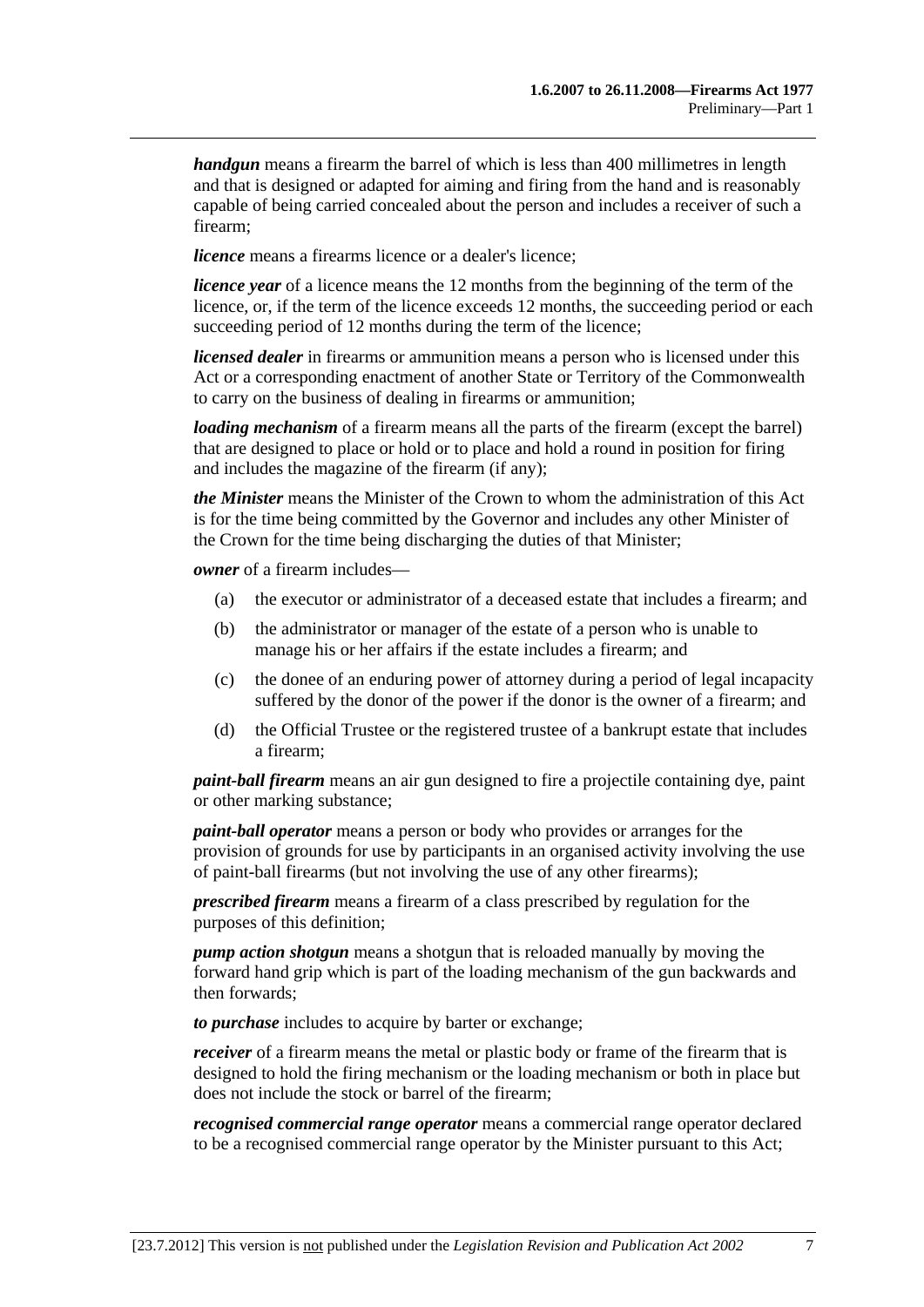<span id="page-7-0"></span>*recognised firearms club* means a firearms club declared to be a recognised firearms club by the Minister pursuant to this Act;

*recognised paint-ball operator* means a paint-ball operator declared to be a recognised paint-ball operator by the Minister pursuant to this Act;

*the Registrar* means the Registrar of Firearms;

*relative* in relation to a person means the spouse, domestic partner, parent or remoter lineal ancestor, son, daughter or remoter issue or brother or sister of the person;

*rifle* includes a receiver of a rifle;

*round* means a projectile and propellant whether held together by a cartridge or not;

*self-loading firearm* means—

- (a) a firearm that is designed to fire a round when the trigger is brought to the firing position and to continue to fire one or more rounds by releasing the trigger and returning it to the firing position to fire each additional round; but
- (b) does not include a double barrel shotgun that is not designed to hold additional rounds in a magazine;

*to sell* includes to dispose of by barter or exchange;

*shooting club* means a recognised firearms club that includes amongst its regular activities the shooting of firearms;

*shooting club member's licence* means a firearms licence that is endorsed with the purpose of using a firearm as a member of a shooting club;

*shooting gallery* means an indoor or outdoor gallery at which members of the public can use .177 calibre air guns or air rifles (but not paint-ball firearms) that are attached to a shooting bench to shoot at stationary or moving targets;

*shotgun* includes a receiver of a shotgun;

*silencer* means a device designed to be attached to or comprising part of a firearm to muffle the report when the firearm is fired;

*spouse*—a person is the spouse of another if they are legally married;

*to supply* means to supply through sale, gift, loan or hire.

- (2) For the purposes of this Act the capacity of a magazine that has been modified to reduce its capacity will only be regarded as having the reduced capacity, instead of its capacity as manufactured, if it has been modified in a manner approved by the Registrar.
- (3) A person who purchases or sells more than 20 firearms or more than 20 firearm parts in any 12 month period will, for the purposes of this Act, be taken to be carrying on the business of dealing in firearms or firearm parts in respect of the firearms or firearm parts purchased or sold in excess of 20 in that period unless he or she establishes on the balance of probabilities that he or she was not carrying on such a business.
- (4) [Subsection \(3\)](#page-7-0) does not apply if all the firearms purchased or sold in a 12 month period were the subject of one transaction or two or more transactions entered into on the same day at an auction.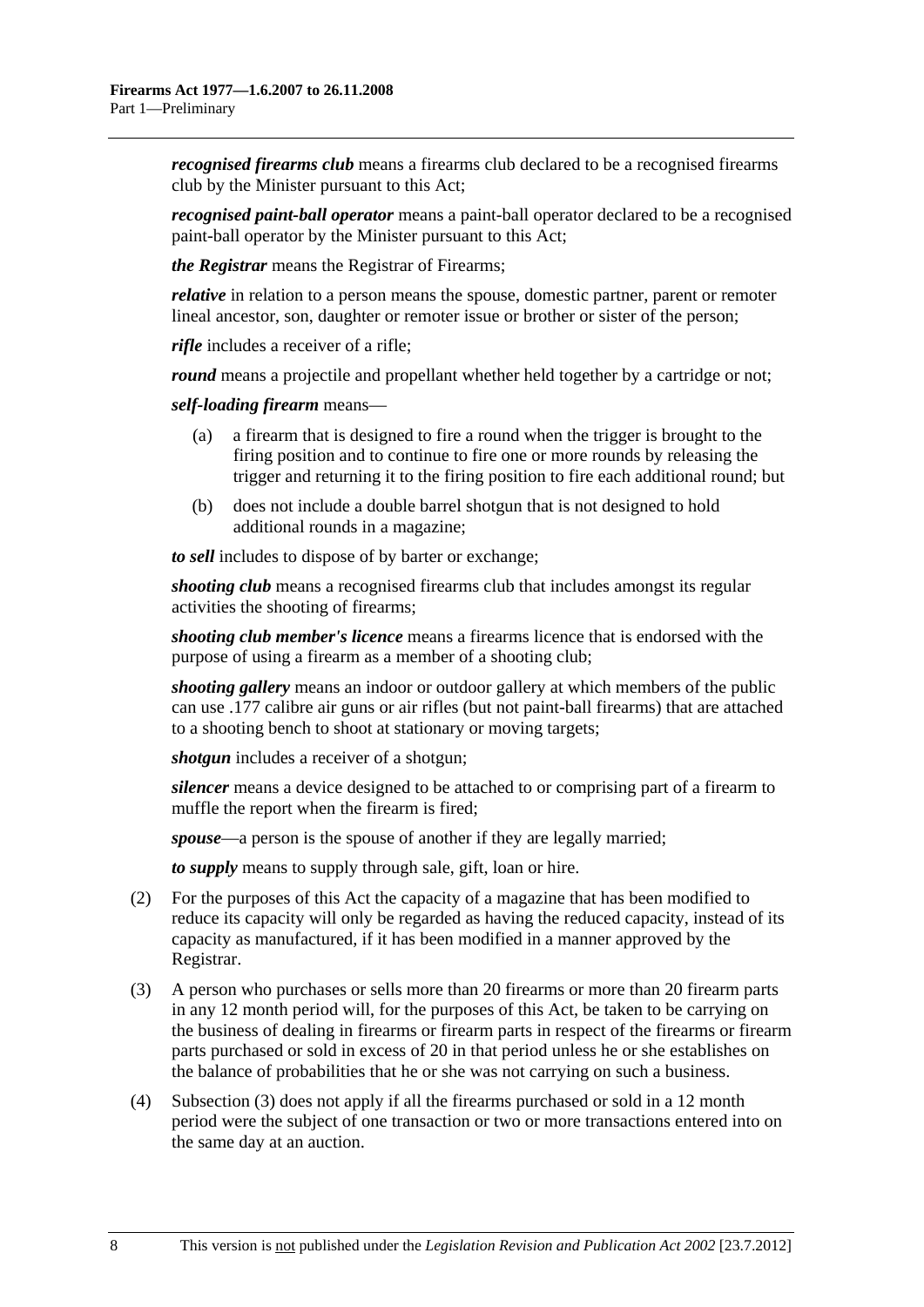- <span id="page-8-0"></span> (5) A person who purchases or sells more than 50 000 rounds of ammunition in any 12 month period will, for the purposes of this Act, be taken to be carrying on the business of dealing in ammunition in respect of the ammunition purchased or sold in excess of 50 000 rounds in that period unless he or she establishes on the balance of probabilities that he or she was not carrying on such a business.
- (6) [Subsection \(5\)](#page-8-0) does not apply—
	- (a) in relation to a recognised firearms club;
	- (ab) to the purchase or sale by a recognised paint-ball operator of ammunition suitable for use in paint-ball firearms;
	- (b) if all the ammunition purchased or sold in a 12 month period was the subject of one transaction or two or more transactions entered into on the same day at an auction.
- (7) For the purposes of this Act, any grounds provided or arranged to be provided by or on behalf of a recognised firearms club for use by members of the club will be taken to be grounds of the club.
- (8) For the purposes of this Act, any grounds provided or arranged to be provided by or on behalf of a recognised paint-ball operator for use by participants in an organised activity involving the use of paint-ball firearms will be taken to be grounds of the operator.
- (9) A reference in this Act to a person who carries on the business of primary production includes—
	- (a) where the business is carried on by a company—a director of the company; and
	- (b) the person (if any) employed to manage the business,

if the director or manager resides on or near the land on which the business is carried on or visits the land frequently for the purposes of the business.

- (10) For the purposes of this Act a person who has a mental or physical condition that would make it unsafe for him or her to possess a firearm or ammunition must be taken not to be a fit and proper person to have possession of a firearm or ammunition or to hold or have possession of a licence.
- (11) For the purposes of this Act a person may be taken not to be a fit and proper person to have possession of a firearm or ammunition or to hold or have possession of a licence if the person—
	- (a) has not complied with the requirements of this Act in relation to the safe handling, carriage or use of firearms; or
	- (b) has been convicted of an offence against this Act or corresponding legislation of another State or Territory of the Commonwealth; or
	- (c) has been convicted of an offence involving actual or threatened violence in this State or any other State or Territory of the Commonwealth or in any other part of the world; or
	- (d) has been guilty of fraud or deception for the purpose of obtaining a licence or permit under this Act or under corresponding legislation in another State or Territory of the Commonwealth; or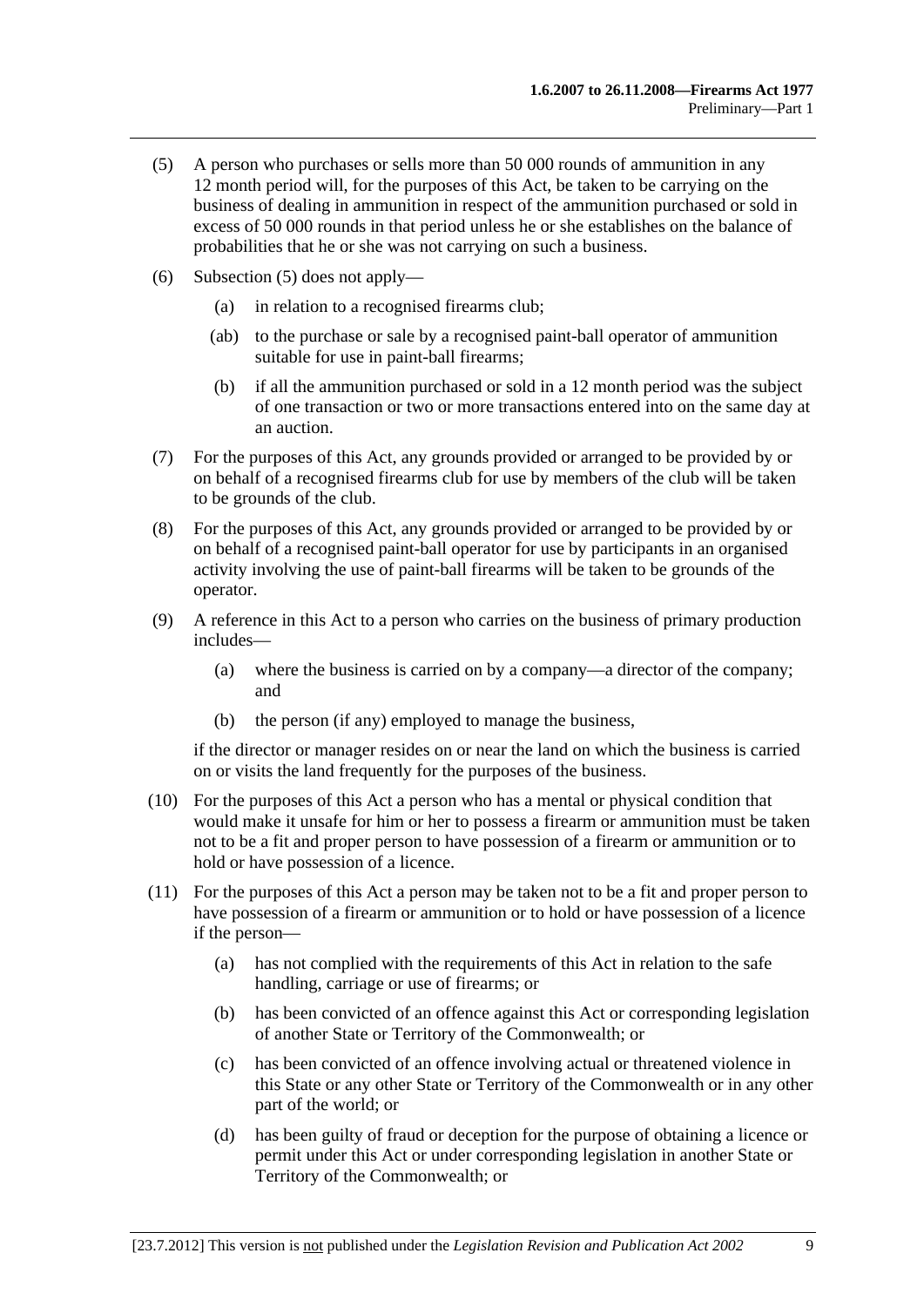- <span id="page-9-0"></span> (e) is the subject, or has in the past been the subject, of a domestic violence restraining order under the *[Domestic Violence Act 1994](http://www.legislation.sa.gov.au/index.aspx?action=legref&type=act&legtitle=Domestic%20Violence%20Act%201994)* or any other order of a similar nature made by a court whether in this State or any other State or Territory of the Commonwealth.
- (12) [Subsection \(11\)](#page-8-0) does not limit the grounds on which a person may be taken not to be a fit and proper person for the purposes of this Act.

## **5A—Crown not bound**

This Act does not apply to the Crown in right of this State or to the Crown in any other capacity.

## **Part 2—Administration**

## **Division 1—The Registrar of Firearms**

## **6—The Registrar**

- (1) The Commissioner of Police is the Registrar of Firearms.
- (2) The Registrar may, by instrument in writing, delegate to any person any of the Registrar's powers and functions under this Act.
- (3) A delegation under this section is revocable at will, and does not prevent the exercise of any power or function by the Registrar.
- (4) The Registrar may not delegate the function of classifying information as criminal intelligence for the purposes of this Act except to a Deputy Commissioner or Assistant Commissioner of Police.

## **Division 2—The Firearms Consultative Committee**

## **7—Establishment of consultative committee**

- (1) The Firearms Consultative Committee is established.
- (2) The consultative committee consists of six members, appointed by the Governor, of whom—
	- (a) one must be a legal practitioner of at least seven years standing; and
	- (b) one must be a person nominated by the Commissioner of Police; and
	- (c) one must be a person who has, in the opinion of the Governor, wide experience in the use and control of firearms; and
	- (d) one must be a medical practitioner; and
	- (e) one must be a person who carries on the business of primary production and uses a firearm or firearms for the purposes of that business; and
	- (f) one must be a person who has experience in the administration of, or in participating in, a competitive discipline using firearms being a discipline in which shooters compete at the Olympic Games or the Commonwealth Games.
- (2a) The committee must include at least two men and two women.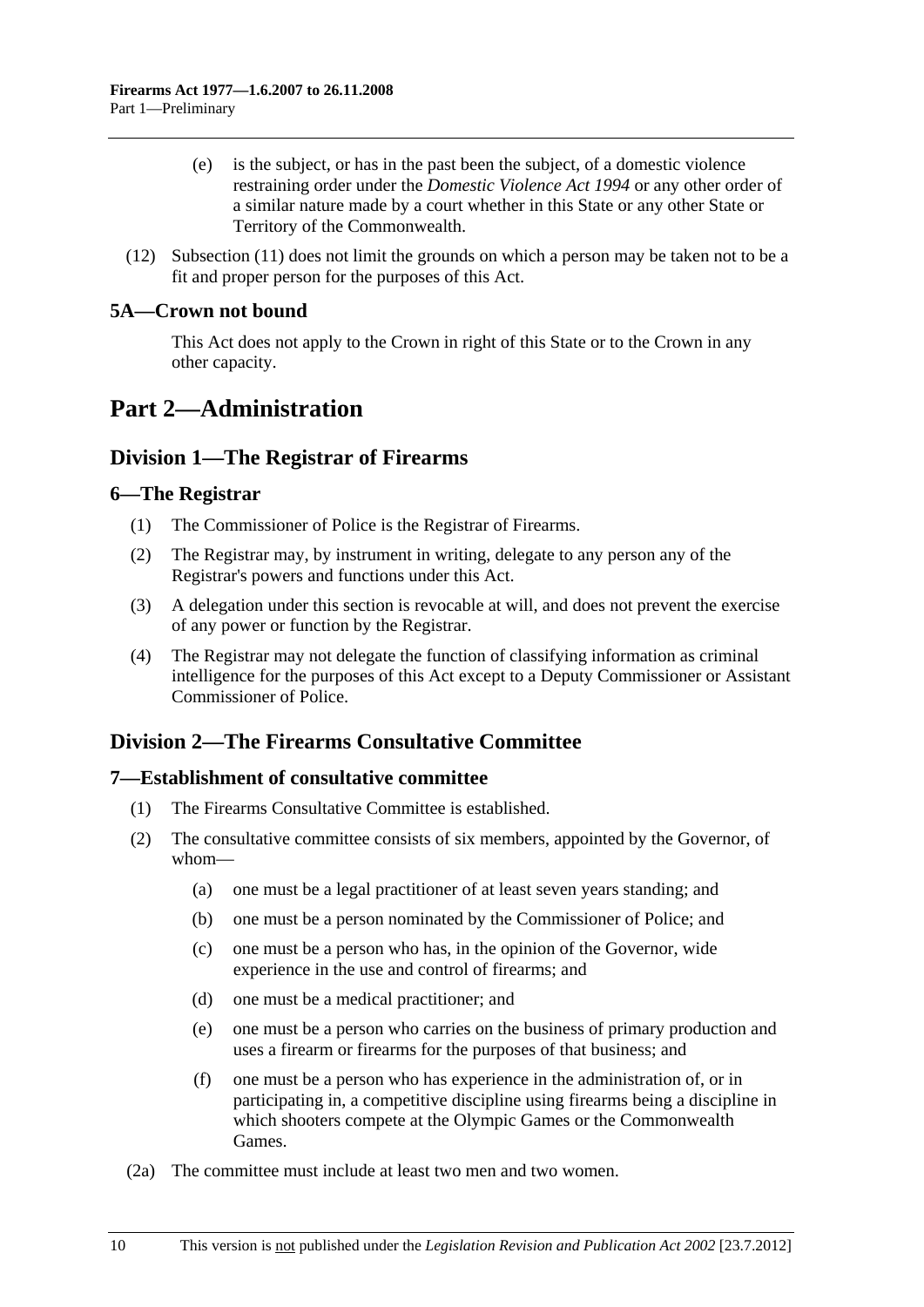- <span id="page-10-0"></span> (3) The Governor may appoint any member of the consultative committee to be chairman of the committee.
- (4) The Governor may appoint a suitable person to be a deputy of any member of the committee, and such a person while acting in the absence of the member has all the powers, authorities, duties and obligations of that member.

### **8—Quorum etc**

- (1) Four members of the consultative committee constitute a quorum of the committee and no business may be transacted by the committee unless a quorum is present.
- (2) A decision carried by a majority of votes cast by members at a meeting is a decision of the committee.
- (3) Each member present at a meeting has one vote on any question arising for decision and, if the votes are equal, the person presiding at the meeting may exercise a casting vote.

#### **9—Allowances and expenses**

The members of the consultative committee are entitled to such allowances and expenses as the Minister may determine.

### **10—Procedure of the consultative committee**

- (1) Before the consultative committee makes any decision upon a matter arising under this Act, it must allow the Registrar, and any other person with a direct interest in the matter, a reasonable opportunity to make representations orally or in writing to the committee.
- (2) In investigating any matter arising under this Act, the consultative committee is not bound by the rules of evidence but may inform itself in any manner it thinks fit.
- (3) The consultative committee must maintain the confidentiality of information provided to the committee by the Registrar that is classified by the Registrar as criminal intelligence.

## **Part 3—Possession of firearms and dealing in firearms and ammunition**

## **Division 1—Possession and use of firearms**

#### **11—Possession and use of firearms**

- (1) A person who has possession of a firearm without holding a firearms licence authorising possession of that firearm is guilty of an offence.
- (2) A person who has possession of a firearm, or who uses a firearm, for a purpose that is not authorised by a firearms licence held by that person is guilty of an offence.
- (3) If, in proceedings for an offence against [subsection \(2\)](#page-10-0), the evidence gives rise to a reasonable inference that the purpose for which the defendant had possession of the firearm, or used the firearm, was not authorised by the licence, the onus shifts to the defendant to establish that the purpose for which he or she had possession of the firearm, or used the firearm, was authorised by the licence.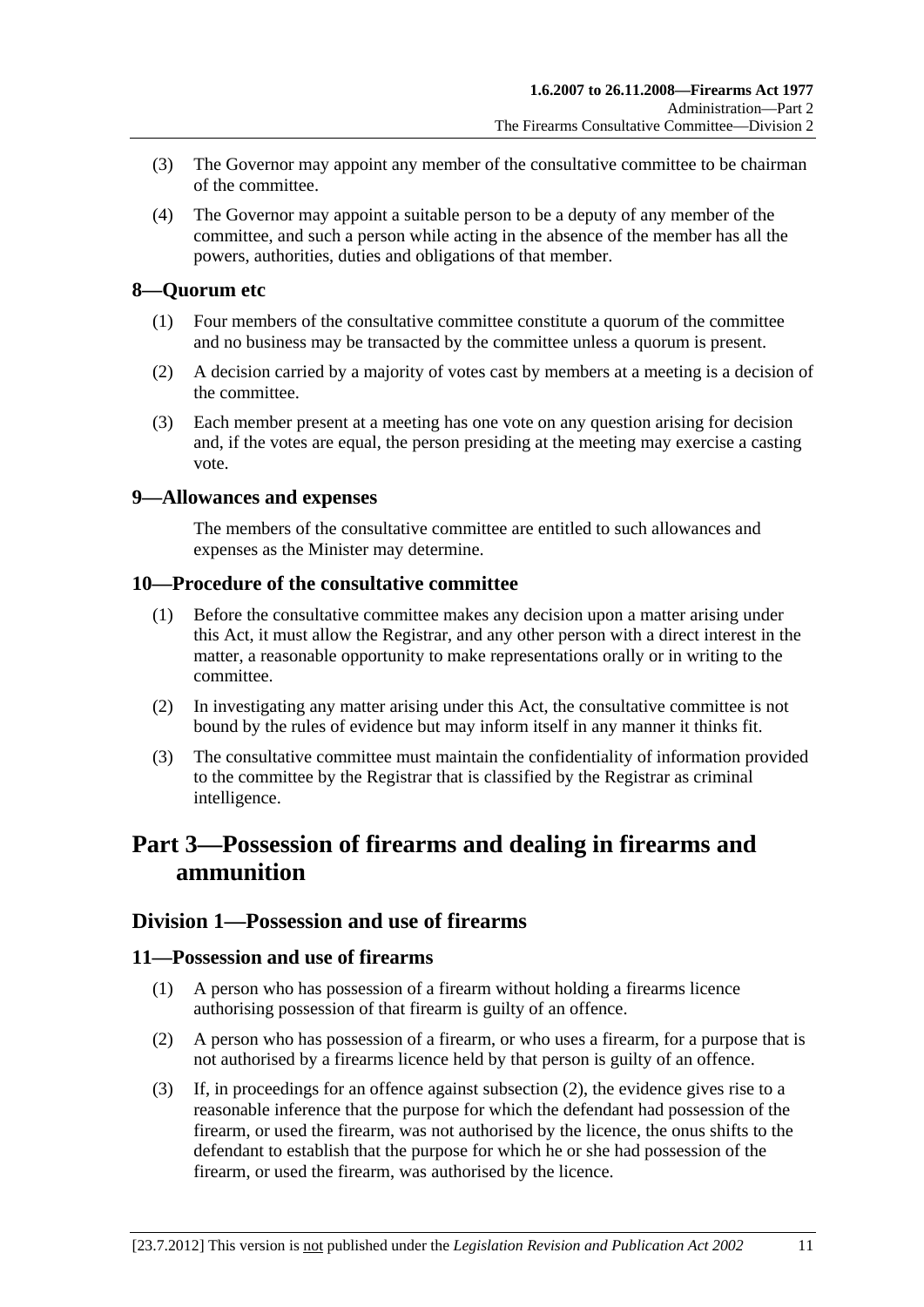- (4) No offence is committed under this section in relation to a class A, B or H firearm by virtue of the fact that—
	- (a) a person has possession of, or uses, the firearm on the range of a recognised commercial range operator or at a shooting gallery in the normal course of the operation of the commercial range operator or the shooting gallery if the commercial range or the gallery is under the supervision of a responsible person who holds a firearms licence authorising possession of that firearm;
	- (b) a person has possession of, or uses, the firearm on the grounds of a recognised firearms club for the purpose of shooting in a manner authorised by the club provided that the person—
		- (i) is not the holder of a firearms licence, or a similar licence or authorisation under corresponding legislation of another State or Territory of the Commonwealth, that is suspended; and
		- (ii) has not been the holder of a firearms licence, or a similar licence or authorisation under corresponding legislation of another State or Territory of the Commonwealth, that has been cancelled; and
		- (iii) is not prohibited from possessing or using a firearm by an order of a court whether in this State or any other State or Territory of the Commonwealth;
	- (ba) a person has possession of, or uses, a paint-ball firearm on grounds of a recognised paint-ball operator while participating in an organised activity involving the use of paint-ball firearms (but no other firearms);
	- (c) a person has possession of the firearm in the ordinary course of the business of carrying or storing goods;
	- (d) a person has possession of, or uses, the firearm in the ordinary course of business as a licensed dealer in firearms.
- (4a) No offence is committed under this section in relation to a class C or D firearm by virtue of the fact that—
	- (a) a person has possession of the firearm in the ordinary course of the business of carrying or storing goods; or
	- (b) a person has possession of, or uses, the firearm in the ordinary course of business as a licensed dealer in firearms if his or her dealer's licence authorises dealing in that class of firearm.
- (4b) No offence is committed under this section in relation to a class A, B, C, D or H firearm or a prescribed firearm by virtue of the fact that a person has possession of the firearm if he or she has possession of it on behalf of the Crown.
- (5) No offence is committed under this section in relation to a firearm by virtue of the fact that—
	- (a) a person has possession of the firearm as executor of the will, or administrator of the estate, of a deceased person;
	- (b) a person has possession of the firearm—
		- (i) as the administrator, committee, guardian or manager of the estate of a person who is unable to manage his or her affairs; or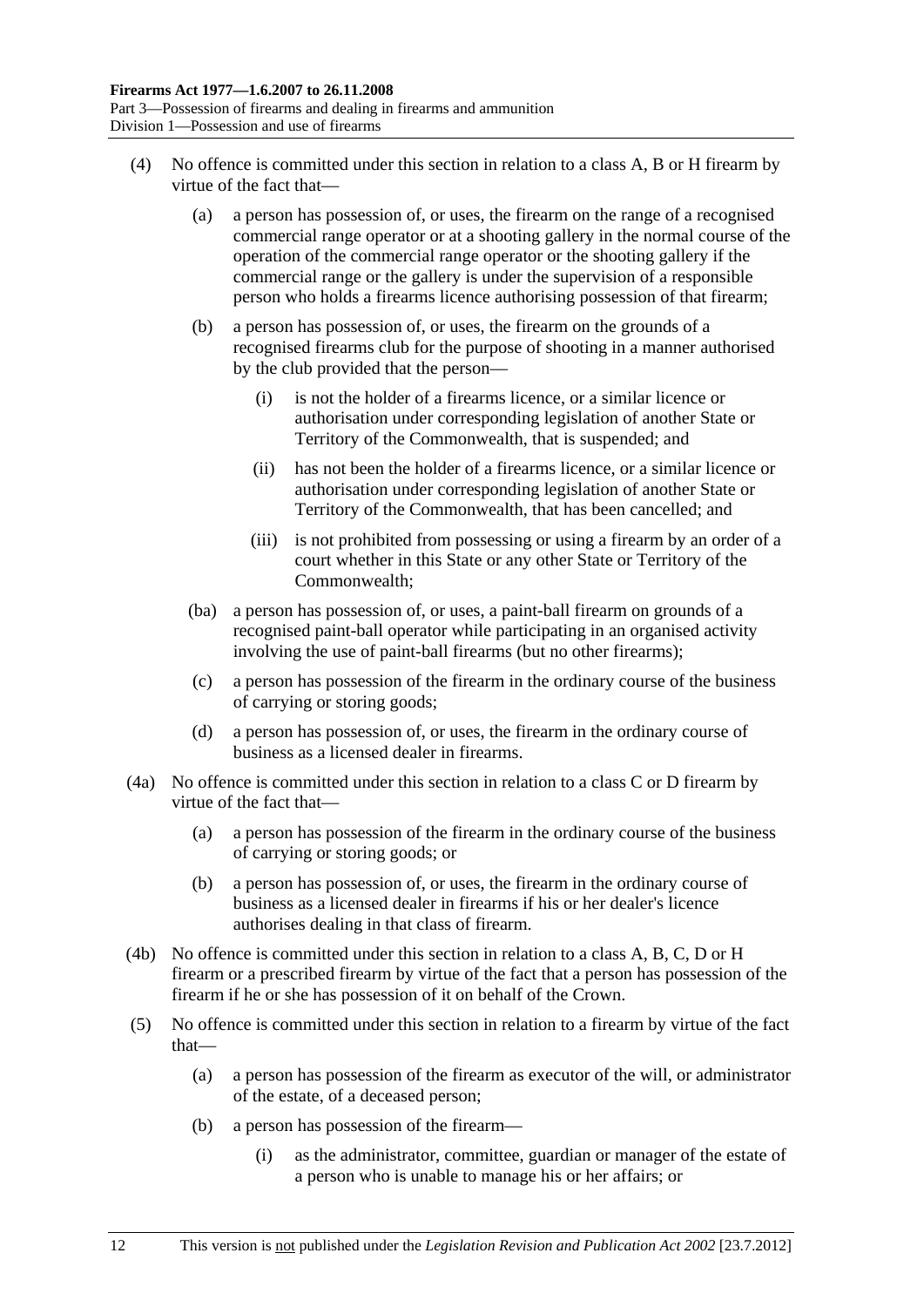- <span id="page-12-0"></span> (ii) as the donee of an enduring power of attorney during a period of legal incapacity suffered by the donor of the power; or
- (iii) as the Official Trustee or the registered trustee of a bankrupt estate;
- (c) a person has possession of, or uses, the firearm in circumstances prescribed by regulation.
- (6) For the purposes of this section—
	- (a) a person who handles a firearm—
		- (i) in the presence, and with the consent, of a person who is the owner of the firearm and who is authorised by or under this Act to have possession of it; or
		- (ii) in the premises of a licensed dealer in firearms for the purpose of inspecting the firearm,

does not have possession of the firearm;

- (b) a person who has possession of a self-loading rim fire rifle that does not have an inbuilt magazine and does not have possession of any magazine that can be fitted to the rifle has possession of a class C firearm;
- (c) a person who has possession of a self-loading rim fire rifle and also has possession of a magazine with a capacity of more than ten rounds that can be fitted to the rifle has possession of a class D firearm even though the magazine is not fitted to the rifle;
- (d) a person who has possession of a self-loading or pump action shotgun that does not have an inbuilt magazine and does not have possession of any magazine that can be fitted to the shotgun has possession of a class C firearm;
- (e) a person who has possession of a self-loading or pump action shotgun and also has possession of a magazine with a capacity of more than five rounds that can be fitted to the shotgun has possession of a class D firearm even though the magazine is not fitted to the shotgun.
- (7) The maximum penalty for an offence against this section is as follows:
	- (a) where the firearm is a prescribed firearm—\$50 000 or imprisonment for 10 years;
	- (b) where the firearm is a class C, D or H firearm—\$35 000 or imprisonment for seven years;
	- (c) where the firearm is any other kind of firearm—\$20 000 or imprisonment for four years.
- (8) A person may, at the discretion of the prosecutor, be prosecuted for a summary offence against this section except where the firearm is a prescribed firearm, but on conviction of a summary offence against this section the maximum penalty is \$10 000 or imprisonment for two years.

## **12—Application for firearms licence**

- (1) An application for a firearms licence—
	- (a) must be made to the Registrar in the prescribed manner and form; and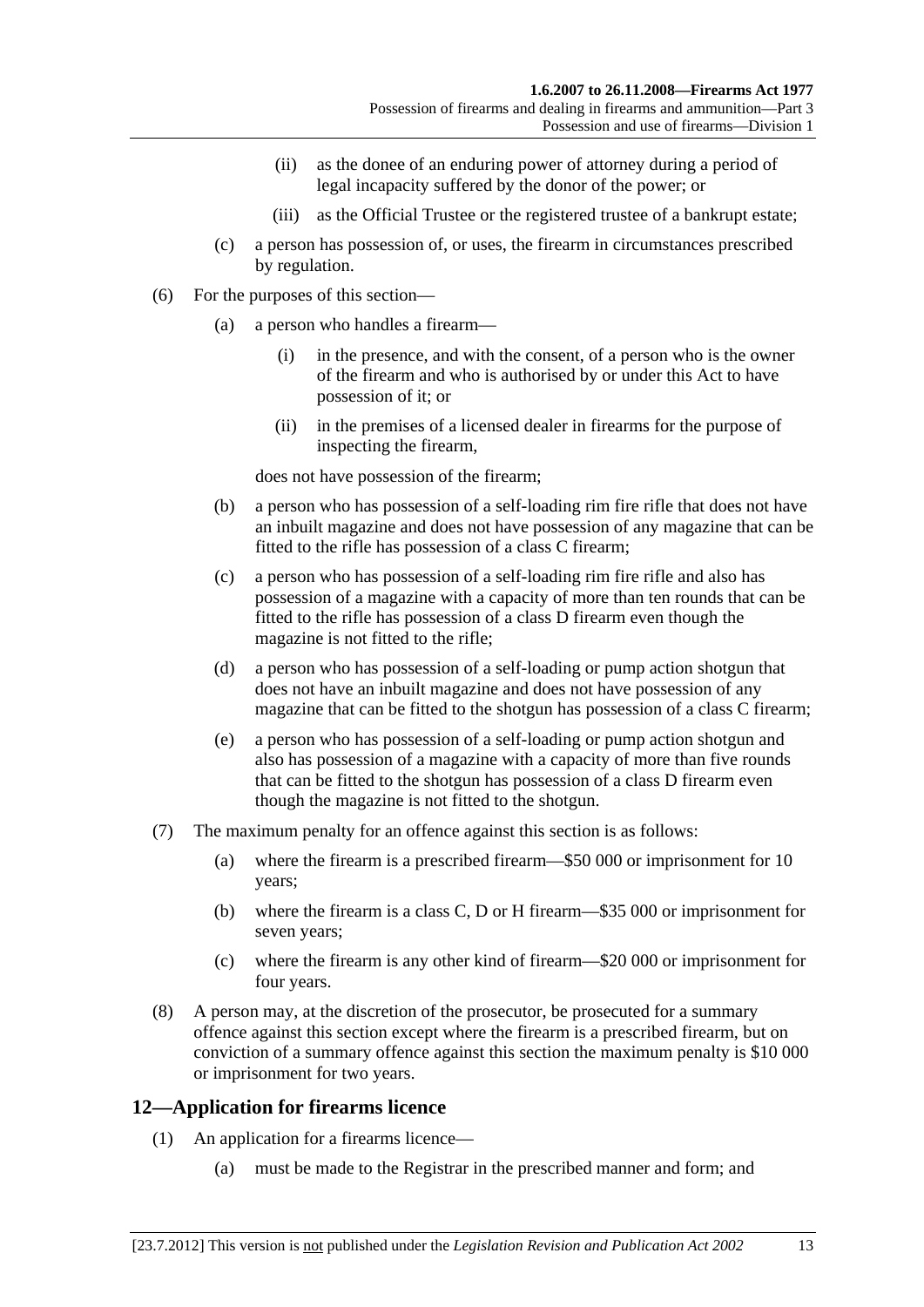- <span id="page-13-0"></span>(b) must contain the prescribed information; and
- (c) must be accompanied by any certificates, declarations, references, reports or other documents required by the regulations or by the Registrar.
- (2) The Registrar may require an applicant—
	- (a) to furnish such further information as may be necessary to enable the Registrar to determine the application; or
	- (b) to verify by statutory declaration information furnished in relation to the application.
- (3) Subject to [subsection \(4\),](#page-13-0) an application for a firearms licence cannot be made by a person under the age of 18 years.
- (4) An application for a firearms permit may be made by a person who has reached the age of 15 years but who has not reached the age of 18 years if that person is the spouse, child, brother, sister or employee of a person who holds a firearms licence and who carries on the business of primary production.
- (4a) A firearms permit may only authorise the possession and use of class A or B firearms registered in the name of the spouse, parent, brother, sister or employer of the licence holder and may only authorise use of the firearm for the purposes of the business of primary production carried on by that person.
- (5) The Registrar must not grant an application for a firearms licence unless satisfied—
	- (a) as to the identity of the applicant (the Registrar may require the applicant to identify himself or herself in the same manner and to the same extent as could be required if the applicant were opening an account at an ADI); and
	- (ab) as to the age and the residential and postal addresses of the applicant; and
	- (b) that the applicant intends using the firearm, or a firearm of the class, to which the licence relates for the purpose or purposes endorsed on the licence in relation to that firearm or firearms of that class.
- (5a) The Registrar may refuse an application for a firearms licence if the applicant is not usually resident in the State.
- (6) Subject to this section, where an application for a firearms licence is properly made the Registrar may only refuse the application if—
	- $(a)$ 
		- (i) the Registrar is not satisfied that the applicant is a fit and proper person to hold the licence applied for; or
		- (ii) the proposed licence would authorise possession of a class C or D firearm and the Registrar would not be prepared to grant a permit to the applicant to acquire a firearm of that class; or
		- (iii) the Registrar is not satisfied that the applicant will keep firearms in his or her possession secured in accordance with this Act; or
		- (iv) the Registrar is satisfied that the applicant could not use any firearm for the purpose or one or more of the purposes to be endorsed on the licence; or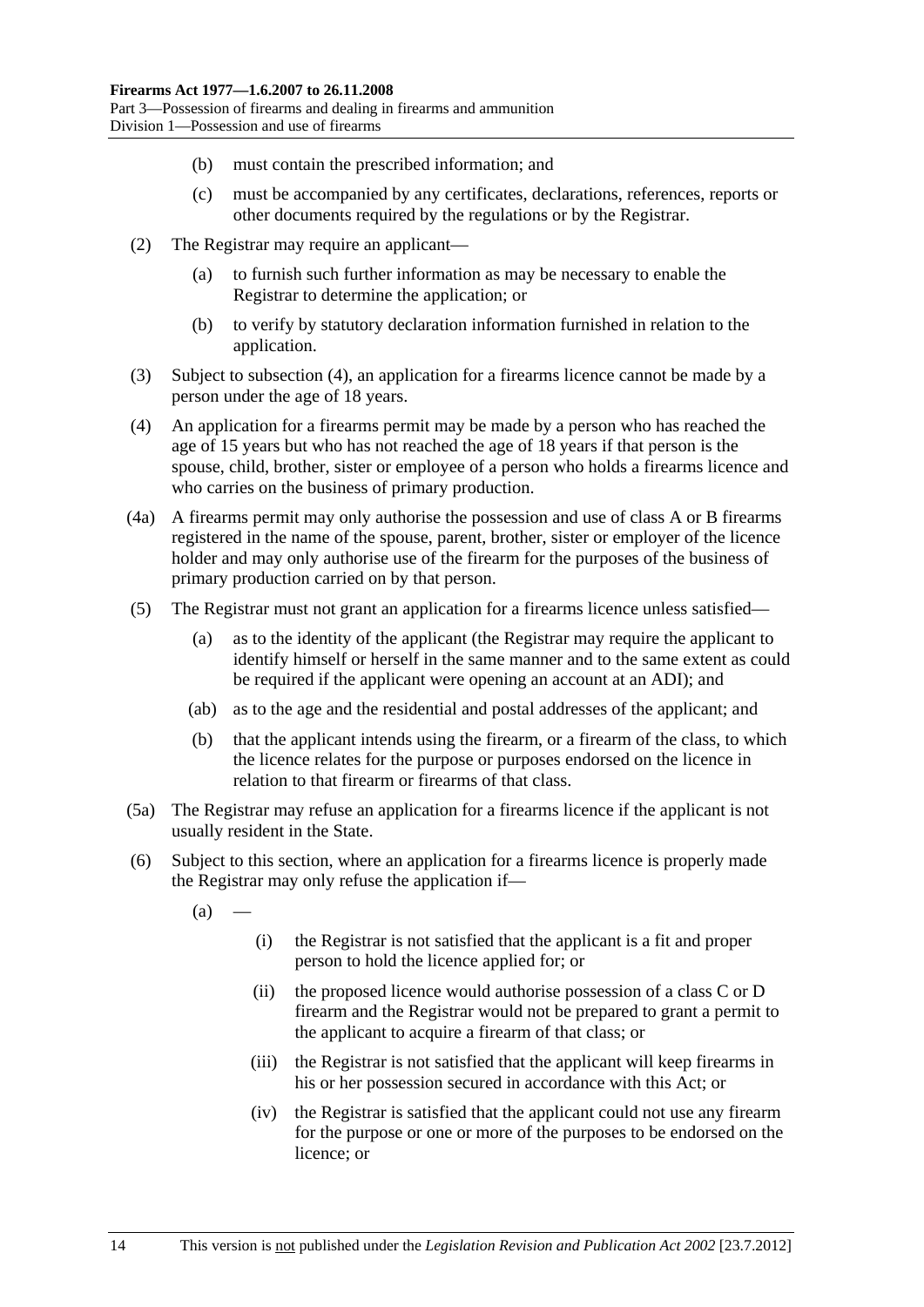- (v) the Registrar is satisfied that the applicant could not use any firearm of the class or one or more of the classes to be endorsed on the licence in accordance with the conditions of the licence; or
- (vi) to grant the application would, in the Registrar's opinion, be contrary to the public interest; and
- (b) the consultative committee agrees that the application should be refused.
- (7) An application for a firearms licence authorising possession of a prescribed firearm can only be granted if the Registrar is satisfied—
	- (a) that the prescribed firearm will be used for a purpose authorised by the regulations; and
	- (b) that the applicant is a fit and proper person to have possession of the prescribed firearm.
- (7a) If—
	- (a) the Registrar refuses an application for a firearms licence on the ground that to grant the licence would, in the Registrar's opinion, be contrary to the public interest; and
	- (b) the Registrar made the decision because of information that is classified by the Registrar as criminal intelligence,

the Registrar is not required to provide any reasons for the Registrar's decision to the applicant other than that the decision was made on public interest grounds under this section.

- (7b) An application for a collector's licence may be refused if the Registrar is not satisfied that—
	- (a) the applicant has, or genuinely intends to acquire, a collection of firearms that has, or will have, significant commemorative, historical, investment or other value; or
	- $(b)$
- (i) in the case of an application for a new collector's licence (as distinct from the renewal of a licence)—the applicant has been an active member of a collectors' club for the preceding 12 months; or
- (ii) in the case of an application for renewal of a collector's licence—the applicant has been an active member of a collectors' club for each licence year of the licence.
- (7c) An application for a firearms licence authorising possession of class H firearms may be refused if—
	- (a) the applicant was the holder of a firearms licence authorising possession of class H firearms that was, on application made by the person within the period of six months from the commencement of this subsection—
		- (i) cancelled; or
		- (ii) altered so that class H firearms ceased to be endorsed on it; and
	- (b) not more than five years has elapsed since the end of that period.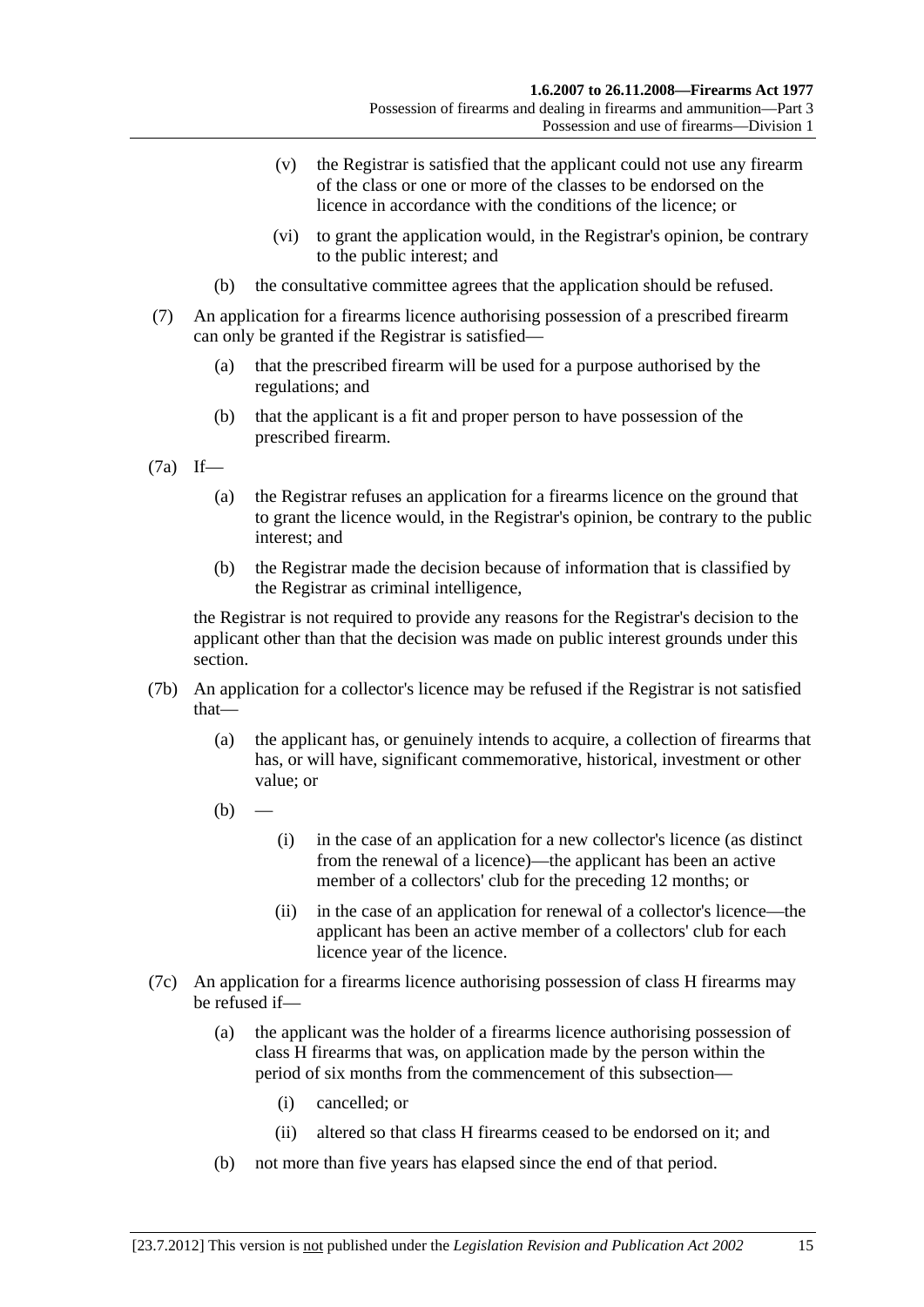- <span id="page-15-0"></span> (7d) An application for renewal of a shooting club member's licence authorising possession of class H firearms may be refused if the Registrar is not satisfied that the applicant has been an active member of a shooting club for each licence year of the licence.
- (8) An application for a new firearms licence (as distinct from the renewal of a licence) must not be granted until at least 28 days after the application was made.
- (9) The Registrar will be taken to have refused an application for a firearms licence if the application has not been granted within 90 days after it was made.
- (10) A firearms licence does not come into force until the prescribed application fee has been paid.
- (11) A person may hold a collector's licence and another firearms licence for other purposes at the same time.

## **13—Provisions relating to firearms licences**

- (1) A firearms licence may authorise possession of a particular firearm or firearms of a particular class, and must be endorsed by the Registrar with the purpose or purposes for which that firearm or firearms of that class may be used by the holder of the licence.
- (2) A firearms licence can only be endorsed with a purpose or purposes prescribed by regulation or approved by the Registrar pursuant to the regulations.
- (2a) Where a firearms licence is endorsed with the purpose of collecting and displaying firearms no other purpose may be endorsed on that licence.
- (3) A firearms licence that authorises possession of a prescribed firearm must be specially endorsed by the Registrar to that effect.
- (3a) A firearms licence does not authorise the possession and use of a firearm acquired by the holder of the licence on or after the commencement of the *[Firearms](http://www.legislation.sa.gov.au/index.aspx?action=legref&type=act&legtitle=Firearms%20(Miscellaneous)%20Amendment%20Act%201996)  [\(Miscellaneous\) Amendment Act 1996](http://www.legislation.sa.gov.au/index.aspx?action=legref&type=act&legtitle=Firearms%20(Miscellaneous)%20Amendment%20Act%201996)* if possession of the firearm was transferred to the holder in contravention of [Division 2A.](#page-23-0)
- (4) Subject to this section, a firearms licence is subject to—
	- (a) any licence conditions prescribed by the regulations; and
	- (b) any licence conditions imposed by the Registrar with the approval of the consultative committee; and
	- (c) any licence conditions imposed by the Registrar with the agreement of the holder of the licence.
- (5) The Registrar may impose licence conditions pursuant to [subsection \(4\)](#page-15-0) on the grant or renewal of the licence or at any time during the term of the licence.
- (6) A licence condition imposed pursuant to [subsection \(4\)\(b\)](#page-15-0) during the term of the licence does not operate until the Registrar has given the holder of the licence (either personally or by certified mail) notice in writing of the condition.
- (8) The Registrar may, on his or her own initiative or on the application of the holder of a firearms licence—
	- (a) extend or restrict the classes of firearms to which the licence relates;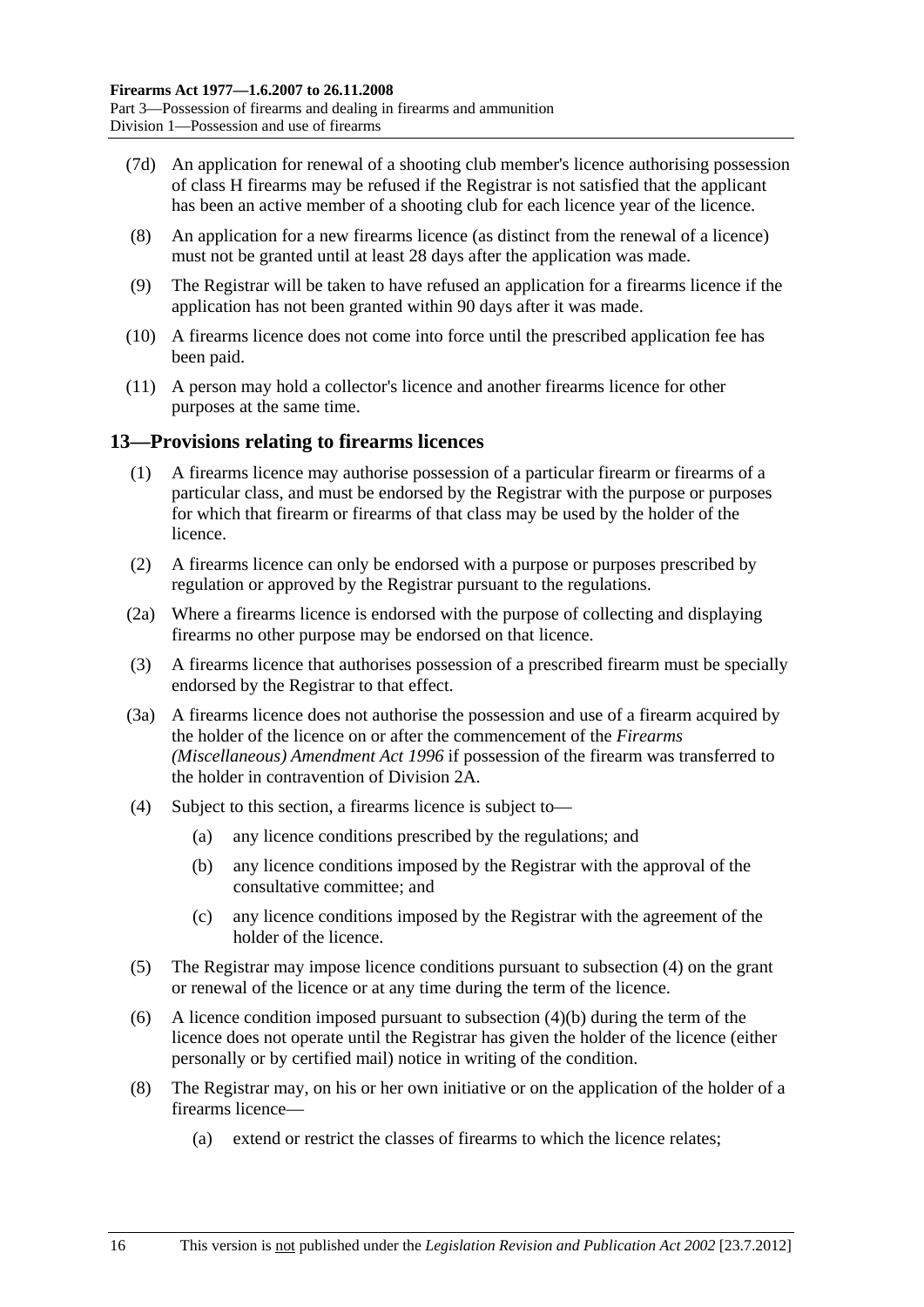- <span id="page-16-0"></span> (b) vary or revoke a purpose endorsed on the licence pursuant to [subsection \(1\)](#page-15-0) or endorse a further purpose or purposes on the licence;
- (c) vary or revoke a licence condition (including a condition to which the licence is subject by virtue of the regulations).
- (8a) Where the Registrar is considering taking action under [subsection \(8\),](#page-15-0) he or she may require the holder of the licence—
	- (a) to furnish such information as may be necessary or desirable to enable the Registrar to take that action; or
	- (b) to verify, by statutory declaration, information already furnished to the Registrar.

Maximum penalty: \$5 000.

 (9) An alteration under [subsection \(8\)](#page-15-0) relating to a licence does not operate until the Registrar has given the holder of the licence (either personally or by post) notice in writing of the alteration or the licence has been appropriately endorsed.

## **Division 2—Acquisition of firearms**

### **14—Acquisition of firearms**

- (1) Subject to this section, a person who—
	- (a) acquires a firearm; or
	- (b) knowingly takes part in the acquisition of a firearm,

without being authorised to acquire the firearm by a permit under this Part (or under corresponding legislation in another State or Territory of the Commonwealth) is guilty of an offence.

- (2) [Subsection \(1\)](#page-16-0) does not apply to the acquisition of a firearm by a person in the ordinary course of carrying on business as a licensed dealer pursuant to the licence.
- (3) It is a defence to prosecution for an offence against [subsection \(1\)](#page-16-0) to prove that—
	- (a) the acquisition was in circumstances (prescribed by or under [section 11\)](#page-10-0) in which the person who acquired the firearm was not required to hold a licence authorising possession of the firearm; or
	- (b) the owner of the firearm carried on a business and the firearm was temporarily acquired for the purposes of the business from the owner by a person who was—
		- (i) the holder of a licence authorising the possession and use of the firearm; and
		- (ii) an employee, or in the case of a primary production business, a relative, of the owner; or
	- (c) in the case of a class A or B firearm or, subject to [subsection \(4\),](#page-17-0) a class H firearm, the acquisition was pursuant to a written agreement between the owner of the firearm and the person who acquired the firearm that the person would only use the firearm for a purpose or purposes specified in the agreement and would return the firearm to the owner within 10 days; or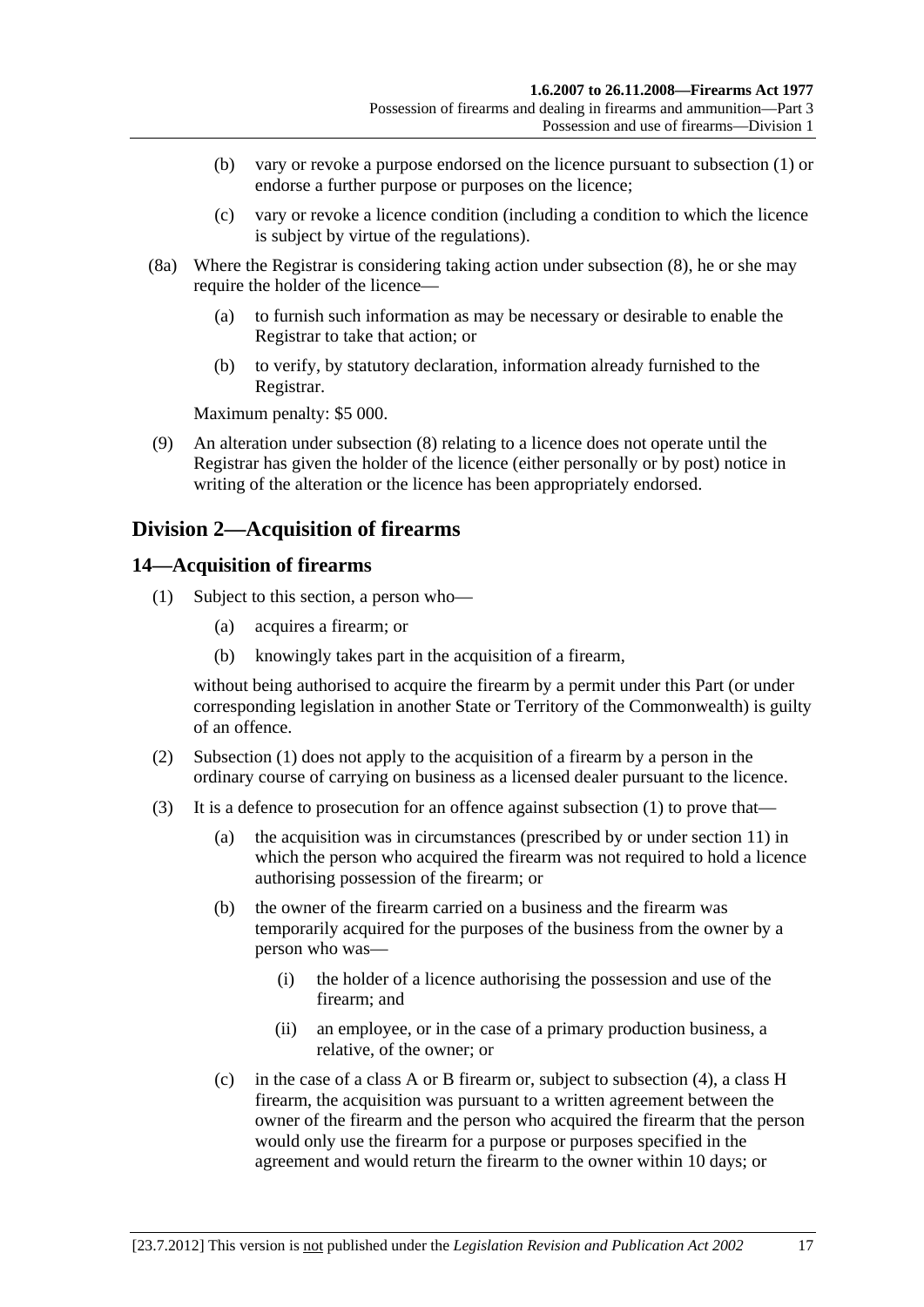- (d) the acquisition was in circumstances prescribed for the purposes of this subsection by regulation.
- <span id="page-17-0"></span>(4) The defence under subsection  $(3)(c)$  is not available in the case of a class H firearm—
	- $(a)$  if—
		- (i) the person who acquired the firearm was the holder of a shooting club member's licence; and
		- (ii) the firearm—
			- (A) is a self-loading handgun (other than a revolver) with a barrel length, as measured in accordance with the regulations, of less than 120mm; or
			- (B) is a revolver or single shot handgun in either case with a barrel length, as measured in accordance with the regulations, of less than 100mm; or
			- (C) has a magazine or cylinder capacity of more than 10 rounds or a modified magazine or cylinder capacity; or
			- (D) is of more than .38 calibre; or
	- (b) if the person who acquired the firearm was the holder of a shooting club member's licence and had held the licence for less than six months; or
	- $(c)$  if—
		- (i) the person who acquired the firearm was the holder of a shooting club member's licence and had held the licence for six months or more but less than 12 months; and
		- (ii) acquisition of the firearm resulted in the person having possession of a class H firearm or class H firearms other than—
			- (A) one .177 calibre air pistol or one .22 calibre rim fire handgun (long rifle or short) or one centre fire handgun; or
			- (B) one .177 calibre air pistol and one .22 calibre rim fire handgun (long rifle or short); or
			- (C) one .177 calibre air pistol and one centre fire handgun.
- (5) For the purposes of this section, a person takes part in the acquisition of a firearm if—
	- (a) the person takes, or participates in, any step, or causes any step to be taken, in the process of acquisition of the firearm; or
	- (b) the person provides or arranges finance for any step in that process; or
	- (c) the person provides the premises in which any step in that process is taken, or suffers or permits any step in that process to be taken in premises of which the person is an owner, lessee or occupier or of which the person has care, control or management.
- (6) Subject to [subsection \(7\),](#page-18-0) the maximum penalty for an offence against this section is as follows:
	- (a) where the firearm is a prescribed firearm—\$75 000 or imprisonment for 15 years;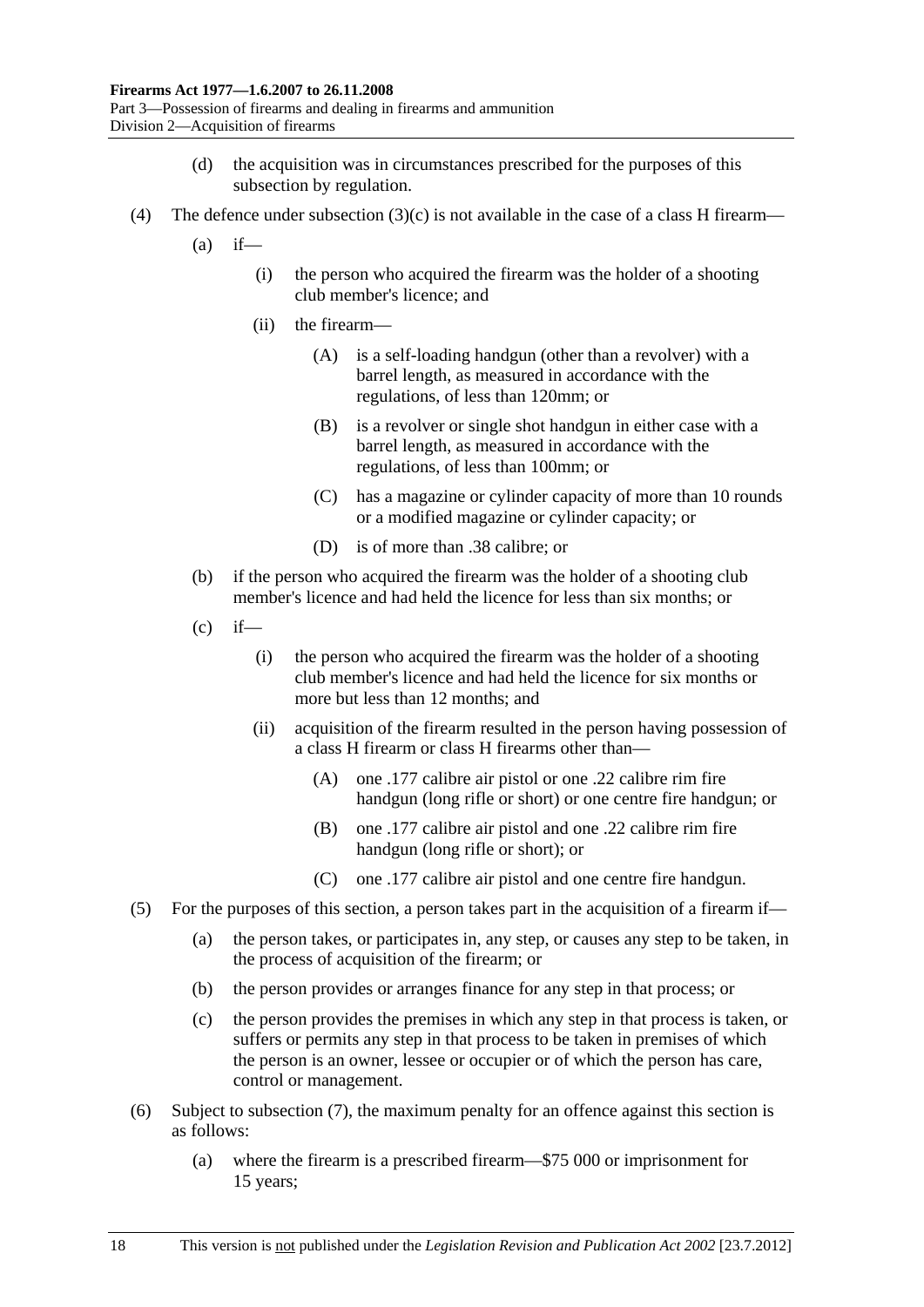- <span id="page-18-0"></span> (b) where the firearm is a class C, D or H firearm—\$50 000 or imprisonment for 10 years;
- (c) where the firearm is any other kind of firearm—\$35 000 or imprisonment for seven years.
- (7) A person may, at the discretion of the prosecutor, be prosecuted for a summary offence against this section except where the firearm is a prescribed firearm, but on conviction of a summary offence against this section the maximum penalty is \$10 000 or imprisonment for two years.

## **14A—Supply of firearms**

- (1) Subject to this section, a person who—
	- (a) supplies a firearm; or
	- (b) knowingly takes part in the supply of a firearm,

to a person who is not authorised to acquire the firearm by a permit under this Part (or under corresponding legislation in another State or Territory of the Commonwealth) is guilty of an offence.

- (2) [Subsection \(1\)](#page-18-0) does not apply to the supply of a firearm to a person who acquires the firearm in the ordinary course of carrying on business as a licensed dealer pursuant to the licence.
- (3) It is a defence to prosecution for an offence against [subsection \(1\)](#page-18-0) to prove that—
	- (a) the supply was in circumstances (prescribed by or under [section 11](#page-10-0)) in which the person who acquired the firearm was not required to hold a licence authorising possession of the firearm; or
	- (b) the owner of the firearm carried on a business and the firearm was temporarily supplied for the purposes of the business by the owner to a person who was—
		- (i) the holder of a licence authorising the possession and use of the firearm; and
		- (ii) an employee, or in the case of a primary production business, a relative, of the owner; or
	- (c) in the case of a class A or B firearm, or subject to [subsection \(4\),](#page-18-0) a class H firearm, the supply was pursuant to a written agreement between the owner of the firearm and the person who acquired the firearm that the person would only use the firearm for a purpose or purposes specified in the agreement and would return the firearm to the owner within 10 days; or
	- (d) the supply was in circumstances prescribed for the purposes of this subsection by regulation.
- (4) The defence under subsection  $(3)(c)$  is not available in the case of a class H firearm—
	- $(a)$  if—
		- (i) the person who acquired the firearm was the holder of a shooting club member's licence; and
		- (ii) the firearm—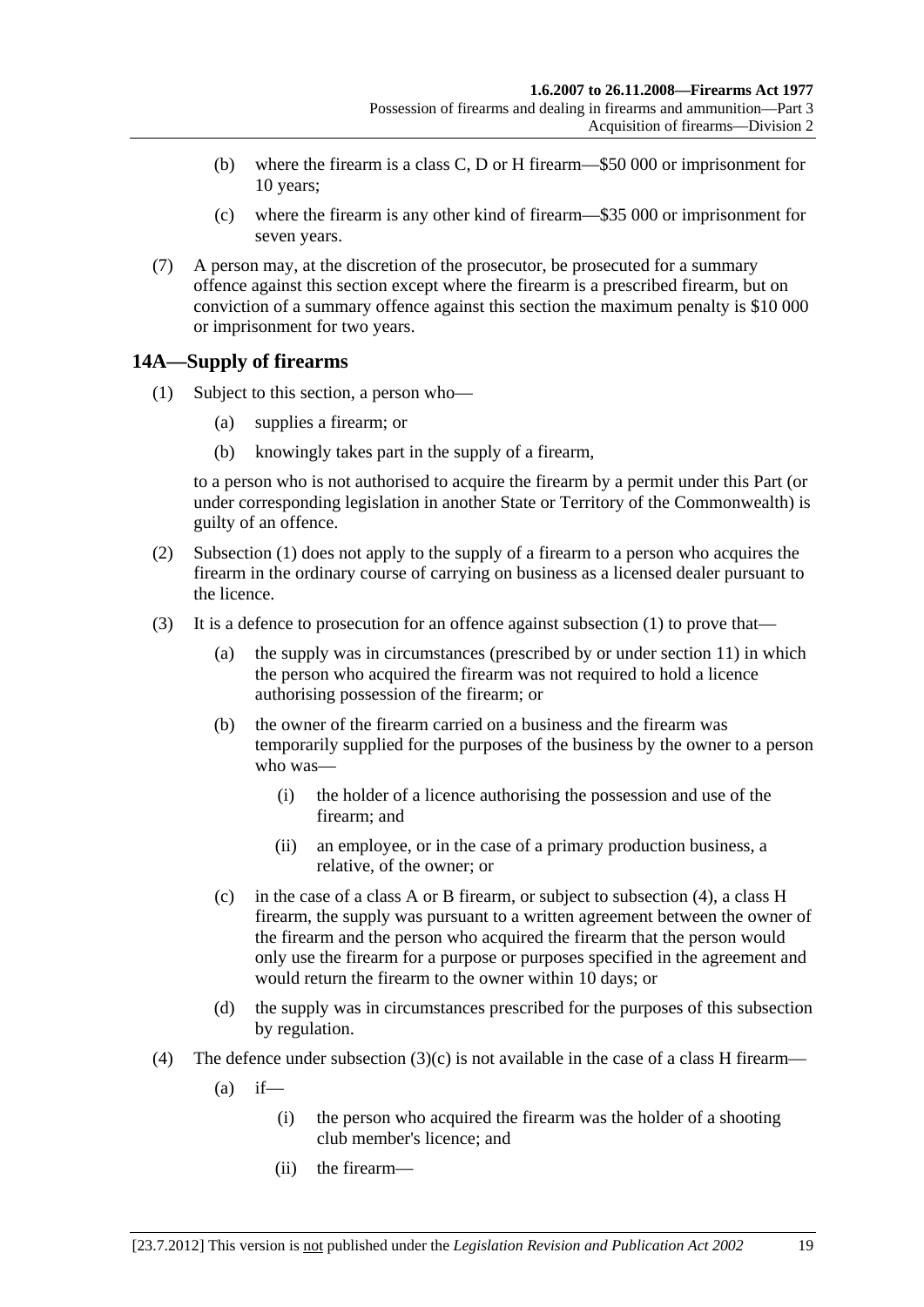- <span id="page-19-0"></span> (A) is a self-loading handgun (other than a revolver) with a barrel length, as measured in accordance with the regulations, of less than 120mm; or
- (B) is a revolver or single shot handgun in either case with a barrel length, as measured in accordance with the regulations, of less than 100mm; or
- (C) has a magazine or cylinder capacity of more than 10 rounds or a modified magazine or cylinder capacity; or
- (D) is of more than .38 calibre; or
- (b) if the person who acquired the firearm was the holder of a shooting club member's licence and had held the licence for less than six months; or
- $(c)$  if—
	- (i) the person who acquired the firearm was the holder of a shooting club member's licence and had held the licence for six months or more but less than 12 months; and
	- (ii) acquisition of the firearm resulted in the person having possession of a class H firearm or class H firearms other than—
		- (A) one .177 calibre air pistol or one .22 calibre rim fire handgun (long rifle or short) or one centre fire handgun; or
		- (B) one .177 calibre air pistol and one .22 calibre rim fire handgun (long rifle or short); or
		- (C) one .177 calibre air pistol and one centre fire handgun.
- (5) For the purposes of this section, a person takes part in the supply of a firearm if—
	- (a) the person takes, or participates in, any step, or causes any step to be taken, in the process of supply of the firearm; or
	- (b) the person provides or arranges finance for any step in that process; or
	- (c) the person provides the premises in which any step in that process is taken, or suffers or permits any step in that process to be taken in premises of which the person is an owner, lessee or occupier or of which the person has care, control or management.
- (6) Subject to [subsection \(7\),](#page-19-0) the maximum penalty for an offence against this section is as follows:
	- (a) where the firearm is a prescribed firearm—\$75 000 or imprisonment for 15 years;
	- (b) where the firearm is a class C, D or H firearm—\$50 000 or imprisonment for 10 years;
	- (c) where the firearm is any other kind of firearm—\$35 000 or imprisonment for seven years.
- (7) A person may, at the discretion of the prosecutor, be prosecuted for a summary offence against this section except where the firearm is a prescribed firearm, but on conviction of a summary offence against this section the maximum penalty is \$10 000 or imprisonment for two years.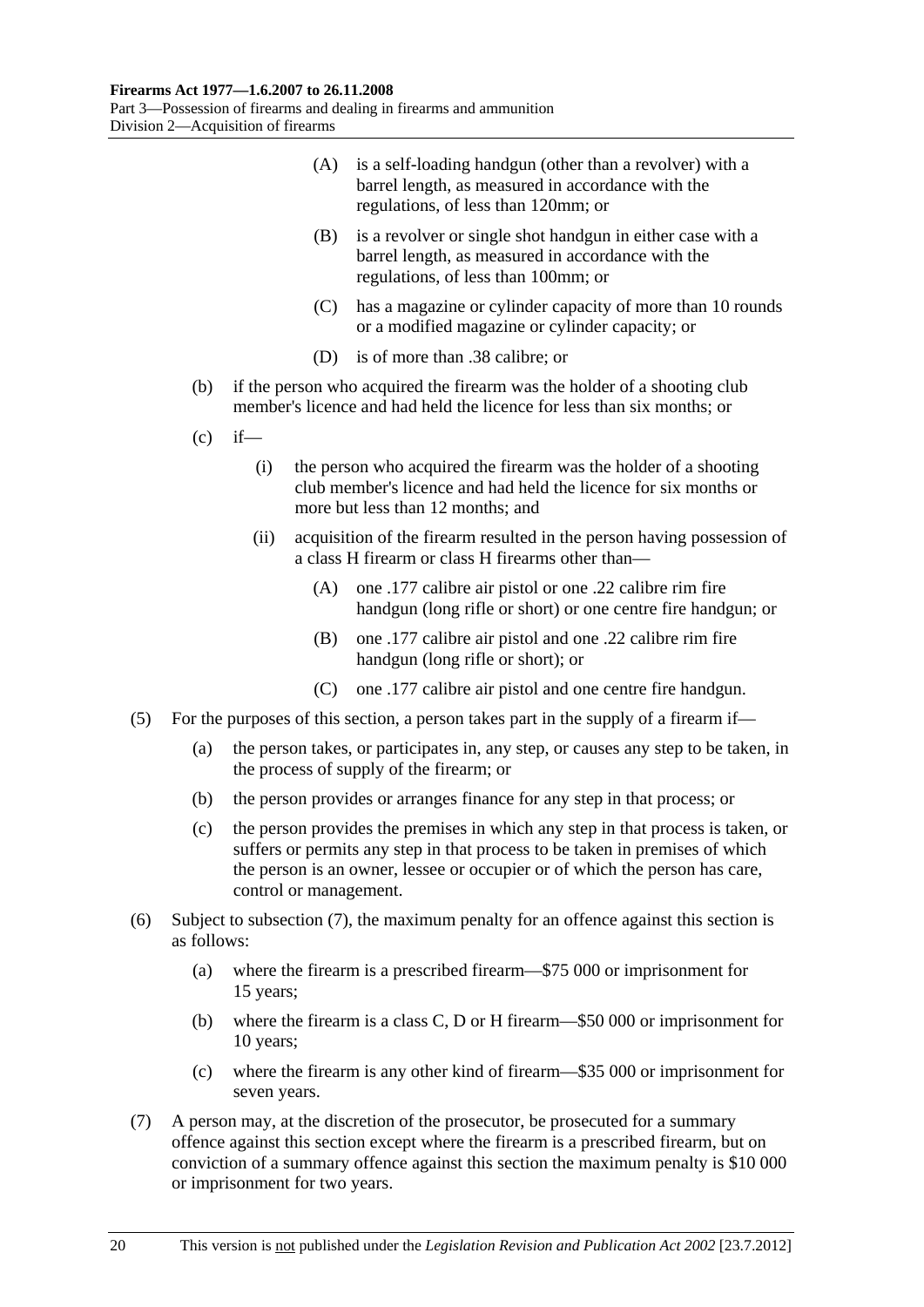## <span id="page-20-0"></span>**15—Application for permit**

- (1) An application for a permit authorising the acquisition of a firearm—
	- (a) must be made to the Registrar in the prescribed manner and form; and
	- (b) must contain the prescribed information.
- (2) The Registrar may require an applicant—
	- (a) to furnish such further information as may be necessary to enable the Registrar to determine the application; or
	- (b) to verify by statutory declaration information furnished in relation to the application.
- (3) Subject to [subsection \(4\)](#page-20-0) a permit authorising the acquisition of a firearm can only be granted—
	- (a) after the expiration of 28 days after the application for the permit was made; and
	- (b) if the applicant holds a firearms licence that authorises possession of the firearm.
- (4) The Registrar may grant a permit before the expiration of 28 days after the application for the permit was made if the Registrar is satisfied that it is safe to do so and that there are special reasons for doing so.
- (5) A licence, to the extent that it authorises possession of a firearm for the purposes of employment by a person carrying on the business of guarding property is not sufficient for the purposes of [subsection \(3\)\(b\)](#page-20-0) to justify the granting of a permit to acquire a firearm.
- (8) The period for which a permit remains in force must be set out in the permit.

## **15A—Reasons for refusal of permit**

- (1) Subject to this section the Registrar may refuse an application for a permit to acquire a firearm of any class if he or she is satisfied that—
	- (a) the firearm is particularly dangerous by reason of its design, construction or any other factor; or
	- (b) the firearm can easily be converted to an automatic firearm; or
	- (c) the firearm is, by reason of its size or any other factor, more readily concealed than other firearms of the same class and is for that, or any other reason, particularly suited to unlawful use; or
	- (d) the applicant has in the past acquired a firearm that he or she has failed to produce to the Registrar for registration in accordance with this Act or has been guilty of any other offence against this Act.
- (2) Subject to this Act, where the application is for a permit to acquire a class B firearm and the application is properly made the Registrar may only refuse the application if—
	- (a) the Registrar is of the opinion that the applicant does not have a genuine reason for acquiring the firearm; or
	- (b) the Registrar is entitled to refuse the application under [subsection \(1\).](#page-20-0)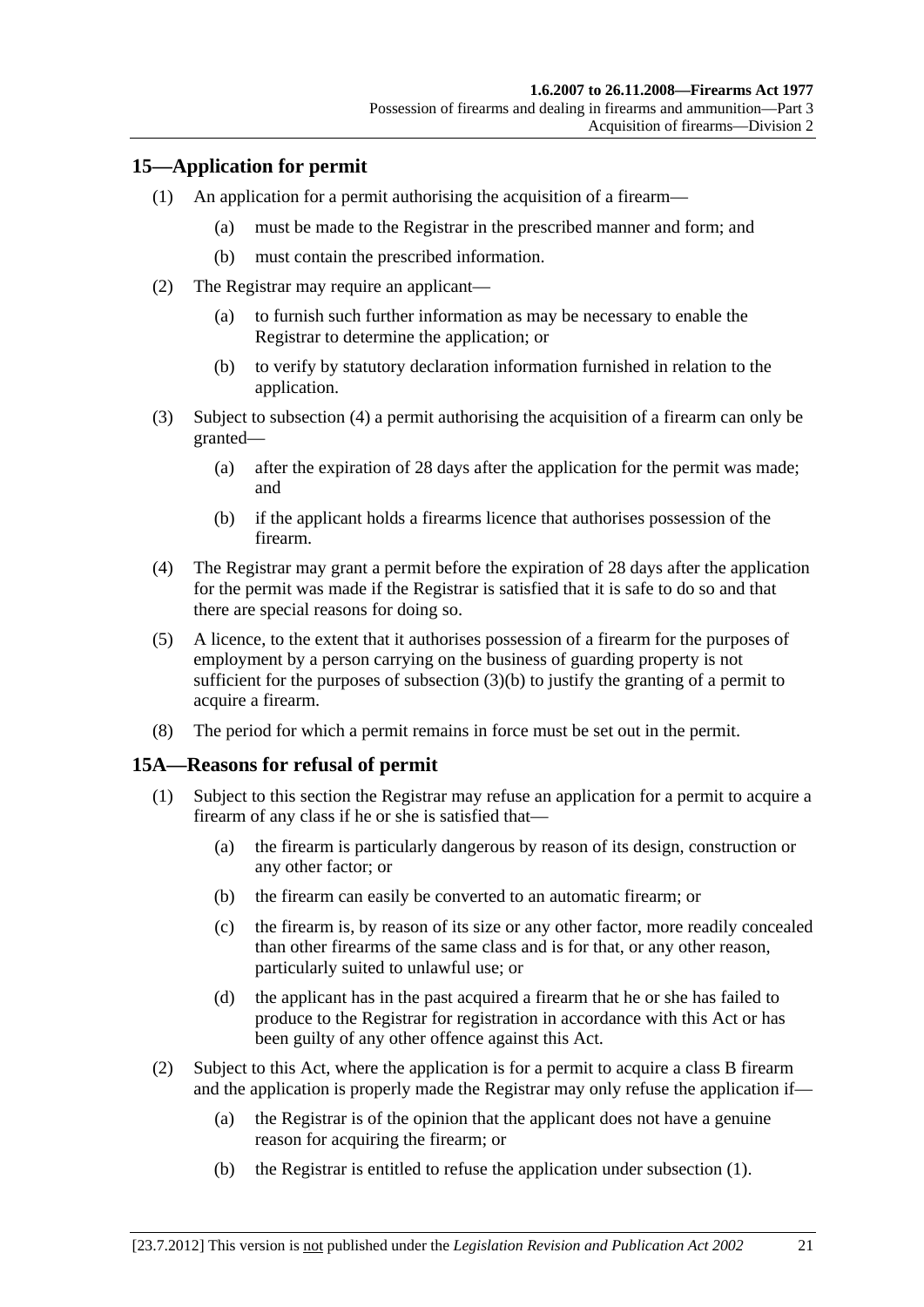- <span id="page-21-0"></span> (3) The Registrar must refuse an application for a permit to acquire a class C firearm unless—
	- (a) the following requirements are satisfied:
		- (i) the applicant—
			- (A) must carry on the business of primary production; or
			- (B) must be an employee of a person who carries on the business of primary production and must live on or near the land on which that business is carried on and must be employed in the carrying on of that business; or
			- (C) must be a relative of a person who carries on that business and must live on or near the land on which that business is carried on and must be employed in the carrying on of that business; and
		- (ii) the Registrar must be satisfied that the applicant needs the firearm for the purposes of that business and that there is no satisfactory alternative to using a firearm of that class; and
		- (iii) if the application is for a self-loading rifle—the applicant does not have possession of any other self-loading rifle; and
		- (iv) if the application is for a self-loading shotgun—the applicant does not have possession of any other self-loading shotgun or a pump action shotgun; and
		- (v) if the application is for a pump action shotgun—the applicant does not have possession of any other pump action shotgun or a selfloading shotgun; or
	- (b) the following requirements are satisfied:
		- (i) the applicant is a member of The South Australian Clay Target Association Incorporated or the Australian Clay Target Association Incorporated and is also a member of a recognised firearms club affiliated with either of those associations; and
		- (ii) the Registrar is satisfied that the applicant needs the firearm for the purpose of an activity of the club conducted in accordance with the rules of the Australian Clay Target Association Incorporated and in accordance with regulations under this Act; or
	- (c) the Registrar could, in accordance with [subsection \(4\)](#page-21-0), grant a permit to the applicant to acquire a class D firearm; or
	- (d) requirements prescribed by regulation for the purposes of this paragraph are satisfied.
- (4) The Registrar must refuse an application for a permit to acquire a class D firearm unless—
	- (a) he or she is satisfied that—
		- (i) the applicant gains his or her livelihood wholly or partly from professional shooting; and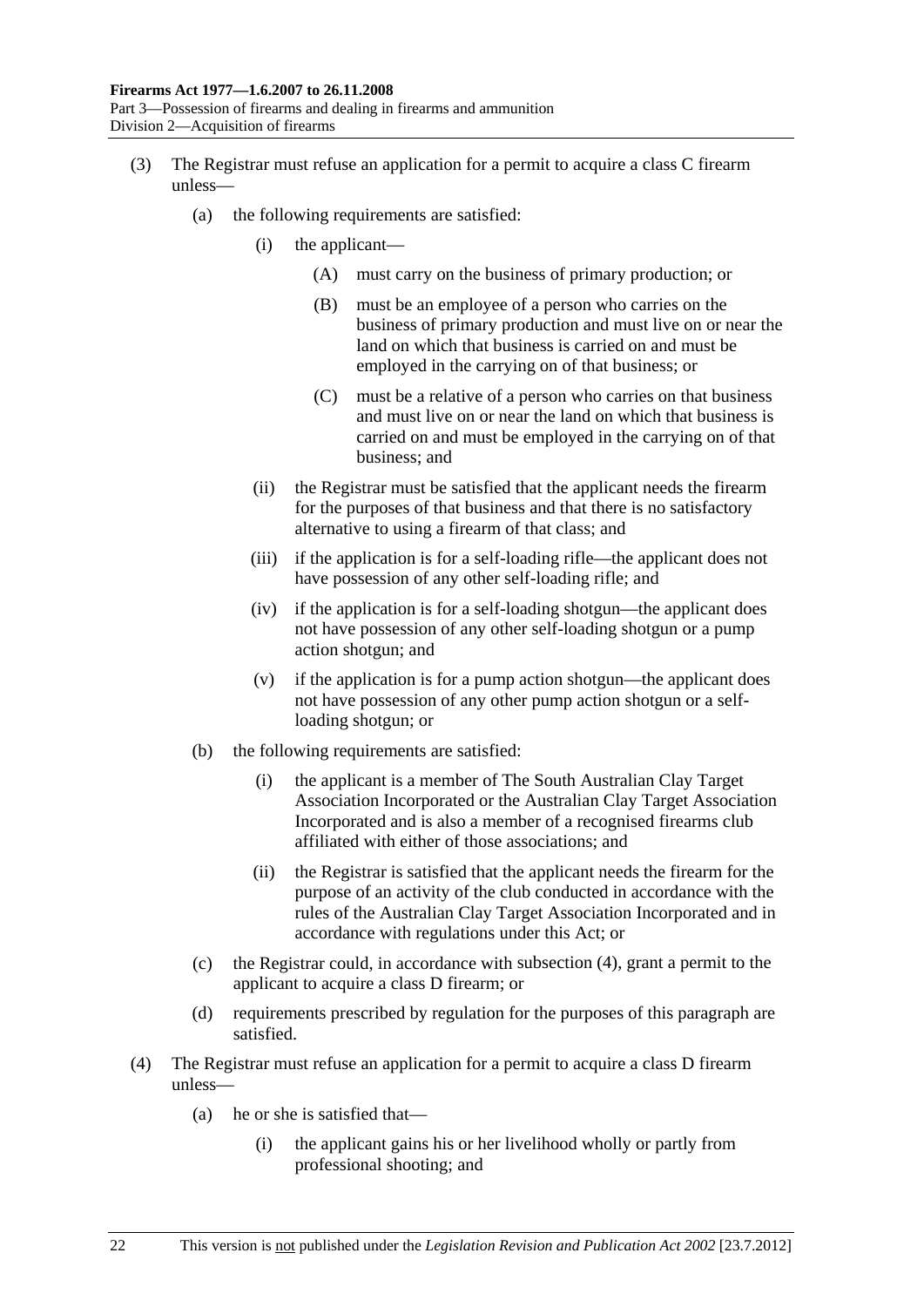- (ii) the applicant needs the firearm to destroy animals in the course of professional shooting; or
- <span id="page-22-0"></span> (b) requirements prescribed by regulation for the purposes of this paragraph are satisfied.
- (4a) Subject to this Act, where the application is for a permit to acquire a class H firearm and the application is properly made the Registrar may only refuse the application if—
	- (a) the Registrar is of the opinion that the firearm is not genuinely required by the applicant for a purpose for which the applicant is authorised by a firearms licence to possess or use such a firearm; or
	- (b) the Registrar is entitled to refuse the application under [subsection \(1\),](#page-20-0) [\(4b\)](#page-22-0) or  $(4c)$ .
- (4b) Subject to the regulations, the Registrar may refuse an application for a permit to acquire a class H firearm for use as a member of a shooting club—
	- (a) if the firearm—
		- (i) is a self-loading handgun (other than a revolver) with a barrel length, as measured in accordance with the regulations, of less than 120mm; or
		- (ii) is a revolver or single shot handgun in either case with a barrel length, as measured in accordance with the regulations, of less than 100mm; or
		- (iii) has a magazine or cylinder capacity of more than 10 rounds or a modified magazine or cylinder capacity; or
		- (iv) is of more than .38 calibre; or
	- (b) if the applicant is the holder of a shooting club member's licence and has held the licence for less than six months; or
	- $(c)$  if—
		- (i) the applicant is the holder of a shooting club member's licence and has held the licence for six months or more but less than 12 months; and
		- (ii) acquisition of the firearm to which the application relates would result in the applicant having possession of a class H firearm or class H firearms other than—
			- (A) one .177 calibre air pistol or one .22 calibre rim fire handgun (long rifle or short) or one centre fire handgun; or
			- (B) one .177 calibre air pistol and one .22 calibre rim fire handgun (long rifle or short); or
			- (C) one .177 calibre air pistol and one centre fire handgun.
- (4c) The Registrar may refuse an application for a permit to acquire a class H firearm for the purpose of collection and display if—
	- (a) the firearm was manufactured after 1946; and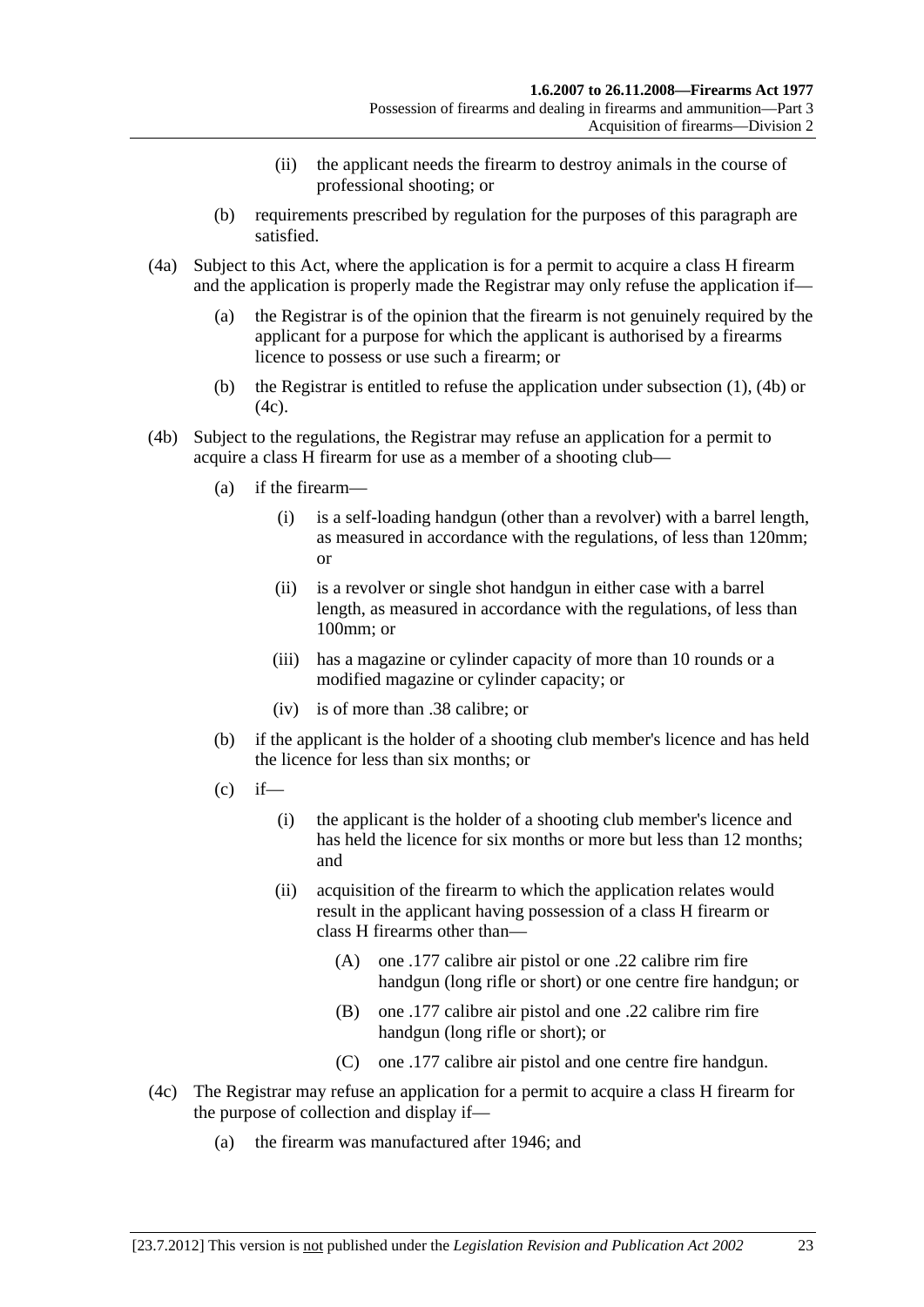- <span id="page-23-0"></span> (b) the Registrar is not satisfied that the applicant meets the requirements of the regulations as to the kind of collector who may be granted a permit to acquire class H firearms manufactured after that year.
- (4d) In determining whether an applicant meets the requirements of the regulations referred to in [subsection \(4c\)](#page-22-0), the Registrar must have regard to any certificate lodged by the applicant that has been prepared and signed by an office holder of the collectors' club of which the applicant is a member (being an office holder nominated by the club for the purpose) stating that the applicant meets those requirements and setting out details in support of that statement.
- (4e) [Subsections \(4b\)](#page-22-0) and [\(4c\)](#page-22-0) do not apply in relation to muzzle-loading handguns or percussion cap and ball handguns.
- (5) Where the Registrar decides that the application should be refused the applicant may, within one month after receiving notice in writing of the Registrar's decision, require the Registrar to refer the application to the consultative committee.
- (6) If the committee does not agree with the Registrar's decision the committee may direct the Registrar to grant the application.

## **Division 2A—Transfer of possession of firearms**

## **15B—Transfer of possession**

- (1) The owner of a firearm may only transfer possession of the firearm to another person—
	- (a) if he or she is selling, giving, lending or hiring the firearm to the other person and transfers possession in accordance with [subsection \(9\);](#page-25-0) or
	- (b) if the firearm is a class A, B or H firearm and is lent pursuant to a written or oral agreement between the owner and borrower that the borrower will only use the firearm for a purpose or purposes specified in the agreement and will return the firearm to the owner within 10 days; or
	- (c) if the other person is a licensed dealer in firearms and possession is transferred—
		- (i) to enable the dealer to repair, modify or test the firearm or to display the firearm on behalf of the owner for the purpose of sale; or
		- (ii) to the dealer to hold the firearm during a period during which the owner is not entitled to be in possession of the firearm; or
	- (d) if the owner of the firearm carries on the business of primary production and possession of the firearm is transferred temporarily to an employee or relative of the owner for the purposes of that business; or
	- (e) if the owner of the firearm carries on the business of guarding property and possession of the firearm is transferred temporarily to an employee of the owner for the purposes of that business; or
	- (f) in circumstances (prescribed by or under [section 11\)](#page-10-0) in which the person acquiring possession is not required to hold a licence authorising the possession and use of the firearm; or
	- (g) in circumstances authorised by regulation.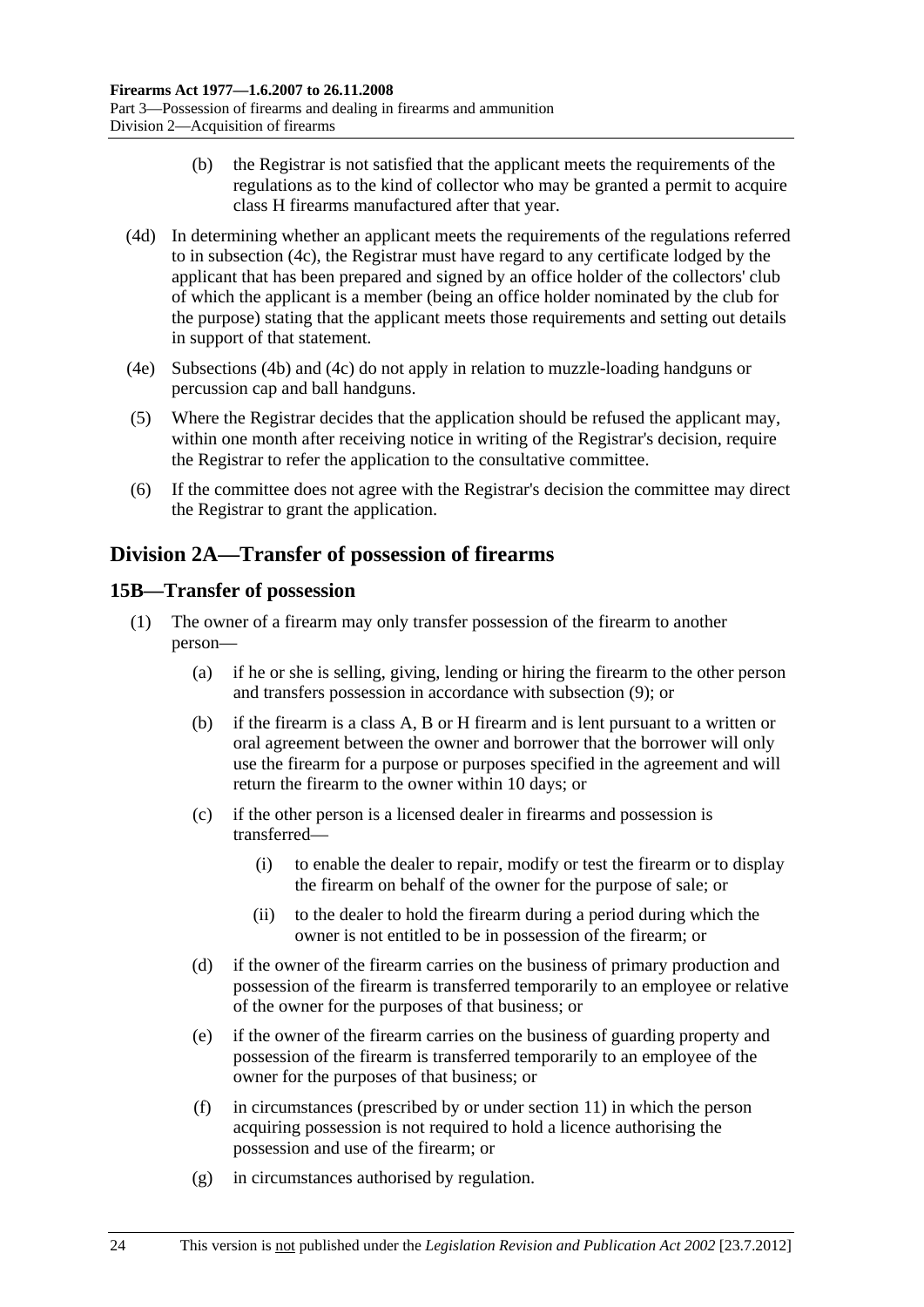- <span id="page-24-0"></span> (2) [Subsections \(1\)\(a\)](#page-23-0) and [\(9\)](#page-25-0) do not apply in relation to the sale of a firearm if the person selling or purchasing the firearm is a licensed dealer in firearms acting in the normal course of carrying on the business of dealing in firearms pursuant to his or her licence.
- (3) [Subsections \(1\)\(a\)](#page-23-0) and [\(9\)](#page-25-0) do not apply in relation to the hiring of a firearm that is owned and is hired to another person by a licensed dealer in firearms acting in the normal course of carrying on the business of dealing in firearms pursuant to his or her licence.
- (4) When—
	- (a) selling, lending or hiring a firearm to another person on his or her own behalf; or
	- (b) selling, giving, lending or hiring a firearm as agent for the owner of the firearm,

a licensed dealer in firearms may, subject to [subsection \(5\),](#page-24-0) only transfer possession of the firearm to the person purchasing, borrowing or hiring the firearm or receiving it as a gift (or, where that person is a company, to a nominee of the company) and must not—

- (c) transfer possession of the firearm to another person on that person's behalf; or
- (d) consign the firearm to Australia Post or any other carrier for delivery to that person.
- (5) [Subsection \(4\)](#page-24-0) does not apply in relation to the sale, lending or hiring of a firearm by a licensed dealer in firearms to another licensed dealer pursuant to his or her licence.
- (5a) A person must not transfer possession of a class H firearm to another person under [subsection \(1\)\(b\)](#page-23-0)—
	- $(a)$  if—
		- (i) the other person is the holder of a shooting club member's licence; and
		- (ii) the firearm—
			- (A) is a self-loading handgun (other than a revolver) with a barrel length, as measured in accordance with the regulations, of less than 120mm; or
			- (B) is a revolver or single shot handgun in either case with a barrel length, as measured in accordance with the regulations, of less than 100mm; or
			- (C) has a magazine or cylinder capacity of more than 10 rounds or a modified magazine or cylinder capacity; or
			- (D) is of more than .38 calibre; or
	- (b) if the other person is the holder of a shooting club member's licence and has held the licence for less than six months; or
	- $(c)$  if—
		- (i) the other person is the holder of a shooting club member's licence and has held the licence for six months or more but less than 12 months; and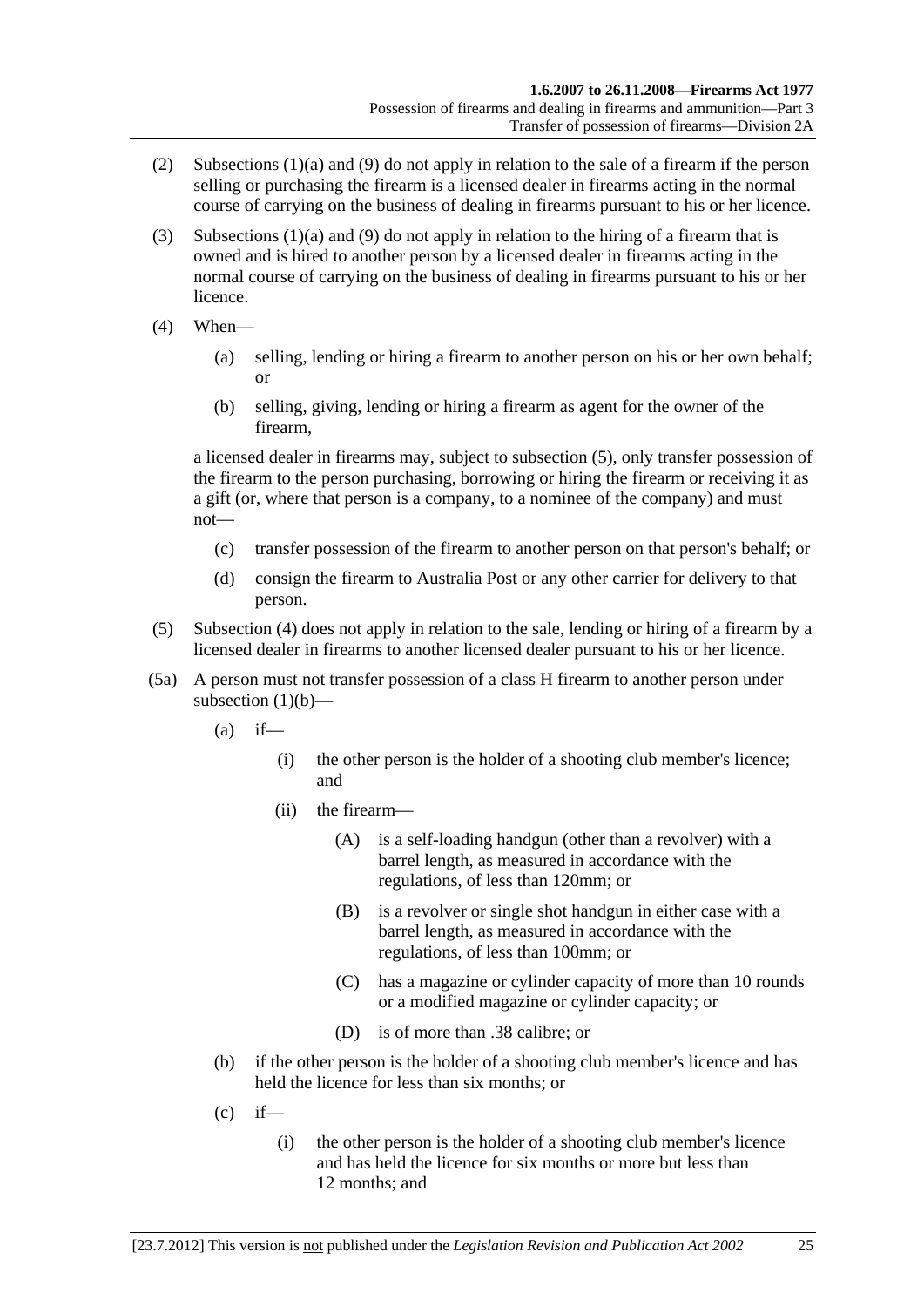- <span id="page-25-0"></span> (ii) transfer of the firearm would result in the other person having possession of a class H firearm or class H firearms other than—
	- (A) one .177 calibre air pistol or one .22 calibre rim fire handgun (long rifle or short) or one centre fire handgun; or
	- (B) one .177 calibre air pistol and one .22 calibre rim fire handgun (long rifle or short); or
	- (C) one .177 calibre air pistol and one centre fire handgun.
- (6) A person must not transfer possession of a firearm under subsection  $(1)(b)$  unless—
	- (a) immediately before transferring possession he or she has inspected the firearms licence held by the person who is to borrow the firearm and is satisfied that the borrower is authorised to possess the firearm and use it for the agreed purpose or purposes; and
	- (b) he or she believes on reasonable grounds that the borrower will not use the firearm for any other purpose.
- (7) A person must not transfer possession of a firearm under [subsection \(1\)\(d\)](#page-23-0) or [\(e\)](#page-23-0) or under circumstances prescribed by regulation unless he or she is satisfied, on reasonable grounds, that the person to whom possession is transferred is authorised by a firearms licence to possess and use the firearm for the purpose or purposes for which the firearm is transferred.
- (8) A person who borrows a firearm under [subsection \(1\)\(b\)](#page-23-0) must return it to the owner within 10 days.
- (9) When selling, giving, lending or hiring a firearm to another person, the owner, or former owner, of the firearm may only transfer possession of the firearm to the other person—
	- $(a)$  if—
		- (i) the owner, or former owner, and the person acquiring possession are together in the presence of a licensed dealer in firearms or a responsible officer of a recognised firearms club who has been authorised by the Registrar to witness the transfer for the purposes of this subsection (an *authorised officer*) or a member of the police force and the transfer is witnessed by the dealer, authorised officer or member of the police force; and
		- (ii) the owner, or former owner, and the person acquiring possession, provide the dealer, authorised officer or the member of the police force with the information, and produce the licences and permit necessary to enable the dealer, authorised officer or the member of the police force to comply with his or her obligations under this Division; or
	- (b) through the agency of a licensed dealer.
- (10) Where the owner or the person acquiring the firearm is a company, the requirements of [subsection \(9\)](#page-25-0) are satisfied if a nominee of the company attends before a licensed dealer in firearms or a member of the police force on behalf of the company.
- (11) A person must not accept the transfer of possession of a firearm unless possession is transferred to him or her in accordance with this section.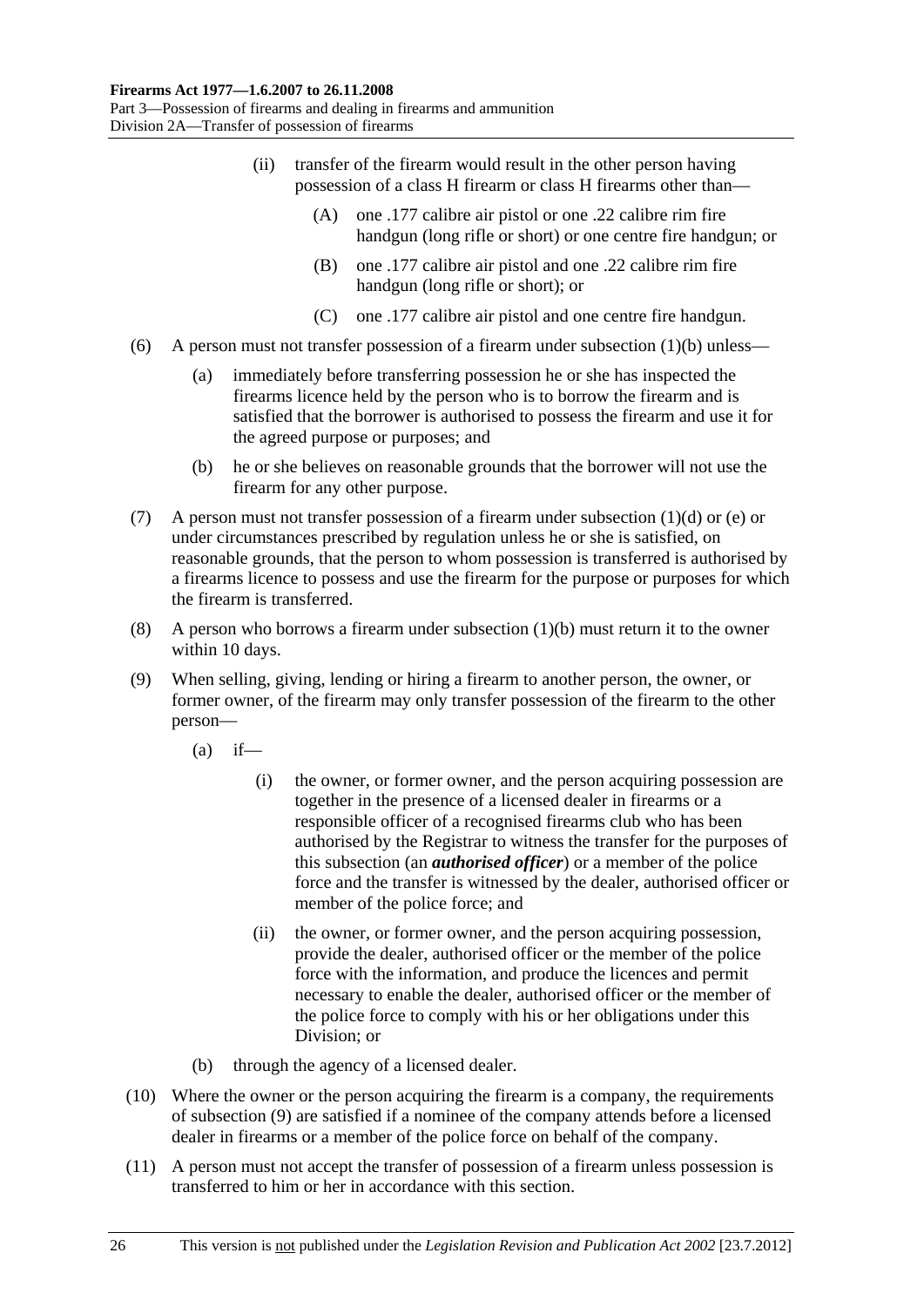- <span id="page-26-0"></span> (12) A person to whom possession of a firearm is transferred under [subsection \(1\)](#page-23-0) who is not the owner of the firearm must not (unless authorised by or under this Act) transfer possession of the firearm to any other person except the owner of the firearm.
- (13) A person who contravenes or fails to comply with a provision of this section is guilty of an offence.

Maximum penalty:

Where the offence is committed in relation to a prescribed firearm or a class C, D or H firearm—\$10 000 or imprisonment for two years.

Where the offence is committed in relation to any other kind of firearm—\$5 000 or imprisonment for one year.

## **15C—Obligations of dealer, authorised officer or police officer**

- (1) A dealer, authorised officer or member of the police force who witnesses the transfer of possession of a firearm for the purposes of this Division must—
	- (a) satisfy himself or herself by inspecting the relevant permit and licence that the person acquiring the firearm is entitled to acquire and possess it; and
	- (b) record—
		- (i) the name and address of the person transferring and the person acquiring the firearm and the number of each of their firearms licences; and
		- (ii) the class, make, calibre and serial number or other identification of the firearm; and
		- (iii) where the firearm is lent or hired—the duration and the terms of the loan or hire; and
		- (iv) such other information as is prescribed by regulation; and
	- (c) provide the Registrar with the information recorded under [paragraph \(b\)](#page-26-0) within one month after possession of the firearm is transferred.
- (2) If a dealer, authorised officer or member of the police force is unable to comply with [subsection \(1\)](#page-26-0) because a person refuses or fails to produce a licence or permit for inspection or to provide information required by [subsection \(1\)\(b\)](#page-26-0), the dealer, authorised officer or police officer must prepare and submit a report to the Registrar setting out such information as the Registrar requires in relation to the matter.
- (3) A dealer, authorised officer or member of the police force may refuse to witness the transfer of possession of a firearm as required by this Division if he or she is not first paid the fee prescribed by regulation.
- (4) A dealer or authorised officer who contravenes or fails to comply with a requirement of this section is guilty of an offence.

Maximum penalty: \$5 000.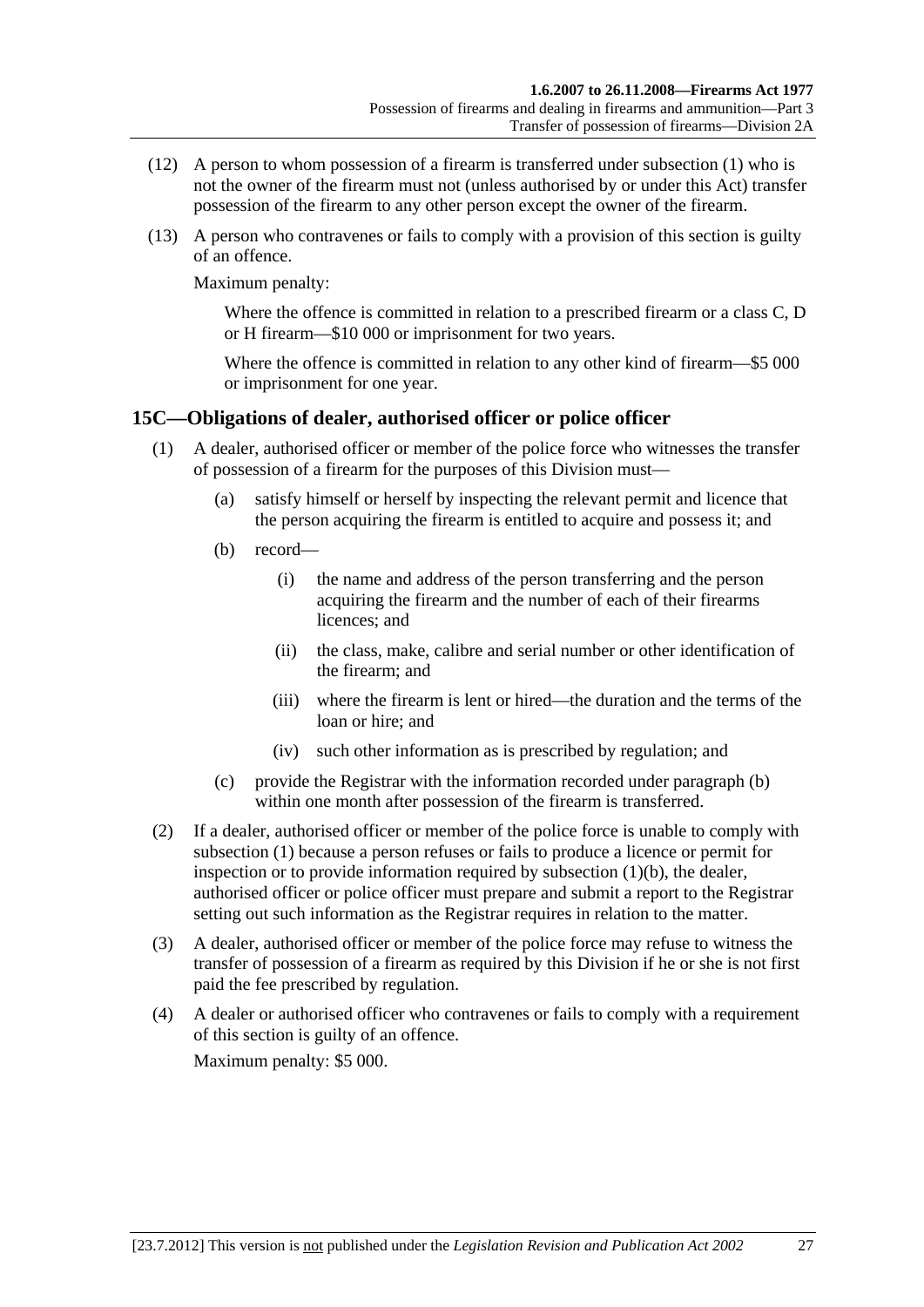<span id="page-27-0"></span>Division 2A—Transfer of possession of firearms

## **15D—What constitutes possession of a firearm**

- (1) For the purposes of this Division, the owner, or a person to whom the owner has transferred possession, of a firearm has possession of the firearm (and therefore has not transferred possession for the purposes of this Division) while it is in his or her physical possession or is under his or her control.
- (2) Without limiting [subsection \(1\)](#page-27-0), a firearm will be taken to be in the physical possession or under the control of the owner or a person to whom the owner has transferred possession—
	- (a) while he or she is handling the firearm or the firearm is under his or her control; or
	- (b) while the firearm is—
		- (i) on premises at which the owner or other person usually resides or premises at which the owner or other person is for the time being residing; or
		- (ii) in a vehicle, vessel or aircraft in which the owner or other person is for the time being travelling or residing; or
	- (c) where the firearm is used by the owner or other person in the course of carrying on a business—while the firearm is on premises at which that business is carried on; or
	- (d) while the firearm is in the physical possession or under the control of an employee of the owner of the firearm or other person in the course of that employment; or
	- (e) while the firearm is in the possession of a person on behalf of the owner or other person in the normal course of the firstmentioned person carrying on the business of carrying or storing goods; or
	- (f) in any other circumstances prescribed by regulation.

## **Division 3—Dealing in firearms and ammunition**

## **16—Requirement for dealer's licence**

A person who carries on the business of dealing in firearms or ammunition or both in this State without holding a dealer's licence granted under this Act authorising the carrying on of that business is guilty of an offence.

Maximum penalty: \$10 000 or imprisonment for two years.

## **17—Application for dealer's licence**

- (1) An application for a dealer's licence—
	- (a) must be made to the Registrar in the prescribed manner and form; and
	- (b) must contain the prescribed information; and
	- (c) must be accompanied by any certificates, declarations, references, reports or other documents required by the regulations or by the Registrar; and
	- (d) must be accompanied by the prescribed fee.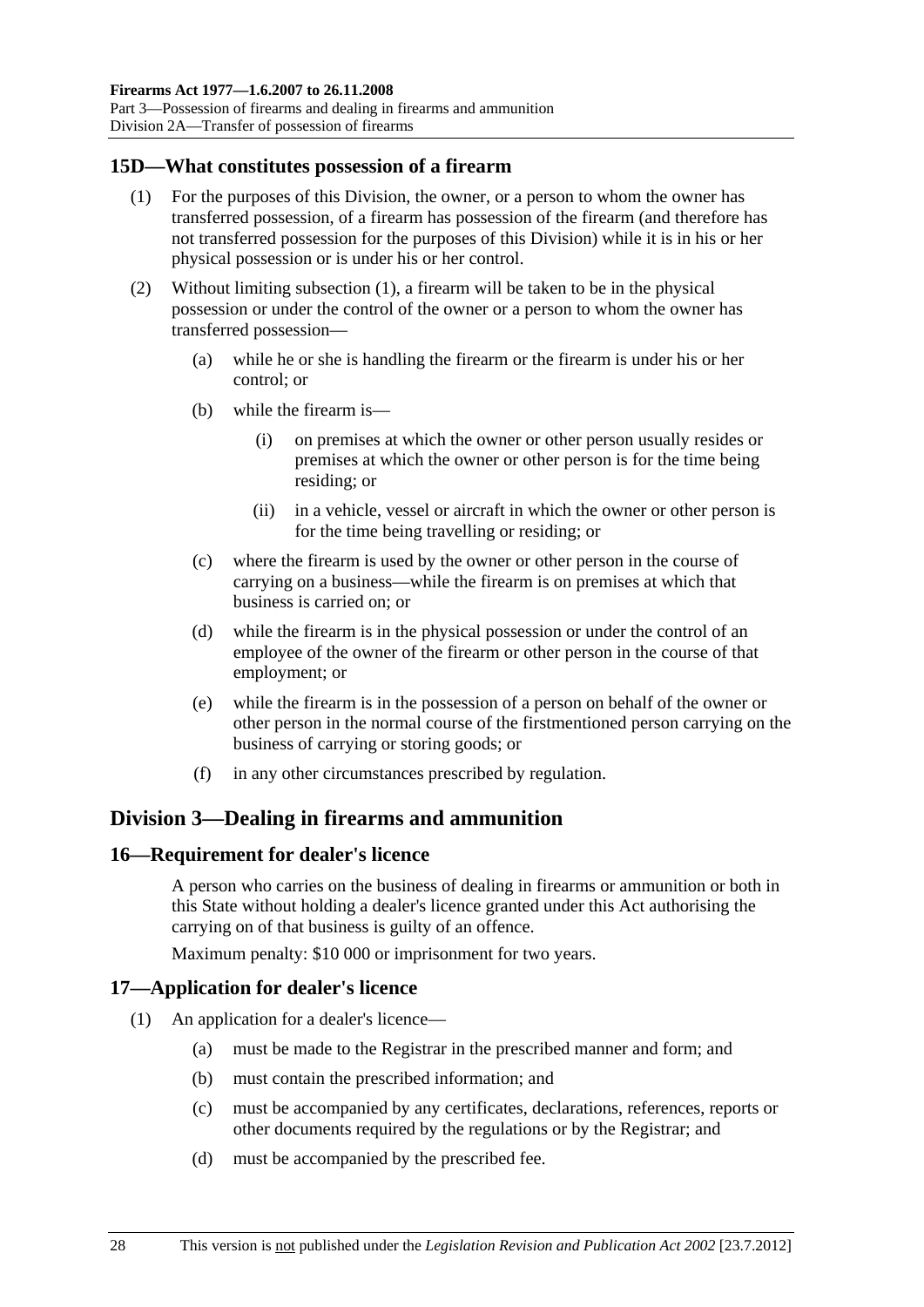- <span id="page-28-0"></span> (2) The Registrar may require an applicant—
	- (a) to furnish such further information as may be necessary to enable the Registrar to determine the application; or
	- (b) to verify by statutory declaration information furnished in relation to the application.
- (3) Subject to this section, where an application for a dealer's licence is properly made, the Registrar may only refuse the application if—
	- (a) the Registrar is not satisfied that—
		- (i) the applicant is a fit and proper person to hold such a licence; or
		- (ii) the premises at which the applicant intends carrying on the business of dealing in firearms or ammunition is appropriate for that purpose,

and the consultative committee agrees with the Registrar's decision; or

- (b) the applicant is not usually resident in this State.
- (3a) A dealer's licence does not authorise dealing in class C or D firearms unless it is endorsed to that effect.
- (4) A dealer's licence is subject to—
	- (a) a condition that the licensee must not deal in prescribed firearms; and
	- (b) any conditions prescribed by the regulations; and
	- (c) any conditions imposed by the Registrar with the approval of the consultative committee; and
	- (d) any conditions imposed by the Registrar with the agreement of the holder of the licence.
- (4a) The Registrar may impose licence conditions pursuant to [subsection \(4\)](#page-28-0) on the grant or renewal of the licence or at any time during the term of the licence.
- (4b) A licence condition imposed pursuant to subsection  $(4)(c)$  during the term of the licence does not operate until the Registrar has given the holder of the licence (either personally or by post) notice in writing of the condition.
- (4c) The Registrar may, on his or her own initiative or on the application of the holder of a dealer's licence, vary or revoke a licence condition.
- (4d) A variation or revocation of a licence condition under [subsection \(4c\)](#page-28-0) does not operate until the Registrar has given the holder of the licence (either personally or by post) notice in writing of the variation or revocation.
- (4e) The Registrar cannot vary a licence condition on his or her initiative under [subsection \(4c\)](#page-28-0) without the approval of the consultative committee.
- (5) A dealer's licence that authorises dealing in ammunition but not firearms must be endorsed to that effect.
- (6) A dealer's licence cannot be granted to a person under the age of 18.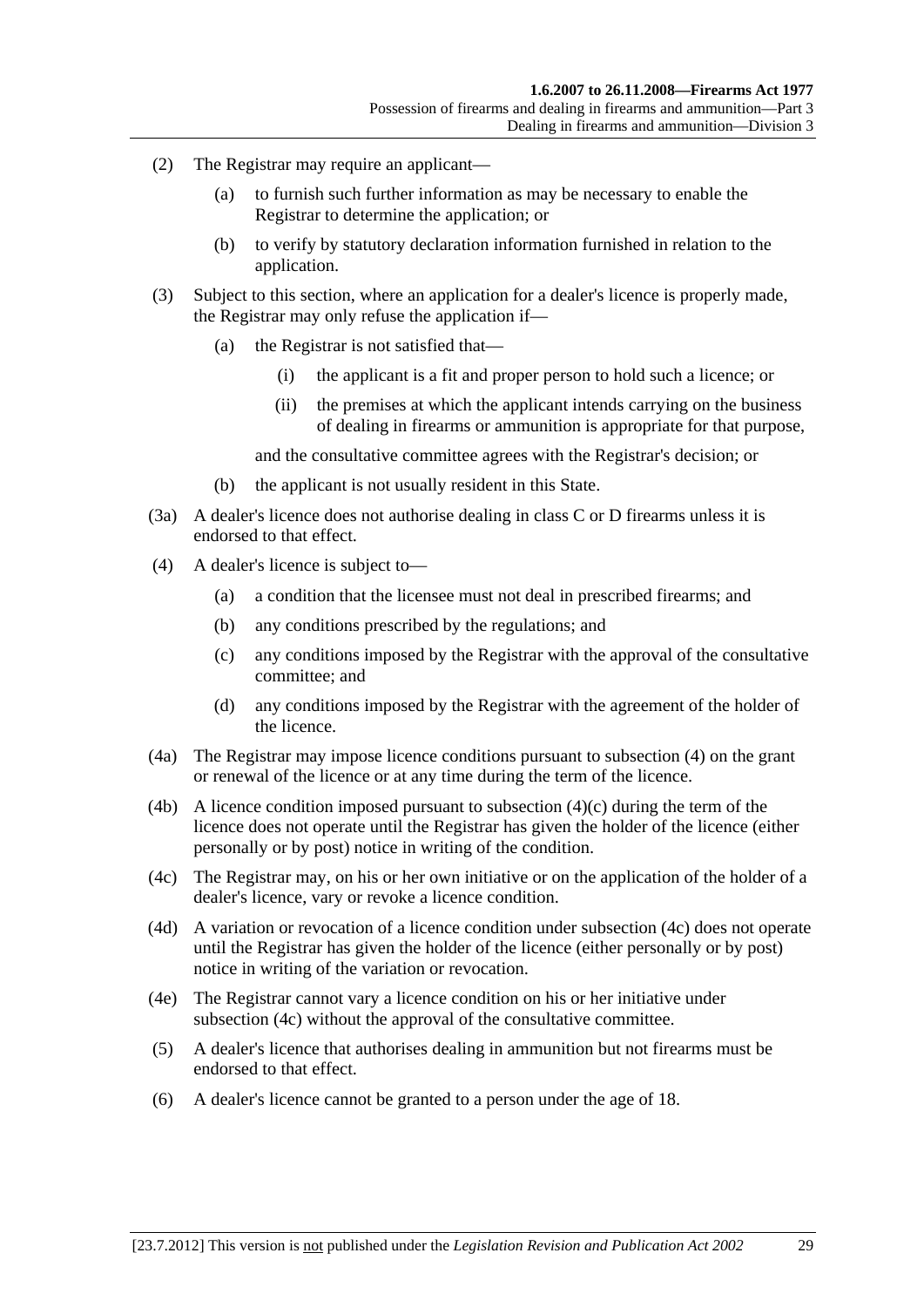#### <span id="page-29-0"></span>**18—Records**

A dealer who—

- (a) fails to keep prescribed records in relation to the firearms or ammunition in which the dealer deals; or
- (b) fails to submit prescribed returns to the Registrar in accordance with the regulations,

is guilty of an offence.

Maximum penalty: \$5 000.

## **Division 4—Licences**

## **19—Term and renewal of licence**

- (1) Subject to this Act a firearms licence remains in force—
	- (a) in the case of a licence that authorises the possession or use of prescribed firearms or class D or H firearms—for a term not exceeding one year;
	- (b) in the case of a licence that only authorises the possession or use of Class A, B or C firearms—for a term not exceeding five years.
- (1a) Subject to this Act a dealer's licence remains in force for a term not exceeding five years.
- (2) A licence may be renewed from time to time.
- (3) An application for renewal of a licence—
	- (a) must be made to the Registrar in the prescribed manner and form; and
	- (b) must contain the prescribed information; and
	- (c) must be accompanied by any certificates, declarations, references, reports or other documents required by the regulations or by the Registrar; and
	- (d) must be accompanied by the prescribed fee.
- (4) The Registrar may require an applicant for renewal of a licence—
	- (a) to furnish such further information as may be necessary to enable the Registrar to determine the application; or
	- (b) to verify by statutory declaration information furnished in relation to the application.
- (5) The provisions of this Part that apply in relation to the determination of an application for a new licence apply in relation to the determination of an application for renewal of the licence.

## **19A—Licences to include photographs**

 (1) All licences granted, renewed varied or replaced under this Act must include a photograph of the holder of the licence.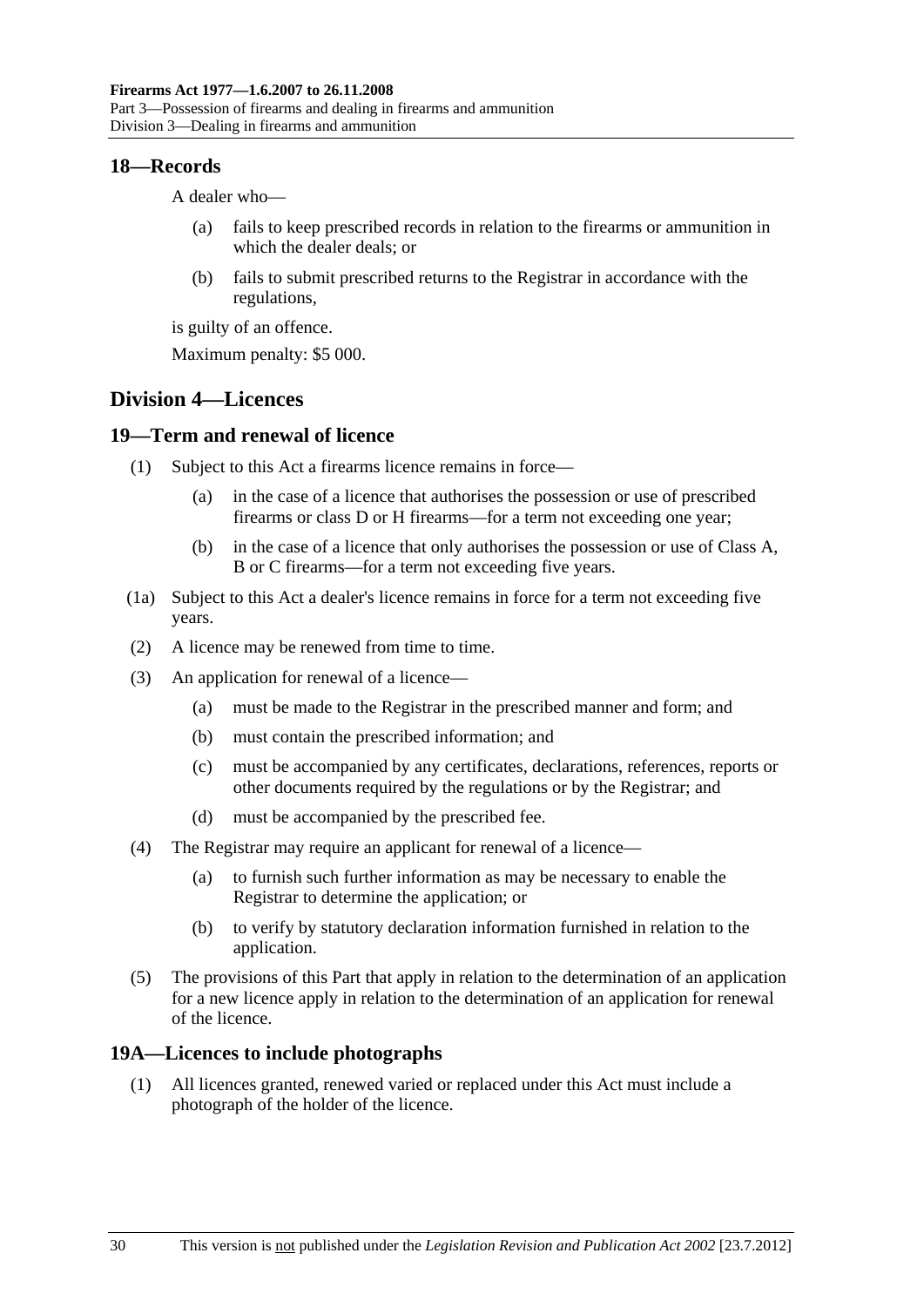- <span id="page-30-0"></span> (2) The Registrar may require the applicant for the grant or renewal of a licence or the holder of a licence that is to be varied or replaced—
	- (a) to attend at a specified place for the purpose of having his or her photograph taken; or
	- (b) to supply the Registrar with one or more photographs of the applicant or holder of the licence specified by the Registrar.
- (3) Where an application is made for the grant, renewal, variation or replacement of a licence and—
	- (a) the applicant refuses or fails to comply with a requirement under [subsection \(2\)](#page-30-0); or
	- (b) a photograph taken or supplied under [subsection \(2\)](#page-30-0) is not suitable, in the Registrar's opinion, for inclusion in a licence,

the Registrar may suspend his or her consideration of the application until the applicant complies with the requirement or a suitable photograph is taken or supplied.

- (4) Where the Registrar varies a licence on his or her own initiative and the holder of the licence refuses or fails to comply with a requirement under [subsection \(2\)\(a\)](#page-30-0), the Registrar may suspend or cancel the licence.
- (5) Where the Registrar is prepared to grant, renew vary or replace a licence but the new licence cannot be issued immediately, the Registrar may issue an interim licence that does not include a photograph of the applicant or holder of the licence.
- (6) An interim licence does not come into force until the prescribed application fee has been paid and a receipt for the fee is printed on the licence and the licence remains in force for 28 days or until a licence that includes a photograph is issued to the applicant whichever first occurs.

## **20—Cancellation, variation and suspension of licence**

- (1) If the Registrar is satisfied that the holder of a licence—
	- (a) has contravened or failed to comply with a provision of this Act or a condition of the licence; or
	- (b) is, for any reason, not a fit and proper person to hold the licence,

the Registrar may, with the concurrence of the consultative committee, by notice in writing served personally or by post on the holder of the licence, cancel the licence.

- (1a) Where the Registrar is satisfied that—
	- (a) it would be contrary to the public interest to permit the holder of a firearms licence to continue to possess and use firearms; or
	- (b) the holder of a firearms licence can no longer use any firearm for one or more of the purposes endorsed on his or her licence; or
	- (c) a class of firearms to which the licence applies can no longer be used by the holder of the licence in accordance with the conditions of the licence,

the Registrar may with the agreement of the consultative committee and after giving the holder of the licence at least 14 days written notice—

(d) where [paragraph \(a\)](#page-30-0) applies—cancel the licence; or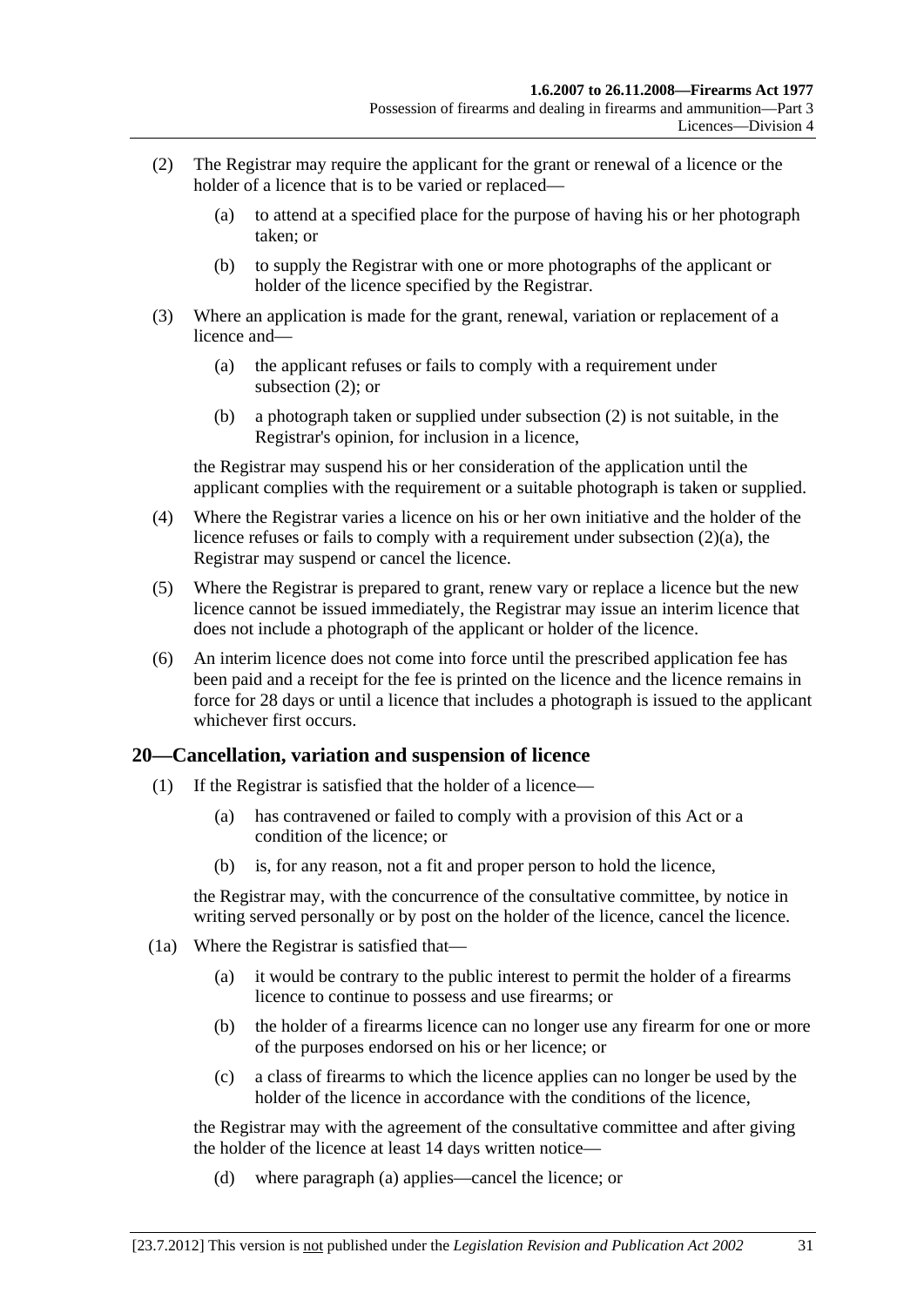- <span id="page-31-0"></span> (e) where [paragraph \(b\)](#page-30-0) applies—vary the licence by removing the relevant purpose or purposes from the licence; or
- (f) where [paragraph \(c\)](#page-30-0) applies—vary the licence so that it no longer authorises the possession and use of that class of firearms.
- (1b) The cancellation or variation of a licence under [subsection \(1a\)](#page-30-0) will be effected by written notice served—
	- (a) in the case of cancellation—personally on the holder of the licence;
	- (b) in the case of variation—personally or by certified mail on the holder of the licence.
- (2) The Registrar may, by notice in writing served personally or by post on the holder of a licence, suspend the licence for a period not exceeding three months (or such longer period as is allowed in a particular case by the consultative committee) pending an investigation as to whether the licence should be cancelled under [subsection \(1\).](#page-30-0)
- (3) A notice served on the holder of a licence cancelling, varying or suspending the licence under this section must set out the Registrar's reasons for the cancellation, variation or suspension.
- (3a) If the Registrar cancels a licence under this section and made the decision because of information that is classified by the Registrar as criminal intelligence, the Registrar is not required to give any reasons for the Registrar's decision other than that the decision was made on public interest grounds under this section.
- (3b) The Registrar may, on the application of the holder of a licence, cancel the licence.
- (4) The Registrar may, on his or her own initiative or on application by a person whose licence is suspended, revoke the suspension.
- (5) Where a firearms licence held by a person—
	- (a) has been cancelled or suspended and—
		- (i) the person was a member of a recognised firearms club; or
		- (ii) the licence authorised the person to use a firearm in the course of his or her employment; or
	- (b) has been varied and, as a result, the person is no longer entitled to use a firearm—
		- (i) as a member of a recognised firearms club; or
		- (ii) in the course of his or her employment,

the Registrar may, if he or she has complied with [subsection \(6\)](#page-31-0), inform the club or the person's employer (or both) that the licence has been cancelled, suspended or varied.

- (6) The Registrar must serve notice on the holder or former holder of a licence that he or she intends to inform that person's club or employer (or both) of the cancellation, suspension or variation of the licence.
- (7) The Registrar is not subject to any civil or criminal liability in respect of action taken by the Registrar under [subsection \(5\).](#page-31-0)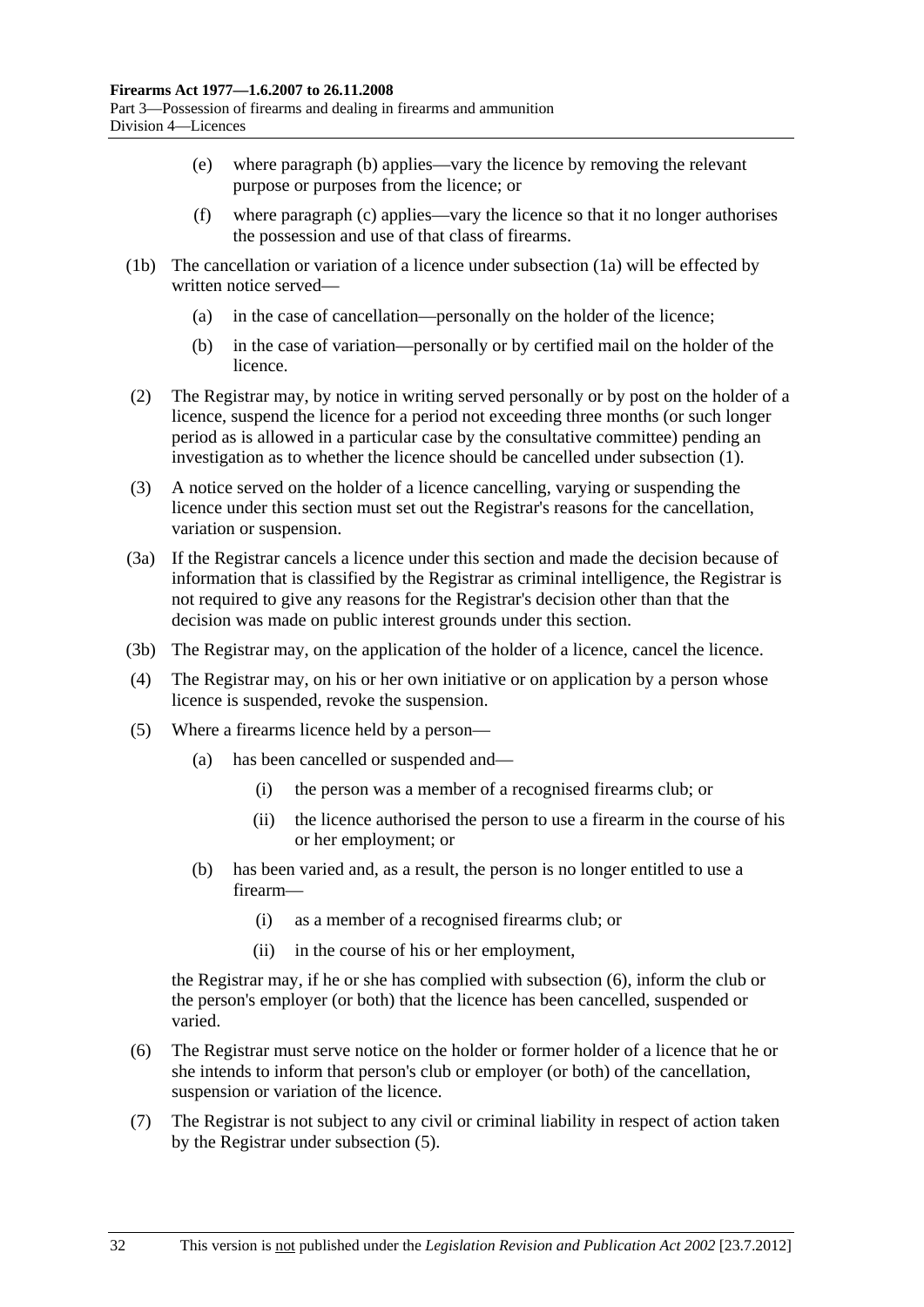## <span id="page-32-0"></span>**20A—Reporting obligations of certain persons and clubs**

- (1) Where a prescribed person has reasonable cause to believe that—
	- (a) a person whom he or she has seen in his or her professional capacity is suffering from a physical or mental illness, disability or deficiency that is likely to make the possession of a firearm by the person unsafe for the person or any other person; and
	- (b) that person holds or intends applying for a firearms licence or possesses or has the intention of possessing a firearm,

the prescribed person has a duty to inform the Registrar in writing of the person's name and address, the nature of the illness, disability or deficiency and the reason why, in the opinion of the prescribed person, it is or would be unsafe for the person to have possession of a firearm.

- (2) Where a recognised firearms club has reasonable cause to believe that a member of the club is suffering from a physical or mental illness, disability or deficiency that is likely to make the possession of a firearm by the member unsafe for the member or any other person, the club has a duty to inform the Registrar in writing of the member's name and address and the reason why, in the opinion of the club, it is unsafe for the member to have possession of a firearm.
- (3) A prescribed person and a club must comply with this section as soon as practicable after first forming the relevant belief.
- (4) Compliance by a prescribed person or a club, or by a person on behalf of a prescribed person or a club, with this section does not attract civil or criminal liability.
- (5) In this section—

*prescribed person* means a medical practitioner or a person of any other class prescribed by regulation for the purposes of this definition.

#### **21—Breach of conditions etc**

The holder of a licence who contravenes, or fails to comply with, a condition of the licence is guilty of an offence.

Maximum penalty:

Where the condition relates to a prescribed firearm or a class C, D or H firearm— \$10 000 or imprisonment for two years.

In any other case—\$5 000 or imprisonment for one year.

#### **21A—Notice of change of address**

The holder of a licence who fails to give the Registrar notice in writing of a change of his or her address within 14 days of the change is guilty of an offence. Maximum penalty: \$2 500.

#### **21AB—Return of licence to Registrar**

 (1) The former holder of a licence that has been suspended or cancelled who does not forthwith return the licence to the Registrar is guilty of an offence.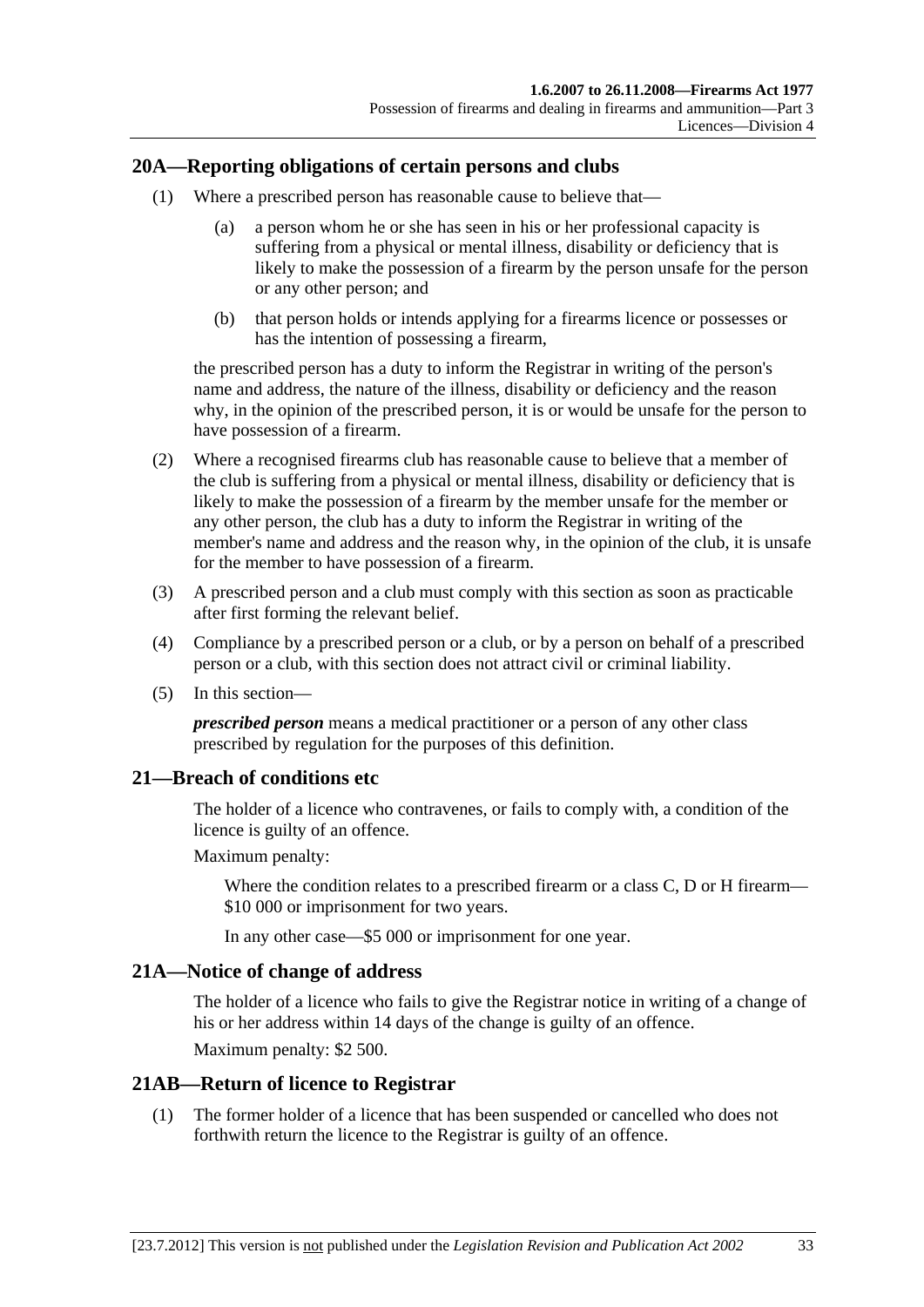- <span id="page-33-0"></span> (2) The holder of a licence who does not return the licence to the Registrar in accordance with the directions of the Registrar in order for endorsements on the licence to be made or altered is guilty of an offence.
- (3) The maximum penalty for an offence against this section is \$5 000.

## **Division 5—Acquisition of ammunition**

### **21B—Acquisition of ammunition**

- (1) A person must not purchase ammunition or accept ammunition as a gift unless he or she is the holder of—
	- (a) a firearms licence (not being a collector's licence) that authorises possession of a firearm designed to fire that ammunition; or
	- (b) a permit granted by the Registrar entitling the holder to acquire ammunition of that kind.
- (2) A person who contravenes [subsection \(1\)](#page-33-0) is guilty of an offence.
- (2a) In proceedings for an offence against [subsection \(2\)](#page-33-0) the onus is on the defendant to establish that he or she held the licence or permit required by [subsection \(1\)](#page-33-0) when the ammunition was acquired.
- (3) The Registrar must not grant a permit to acquire ammunition unless satisfied that the applicant—
	- (a) is a fit and proper person to have possession of ammunition of the kind that may be acquired under the permit; and
	- (b) has a genuine reason for making the application.
- (4) When granting a permit the Registrar must not restrict the kind of ammunition that can be acquired unless it is, in the Registrar's opinion, necessary to do so in order to comply with [subsection \(3\)](#page-33-0).
- (5) A person who sells or supplies ammunition to another person knowing, or having reason to believe, that that other person—
	- (a) is not the holder of a firearms licence (other than a collector's licence) that authorises possession of a firearm designed to fire that ammunition; and
	- (b) is not the holder of a permit granted by the Registrar authorising the acquisition of that ammunition,

is guilty of an offence.

- (6) This section does not apply in relation to the acquisition of ammunition—
	- (a) by a licensed dealer in ammunition in the ordinary course of business as a dealer in ammunition; or
	- (b) by a recognised firearms club for distribution to members of, or visitors to, the club; or
	- (c) by a member of a recognised firearms club from the club; or
	- (d) from a recognised firearms club by a visitor to the club for use on the grounds of the club in a manner authorised by the club; or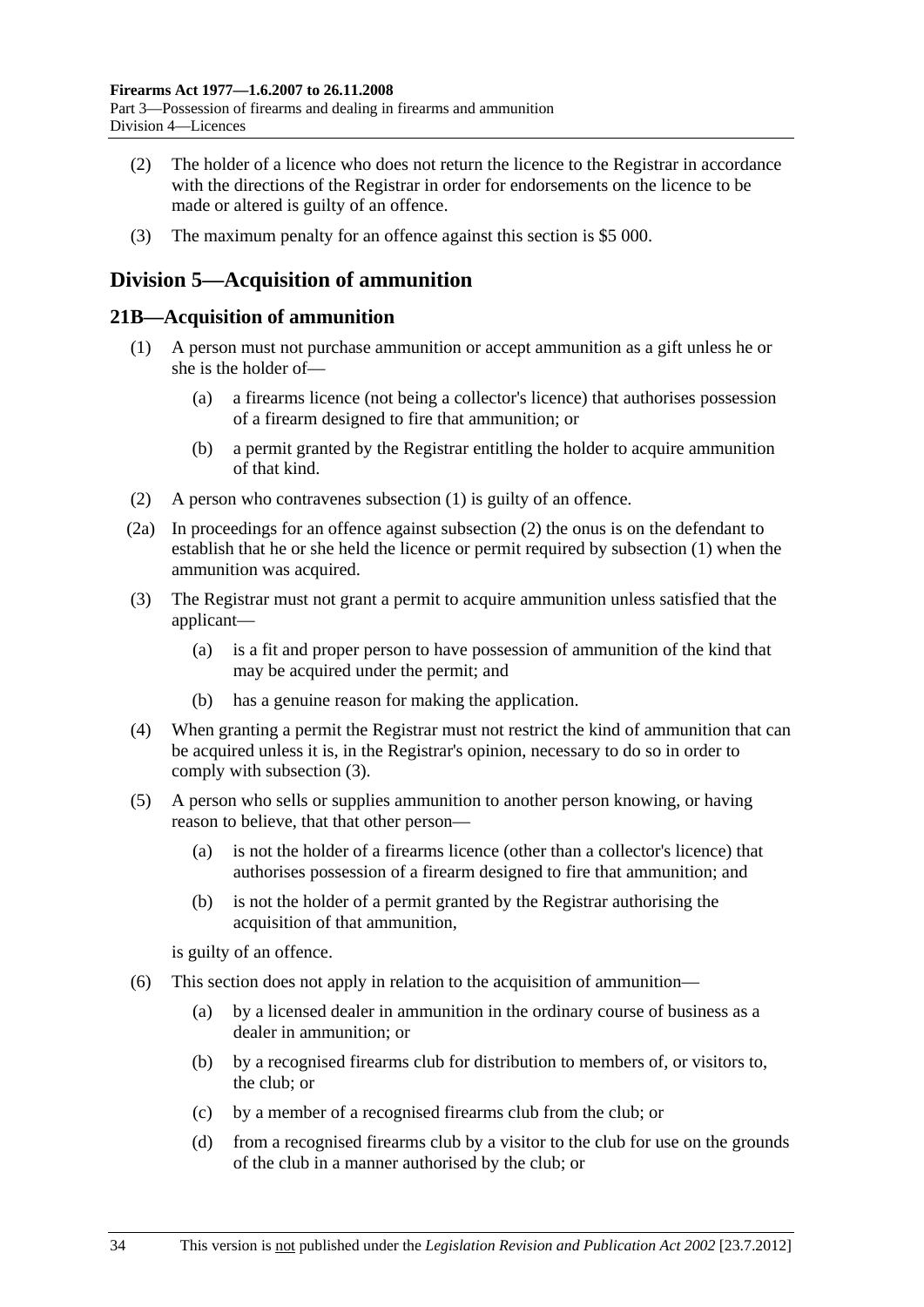- <span id="page-34-0"></span> (da) by a recognised paint-ball operator for distribution to participants in an organised activity involving the use of paint-ball firearms (but no other firearms) on grounds of a recognised paint-ball operator; or
- (e) by a person for use by that person in a firearm in circumstances in which that person is not required by this Act to hold a firearms licence.
- (7) In proceedings for an offence against this section the onus is on the defendant to prove that he or she was entitled to purchase, accept, sell or supply the ammunition by virtue of [subsection \(6\)](#page-33-0).
- (8) The maximum penalty for an offence against this section is \$10 000 or imprisonment for two years.

## **21BA—Cancellation or suspension of permit**

- (1) If the Registrar is satisfied that the holder of a permit under this Division—
	- (a) has contravened or failed to comply with a provision of this Act or a condition of the permit; or
	- (b) is, for any reason, not a fit and proper person to hold the permit,

the Registrar may, with the agreement of the consultative committee, by notice in writing served personally or by certified mail on the holder of the permit, cancel the permit.

- (2) The Registrar may, by notice in writing served personally or by certified mail on the holder of a permit, suspend the permit for a period not exceeding three months (or such longer period as is allowed in a particular case by the consultative committee) pending an investigation as to whether the permit should be cancelled under subsection  $(1)$ .
- (3) A notice served on the holder of a permit suspending or cancelling the permit under this section must set out the Registrar's reasons for the suspension or cancellation.
- (4) The Registrar may, on his or her own initiative or on application by a person whose permit is suspended, revoke the suspension.

## **21BB—Limit on quantity of ammunition**

- (1) The Governor may, by regulation, limit the quantity of ammunition of any kind that a person, or a person of a particular class, may acquire during a specified period or may own or have in his or her possession at any one time.
- (2) A person who acquires or owns or has possession of ammunition in contravention of a regulation under [subsection \(1\)](#page-34-0) is guilty of an offence. Maximum penalty: \$5 000.

## **Division 6—General**

## **21D—Appeals**

- (1) A person aggrieved by a decision of the Registrar—
	- (a) to refuse an application for a licence, or renewal of a licence or an application for a permit authorising the acquisition of a firearm; or
	- (b) to impose or vary licence conditions (other than prescribed conditions); or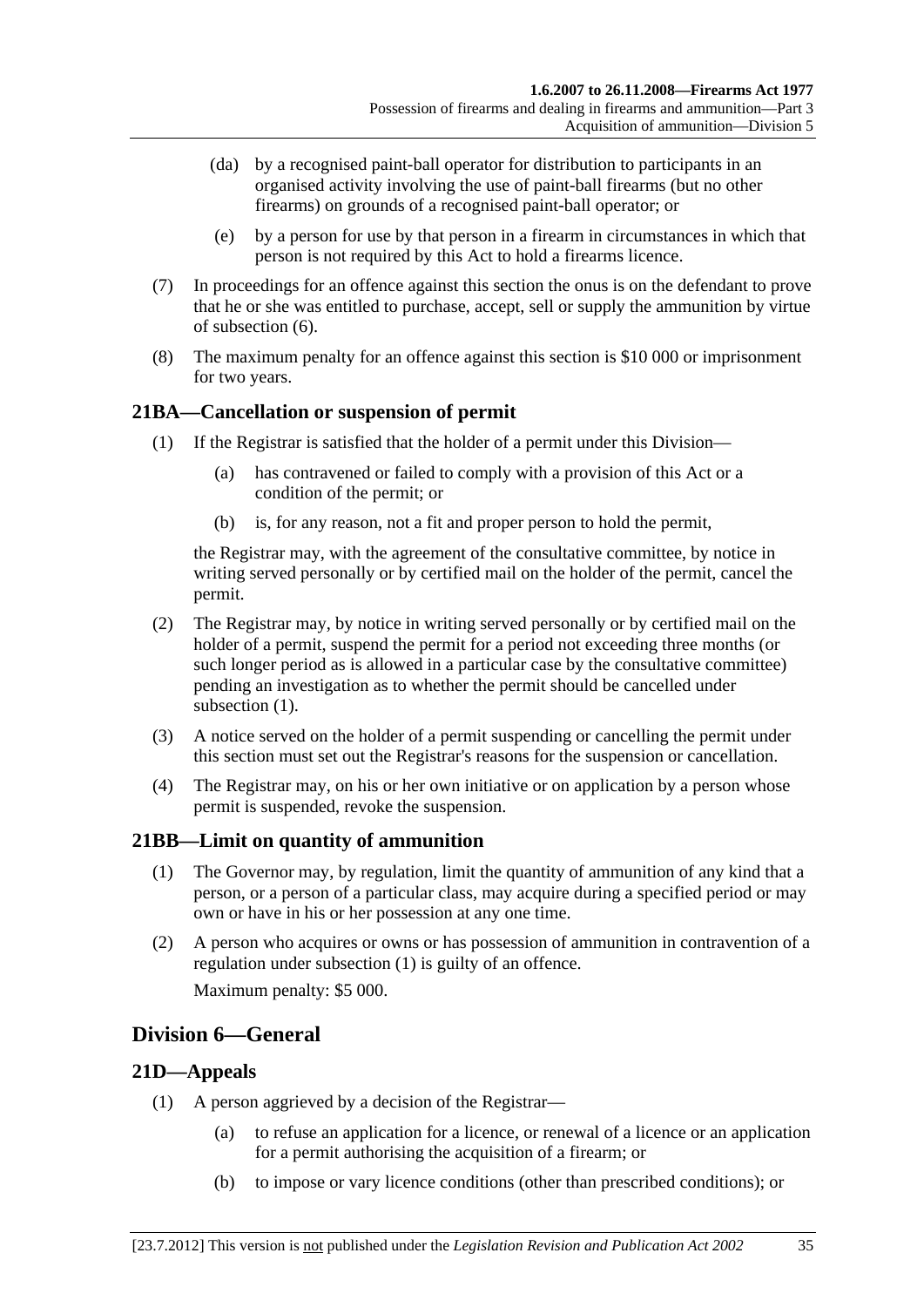- <span id="page-35-0"></span> (ba) to vary a firearms licence by restricting the classes of firearms to which the licence relates or to vary or revoke a purpose endorsed on the licence; or
- (c) to suspend or cancel a licence or permit; or
- (ca) to refuse to revoke a suspension of a licence or permit; or
- (d) to refuse an application for a permit to acquire ammunition; or
- (da) to refuse an application for registration of a firearm; or
- (db) to cancel the registration of a firearm; or
- (e) to refuse to approve grounds of a recognised firearms club or recognised paint-ball operator or to revoke such an approval; or
- (f) to impose conditions on an approval of grounds of a recognised firearms club or recognised paint-ball operator or to vary such conditions; or
- (g) to refuse to approve the range of a recognised commercial range operator or to revoke such an approval; or
- (h) to impose conditions on an approval of the range of a recognised commercial range operator or to vary such conditions,

may appeal against that decision to a magistrate sitting in chambers.

- (2) The appeal must be instituted within one month after the appellant received notice of the decision, but the magistrate may, if satisfied that it is just and reasonable in the circumstances to do so, dispense with the requirement that the appeal should be instituted within that time.
- (3) The magistrate may, on the hearing of the appeal, exercise one or more of the following powers:
	- (a) affirm or vary the decision appealed against, or substitute any decision that should have been made in the first instance;
	- (b) remit the subject matter of the appeal to the Registrar for further consideration;
	- (c) make any order for costs.

#### **21E—Procedure where decision based on criminal intelligence**

- (1) This section applies to a decision of the Registrar to refuse an application for a licence, or to cancel a licence, on public interest grounds because of information that is classified by the Registrar as criminal intelligence.
- (2) On an appeal against the decision under this Part, the magistrate must, on the application of the Registrar, take steps to maintain the confidentiality of the information classified as criminal intelligence, including steps to receive evidence and hear argument about the information in private in the absence of the appellant and the appellant's representative.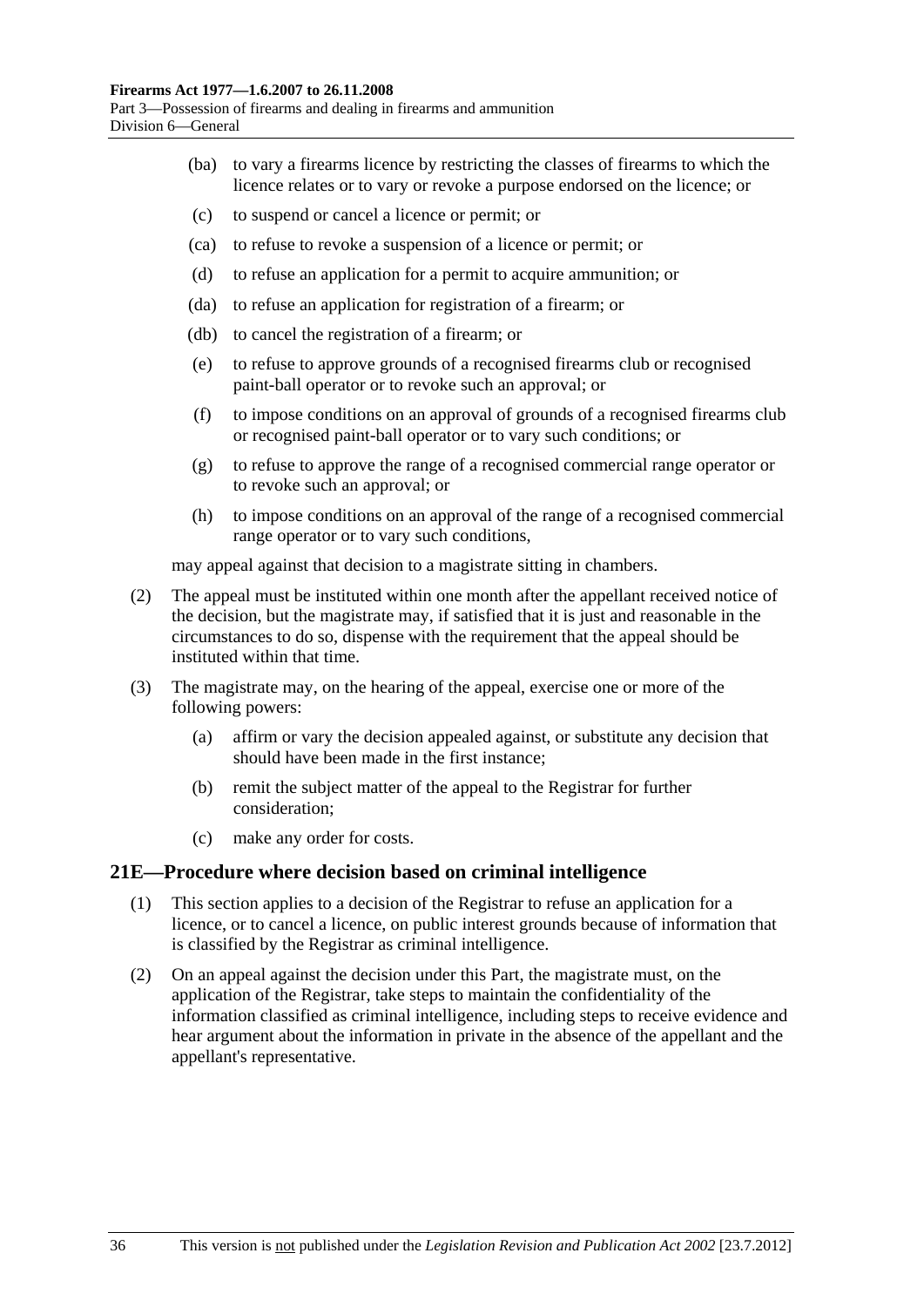## <span id="page-36-0"></span>**Part 4—Registration of firearms**

## **22—Application of this Part**

This Part does not apply to—

- (a) any firearm in the possession of a person in the ordinary course of business as a licensed dealer in firearms pursuant to his or her licence; or
- (b) any firearm in the possession of a person in the ordinary course of the business of carrying or storing goods; or
- (c) a person in relation to a firearm that that person has possession of in his or her capacity as—
	- (i) the executor or administrator of a deceased estate; or
	- (ii) the administrator or manager of the estate of a person who is unable to manage his or her affairs; or
	- (iii) the donee of an enduring power of attorney during a period of legal incapacity suffered by the donor of the power; or
	- (iv) the Official Trustee or the registered trustee of a bankrupt estate; or
- (ca) any prescribed firearm in the possession of the holder of a firearms licence that authorises possession of the prescribed firearm; or
- (d) any firearm in the possession of a person in prescribed circumstances; or
- (e) a receiver in the possession of a person in whose name a firearm of which the receiver forms part is registered (whether the firearm is assembled or disassembled).

## **23—Duty to register firearms**

- (1) A person who has possession of any unregistered firearm is guilty of an offence.
- (2) It is a defence to a charge of an offence under [subsection \(1\)](#page-36-0) if the defendant proves that the firearm came into his or her possession not more than fourteen days before the alleged date of the offence and that it was not reasonably practicable in the circumstances for the firearm to be registered by the time of the alleged offence.
- (3) The owner of a firearm that is not registered in the name of the owner is guilty of an offence.
- (4) It is a defence to a charge of an offence under [subsection \(3\)](#page-36-0) if the defendant proves that ownership of the firearm passed to him or her not more than 14 days before the alleged date of the offence and that it was not reasonably practicable in the circumstances for the firearm to be registered in his or her name by the time of the alleged offence.
- (5) The maximum penalty for an offence against this section is as follows:
	- (a) where the firearm is a prescribed firearm or a class C, D or H firearm— \$10 000 or imprisonment for two years;
	- (b) where the firearm is any other kind of firearm—\$5 000 or imprisonment for one year.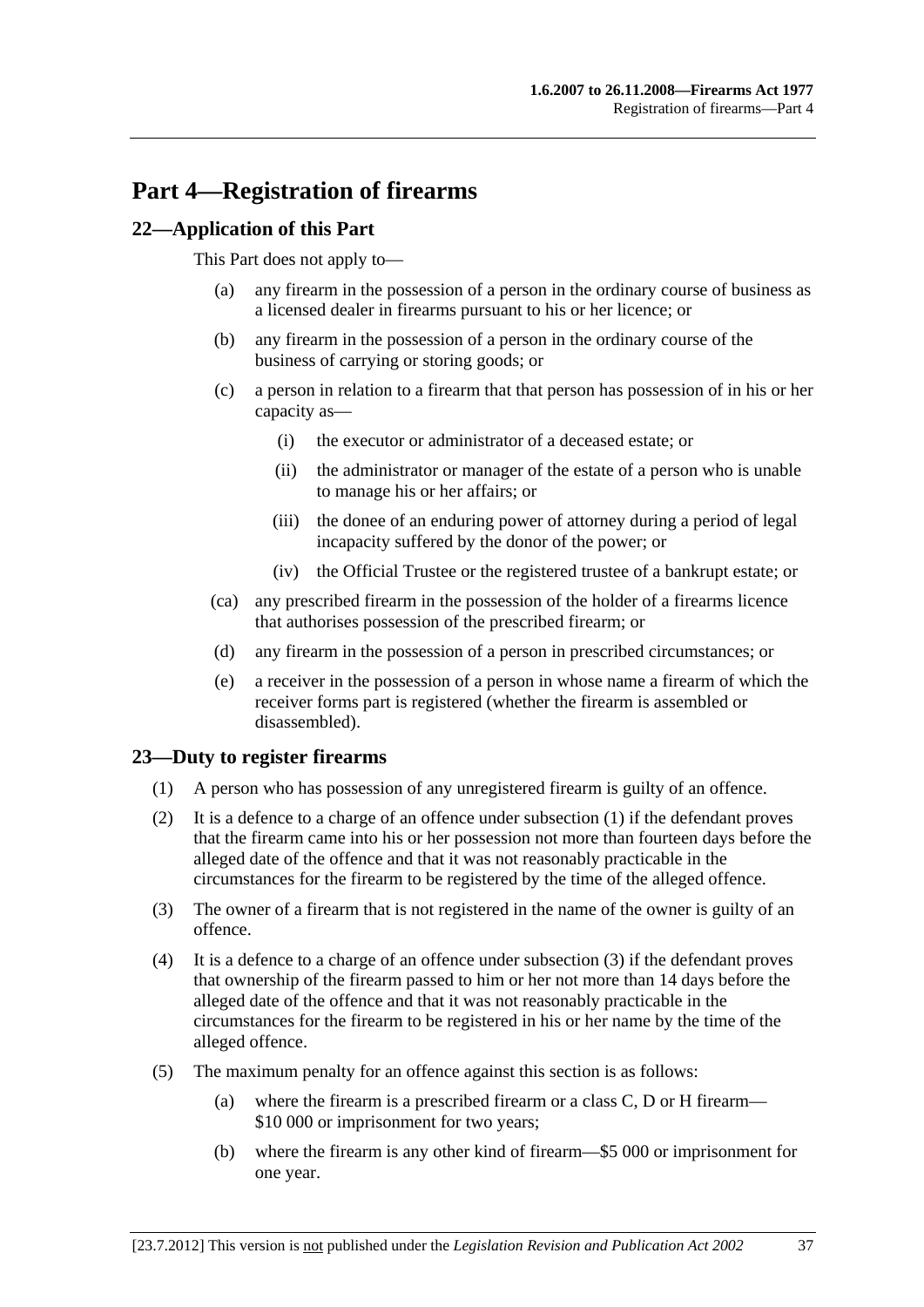### <span id="page-37-0"></span>**24—Registration of firearms**

- (1) An application for registration of a firearm—
	- (a) must be made to the Registrar in the prescribed manner and form; and
	- (b) must contain the prescribed information; and
	- (c) must be accompanied by the prescribed fee.
- (2) The Registrar may refuse an application for registration of a firearm if he or she is satisfied that—
	- (a) acquisition of the firearm by the applicant was not authorised by a permit in contravention of this Act; or
	- (b) the applicant improperly obtained a permit to acquire the firearm; or
	- (c) the applicant would not, having regard to the firearm sought to be registered and the current circumstances, be entitled to be granted a permit to acquire the firearm; or
	- (d) the firearm does not have identifying characters as required under [section 24A](#page-37-0) or the identifying characters of the firearms have been defaced or altered without the authority of the Registrar.
- (3) If a person has ceased to be the owner of a firearm, registration of the firearm in that person's name is cancelled by registration of the firearm in the name of the subsequent owner.

## **24A—Identification of firearms**

- (1) Subject to this section, all firearms that are required to be registered under this Act must have stamped or engraved into part of the metal structure of the firearm a number, or a number preceded or followed by a letter or letters, for the purposes of identification.
- (2) The identification must be on the outside surface of the firearm where it can be easily seen and must, if possible, be on the receiver of the firearm.
- (3) At least four characters must comprise the number or the combination of numbers and letters.
- (4) The characters must be at least two millimetres in height and must be stamped to form an indentation to a depth, or be engraved to a depth, of at least 0.5 millimetres.
- (5) Where a firearm that is produced for registration does not comply with this section, the Registrar must allocate a number, or numbers and letters, to the firearm and the owner of the firearm must produce the firearm to a member of the police force within 14 days with the identification stamped or engraved on the firearm in accordance with this section.

Maximum penalty:

Where the firearm is a prescribed firearm or a class C, D or H firearm—\$10 000 or imprisonment for two years.

Where the firearm is any other kind of firearm—\$5 000 or imprisonment for one year.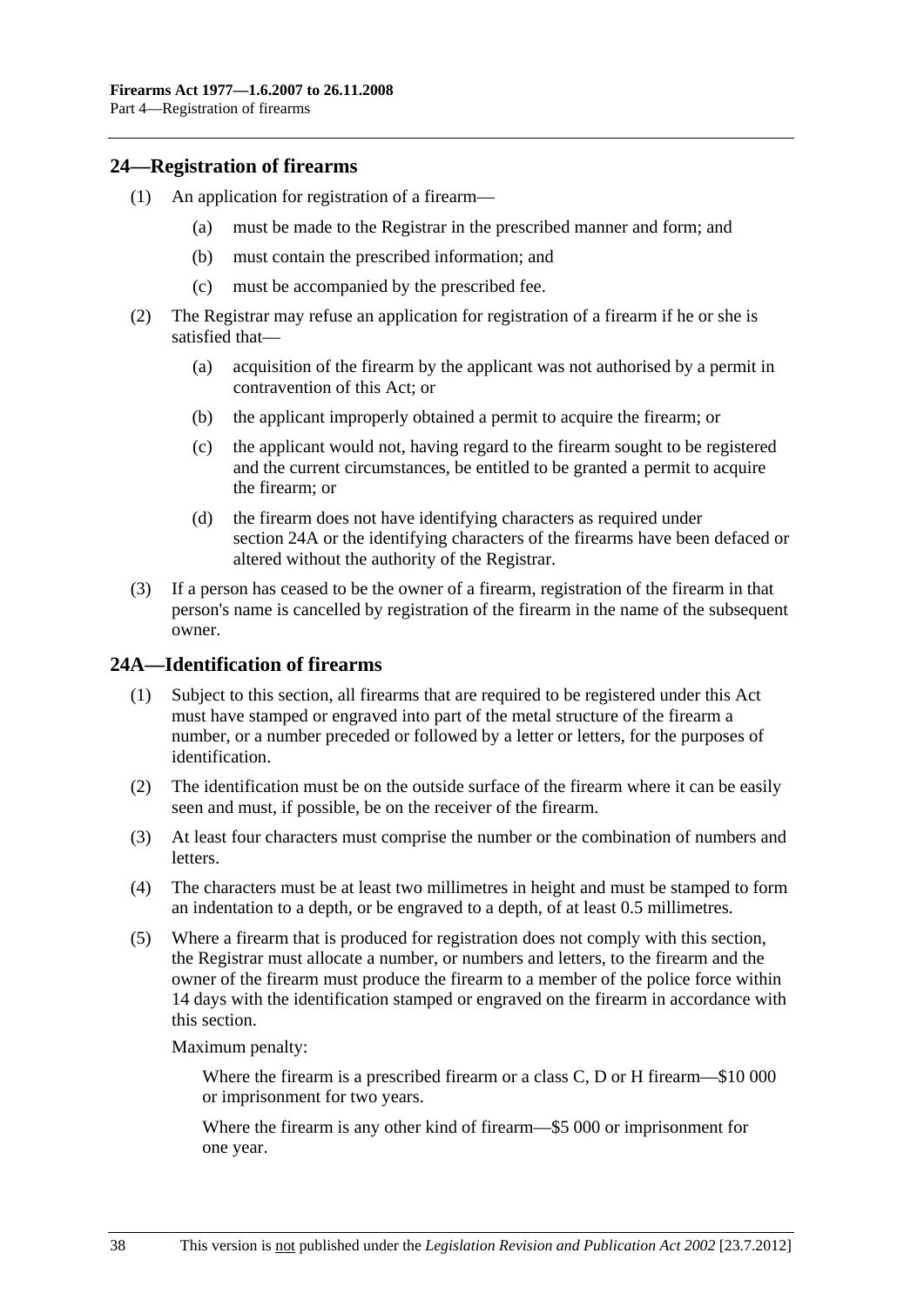- <span id="page-38-0"></span> (6) This section does not apply to a firearm of historical, archaeological or cultural value if—
	- (a) to stamp or engrave a number on the firearm would reduce its value; and
	- (b) the Registrar is satisfied that it can be identified in some other way.
- (7) A person who defaces or alters the identifying characters of a firearm is guilty of an offence.

Maximum penalty:

Where the firearm is a prescribed firearm or a class C, D or H firearm—\$10 000 or imprisonment for two years.

Where the firearm is any other kind of firearm—\$5 000 or imprisonment for 1 year.

### **24B—Cancellation of registration**

- (1) The Registrar may, by notice in writing served personally or by certified mail on the owner of a registered firearm, cancel the registration of the firearm if the Registrar is satisfied that, having regard to the firearm and the current circumstances, the owner would not be entitled to obtain registration of the firearm.
- (2) A notice served on the owner of a registered firearm under this section must set out the Registrar's reasons for the cancellation.

## **25—Notice by registered owner of alteration, loss, theft or destruction of firearm**

- (1) The owner of a registered firearm must, within fourteen days after—
	- (b) any alteration is made to the firearm that affects the nature or performance of the firearm in a prescribed manner or to a prescribed extent; or
	- (c) the firearm is lost, stolen, or destroyed,

give notice of that fact in the prescribed form to the Registrar.

- (1a) Without limiting [subsection \(1\)\(b\)](#page-38-0) an alteration to a firearm will be taken to affect the nature and performance of the firearm if, as a result of the alteration, the firearm becomes a firearm of a different class.
- (2) A person who fails to comply with this section is guilty of an offence. Maximum penalty: \$5 000.

#### **26—Notice of change of address**

The owner of a registered firearm who fails to give the Registrar notice in writing of a change of his or her address within 14 days of the change is guilty of an offence. Maximum penalty: \$2 500.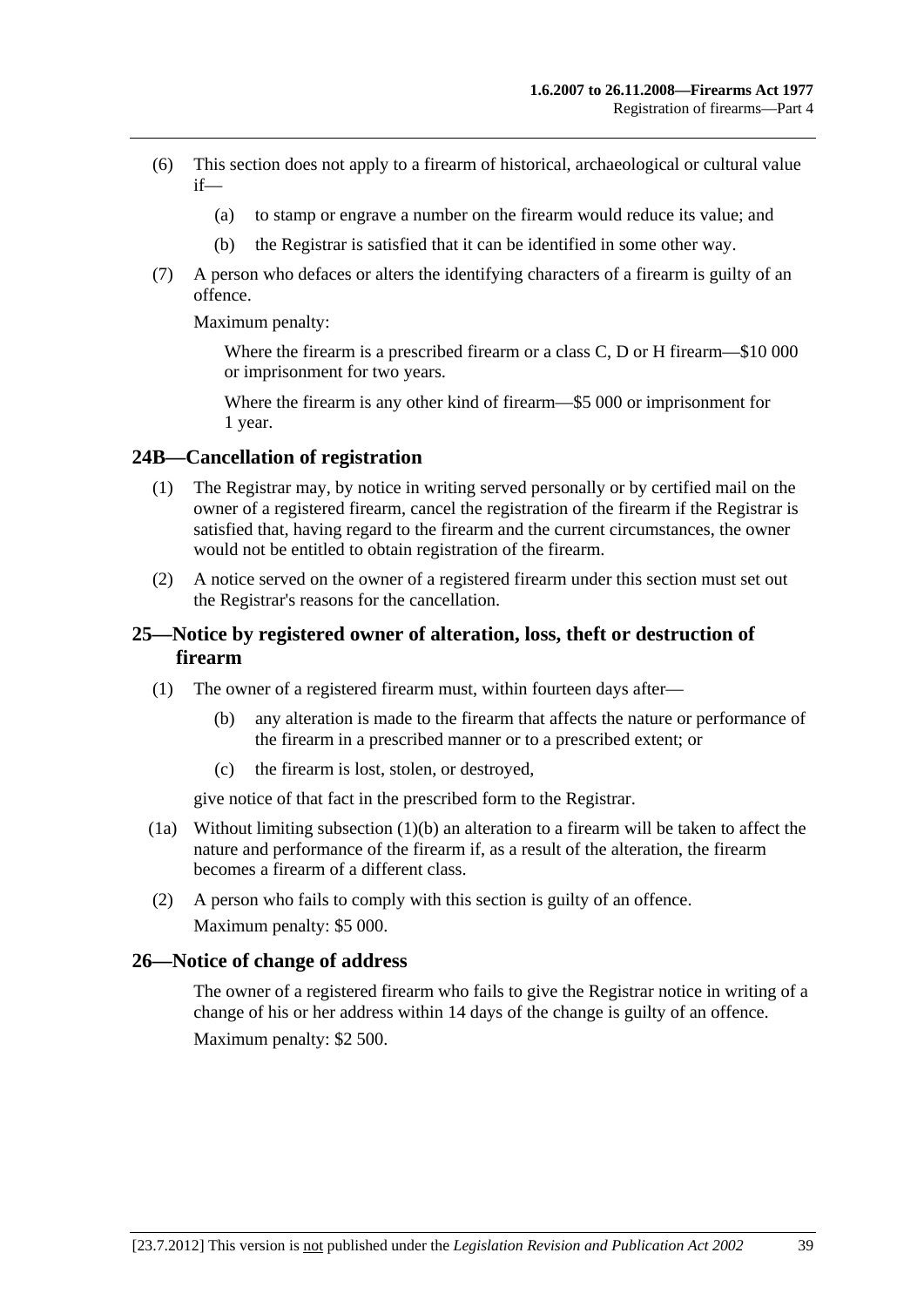## <span id="page-39-0"></span>**Part 5—Miscellaneous**

### **26A—Recognised firearms clubs**

- (1) If the Minister is satisfied that a firearms club conducts its affairs and activities in a responsible manner, the Minister must, if the club applies for recognition, declare the club to be a recognised firearms club by notice in the Gazette.
- (2) If the Minister refuses an application for recognition the Minister must provide the applicant with a written statement setting out the reasons for the refusal.
- (3) If at any time the Minister is satisfied that a recognised firearms club has failed to comply with this Act or no longer conducts its affairs or activities in a responsible manner, the Minister may, by notice in the Gazette, revoke a declaration under subsection  $(1)$ .
- (4) Before revoking a declaration the Minister must—
	- (a) give the club at least two months written notice of the proposed revocation setting out the Minister's reasons for the proposed revocation; and
	- (b) give the club a reasonable opportunity to make written or oral submissions to the Minister in relation to the proposed revocation.
- (5) The club must upon receiving notice of the proposed revocation inform its members in writing of the proposal.

#### **26B—Recognised paint-ball operators**

- (1) If the Minister is satisfied that a paint-ball operator conducts its affairs and activities in a responsible manner, the Minister must, on application by the operator for recognition, declare the operator to be a recognised paint-ball operator by notice in the Gazette.
- (2) If the Minister refuses an application for recognition, the Minister must provide the applicant with a written statement setting out the reasons for the refusal.
- (3) If at any time the Minister is satisfied that a recognised paint-ball operator has failed to comply with this Act or no longer conducts its affairs or activities in a responsible manner, the Minister may, by notice in the Gazette, revoke a declaration under subsection  $(1)$ .
- (4) Before revoking a declaration, the Minister must—
	- (a) give the operator at least two months written notice of the proposed revocation setting out the Minister's reasons for the proposed revocation; and
	- (b) give the operator a reasonable opportunity to make written or oral submissions to the Minister in relation to the proposed revocation.

#### **26BA—Recognised commercial range operators**

 (1) If the Minister is satisfied that a commercial range operator conducts his or her affairs and activities in a responsible manner, the Minister must, on application by the operator for recognition, declare the operator to be a recognised commercial range operator by notice in the Gazette.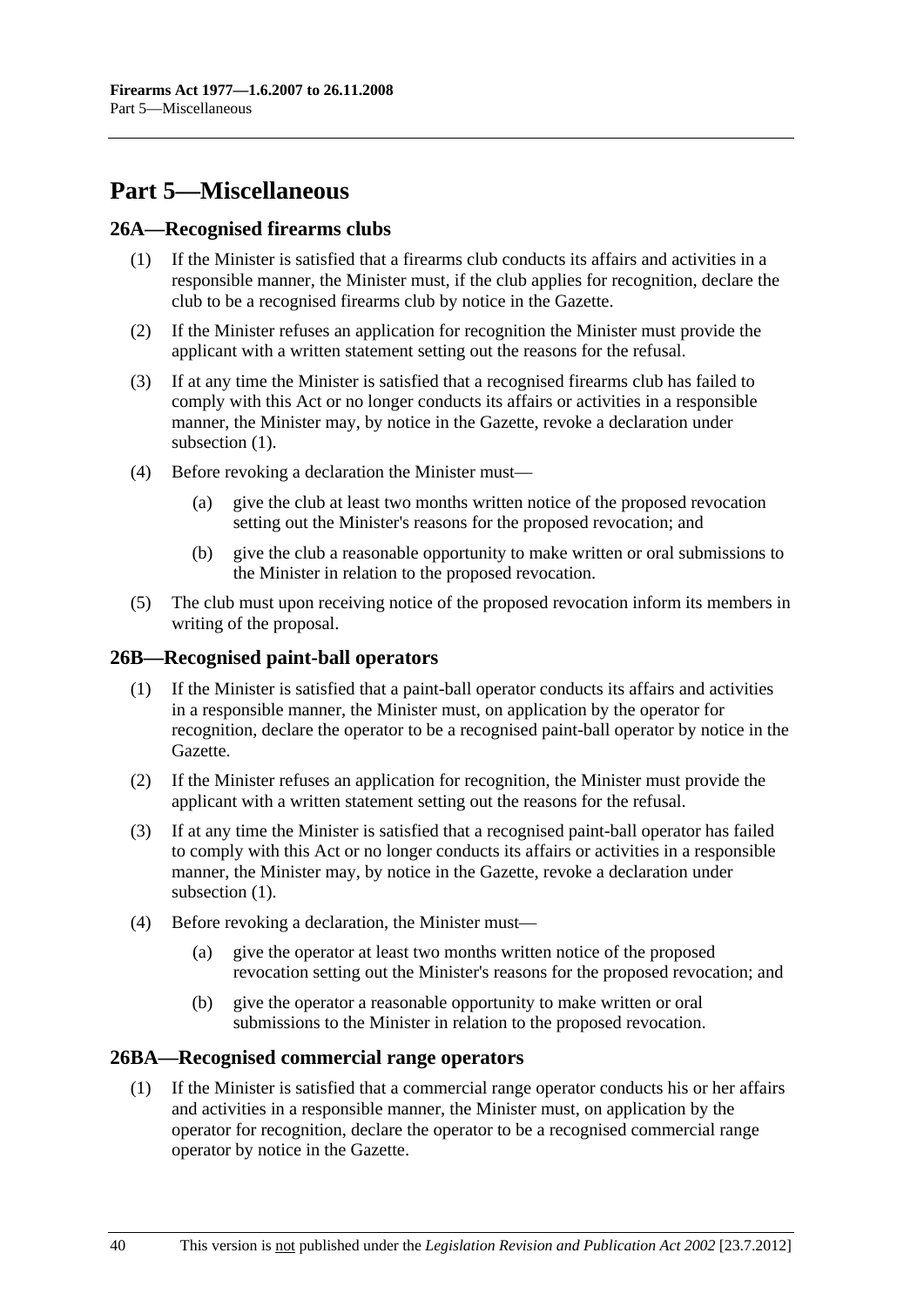- <span id="page-40-0"></span> (2) If the Minister refuses an application for recognition, the Minister must provide the applicant with a written statement setting out the reasons for the refusal.
- (3) If at any time the Minister is satisfied that a recognised commercial range operator has failed to comply with this Act or no longer conducts his or her affairs or activities in a responsible manner, the Minister may, by notice in the Gazette, revoke a declaration under [subsection \(1\).](#page-39-0)
- (4) Before revoking a declaration, the Minister must—
	- (a) give the operator at least two months written notice of the proposed revocation setting out the Minister's reasons for the proposed revocation; and
	- (b) give the operator a reasonable opportunity to make written or oral submissions to the Minister in relation to the proposed revocation.

### **26C—Approval of grounds of recognised firearms clubs or paint-ball operator**

- (1) If any activity involving the use of a firearm takes place on grounds of a recognised firearms club or recognised paint-ball operator and those grounds are not approved under this section in relation to that activity, recognition of the club or operator under this Part is by force of this section revoked.
- (2) If the Registrar is satisfied that the grounds of a recognised firearms club or recognised paint-ball operator are suitable for the purpose of the activities of the club or operator, the Registrar may, on the application of the club or operator, approve those grounds for use in connection with those activities.
- (3) An approval under this section is subject to—
	- (a) any conditions prescribed by the regulations; and
	- (b) any conditions imposed by the Registrar (which may include a condition limiting the periods during which the grounds may be used by the club or operator).
- (4) The Registrar may impose conditions pursuant to [subsection \(3\)](#page-40-0) on the approval of the grounds or subsequently.
- (5) If the Registrar refuses an application for approval, the Registrar must provide the applicant with a written statement setting out the reasons for the refusal.
- (6) If at any time the Registrar is satisfied that grounds approved under this section would not be approved if application for approval were made at that time or that a condition of the approval has been contravened, the Registrar may, by notice to the club or operator, revoke the approval.
- (7) The Registrar may, on his or her own initiative or on application by a recognised firearms club or recognised paint-ball operator, vary or revoke conditions of an approval.
- (8) Before revoking an approval or varying conditions of an approval on his or her own initiative, the Registrar must—
	- (a) give the club or operator at least two months written notice of the proposed revocation or variation setting out the Registrar's reasons for the proposed revocation or variation; and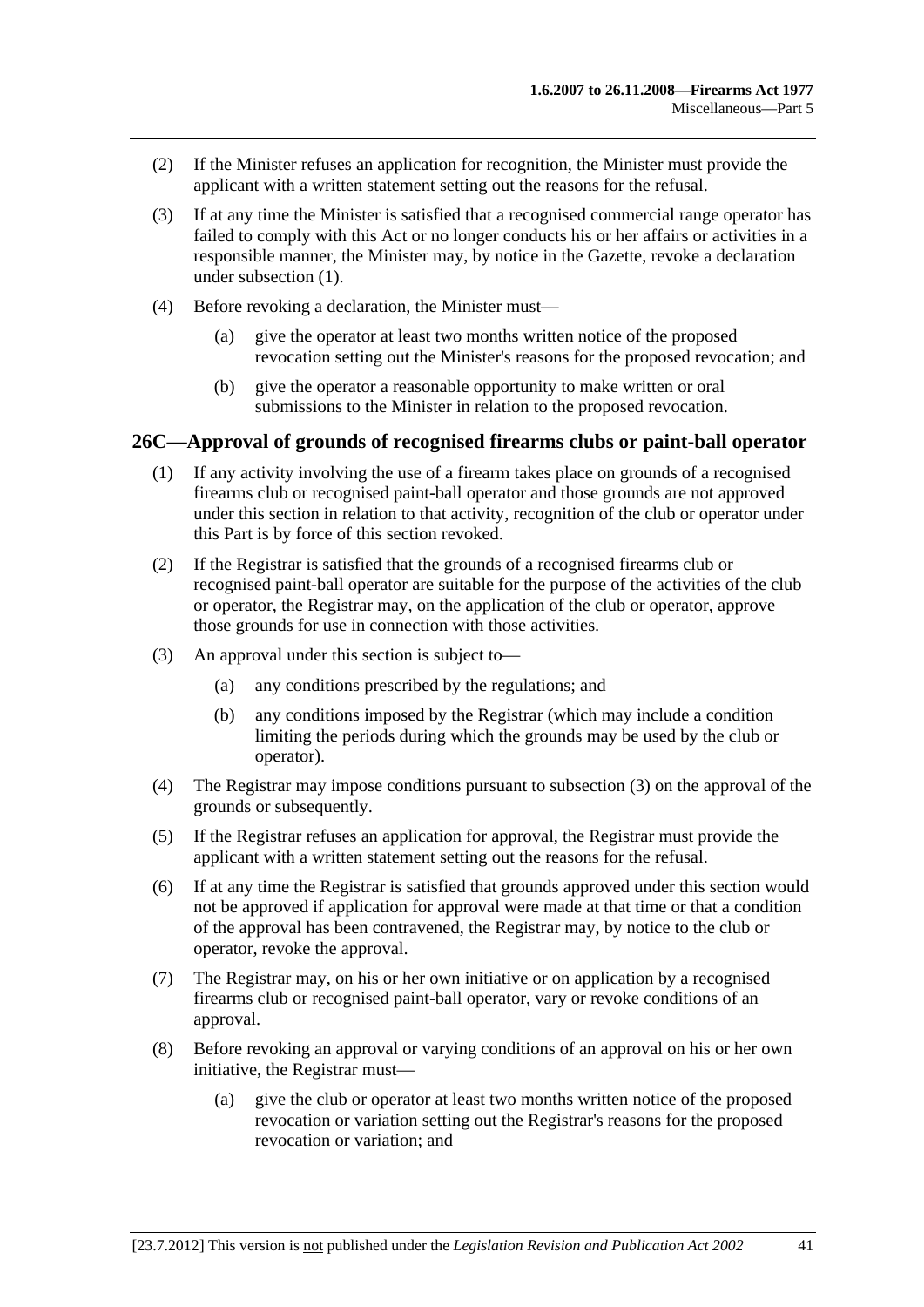- <span id="page-41-0"></span> (b) give the club or operator a reasonable opportunity to make written or oral submissions to the Registrar in relation to the proposed revocation or variation.
- (9) The Registrar, or a person authorised by the Registrar, may, for the purposes of determining an application for approval under this section, reviewing such an approval or determining whether conditions of approval are being or have been contravened, enter and inspect the grounds of a recognised firearms club or recognised paint-ball operator at any reasonable time.

## **26D—Approval of range of recognised commercial range operator**

- (1) If any activity involving the use of a firearm takes place on the range of a recognised commercial range operator and the range is not approved under this section in relation to that activity, recognition of the operator under this Part is by force of this section revoked.
- (2) If the Registrar is satisfied that the range of a recognised commercial range operator is suitable for the purpose of the activities of the operator, the Registrar may, on the application of the operator, approve the range for use in connection with those activities.
- (3) An approval under this section is subject to—
	- (a) any conditions prescribed by the regulations; and
	- (b) any conditions imposed by the Registrar (which may include a condition limiting the periods during which the range may be used by the operator).
- (4) The Registrar may impose conditions pursuant to [subsection \(3\)](#page-41-0) when he or she approves the range under this section or at any later time.
- (5) If the Registrar refuses an application for approval, the Registrar must provide the applicant with a written statement setting out the reasons for the refusal.
- (6) If at any time the Registrar is satisfied that a range approved under this section would not be approved if application for approval were made at that time or that a condition of the approval has been contravened, the Registrar may, by notice to the operator, revoke the approval.
- (7) The Registrar may, on his or her own initiative or on application by a recognised commercial range operator, vary or revoke conditions of an approval.
- (8) Before revoking an approval or varying conditions of an approval on his or her own initiative, the Registrar must—
	- (a) give the operator at least two months written notice of the proposed revocation or variation setting out the Registrar's reasons for the proposed revocation or variation; and
	- (b) give the operator a reasonable opportunity to make written or oral submissions to the Registrar in relation to the proposed revocation or variation.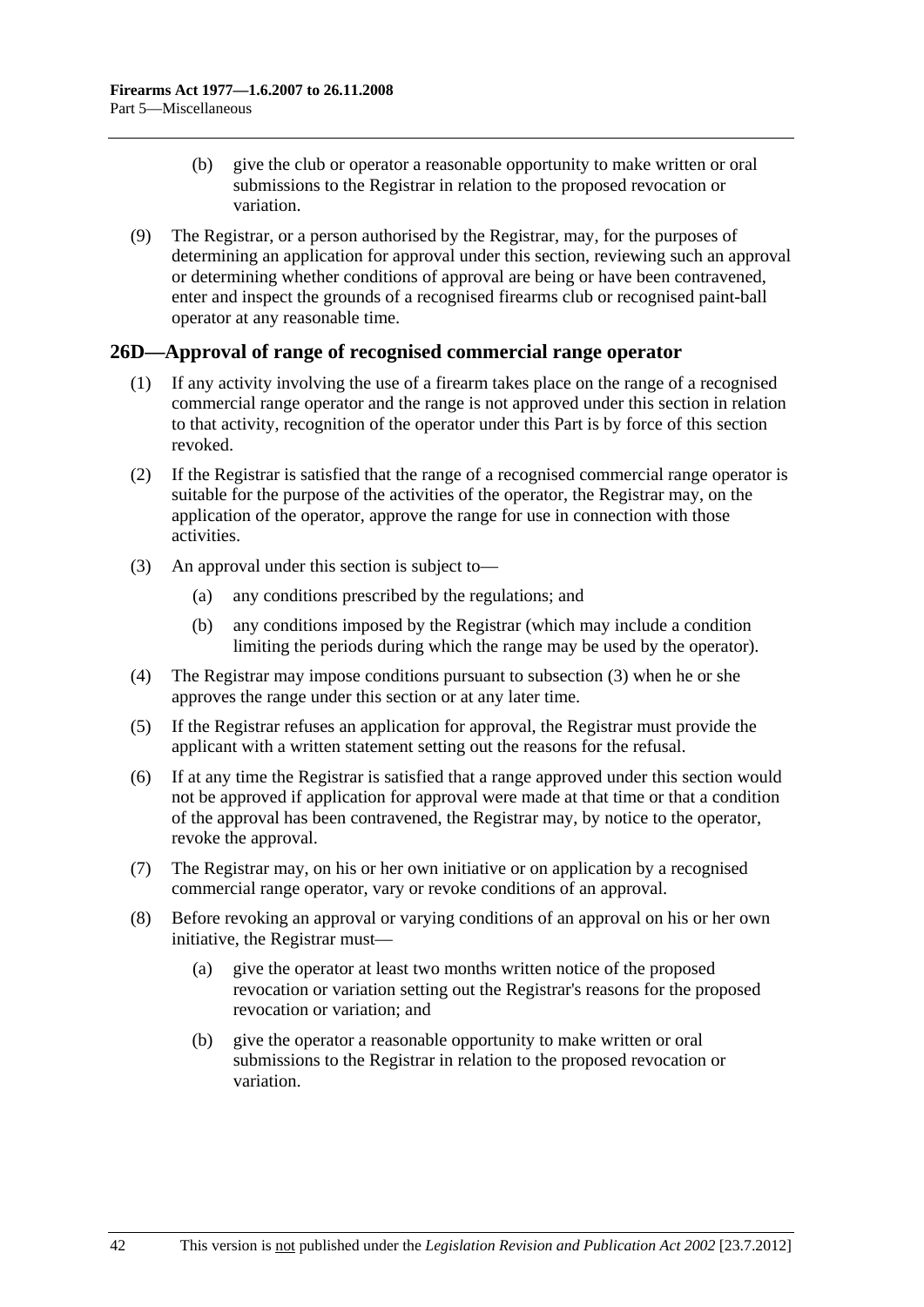<span id="page-42-0"></span> (9) The Registrar, or a person authorised by the Registrar, may, for the purposes of determining an application for approval under this section, reviewing such an approval or determining whether conditions of approval are being or have been contravened, enter and inspect the range of a recognised commercial range operator at any reasonable time.

## **27—Registers**

- (1) The Registrar must maintain—
	- (a) a register of licences issued under this Act; and
	- (b) a register of firearms registered under this Act.
- (2) Where the Registrar is satisfied that a person has a proper interest in the contents of a register maintained under this section, the Registrar may permit that person to inspect that register, or portion of that register.

## **28—False information**

 (1) A person who provides information to the Registrar or any other person under this Act that is false or misleading in a material particular is guilty of an offence.

Maximum penalty: \$10 000 or imprisonment for two years.

 (2) It is a defence to a charge under [subsection \(1\)](#page-42-0) to prove that the defendant believed upon reasonable grounds that the information was true.

## **29—Handling firearms when under the influence**

- (1) A person who handles a firearm while so much under the influence of intoxicating liquor or a drug as to be incapable of exercising effective control of the firearm is guilty of an offence if—
	- (a) a round is in the breech or chamber or the magazine of the firearm; or
	- (b) the person is handling or is carrying with him or her ammunition that can be used in the firearm.

Maximum penalty: \$10 000 or imprisonment for two years.

- (2) A person who transfers possession of a firearm to a person who is so much under the influence of intoxicating liquor or a drug as to be incapable of exercising effective control of the firearm is guilty of an offence if—
	- (a) a round is in the breech or chamber or the magazine of the firearm; or
	- (b) the person to whom possession of the firearm has been transferred is handling or is carrying with him or her ammunition that can be used in the firearm.

Maximum penalty: \$10 000 or imprisonment for two years.

 (3) Without limiting [subsection \(1\)](#page-42-0) or [\(2\)](#page-42-0), a person is incapable of exercising effective control of a firearm if, owing to the influence of intoxicating liquor or a drug, the use of any mental or physical faculty of that person is lost or appreciably impaired.

## **29A—Possession of silencer and other parts of firearms**

 (1) A person who has possession of a silencer is guilty of an offence. Maximum penalty: \$10 000 or imprisonment for two years.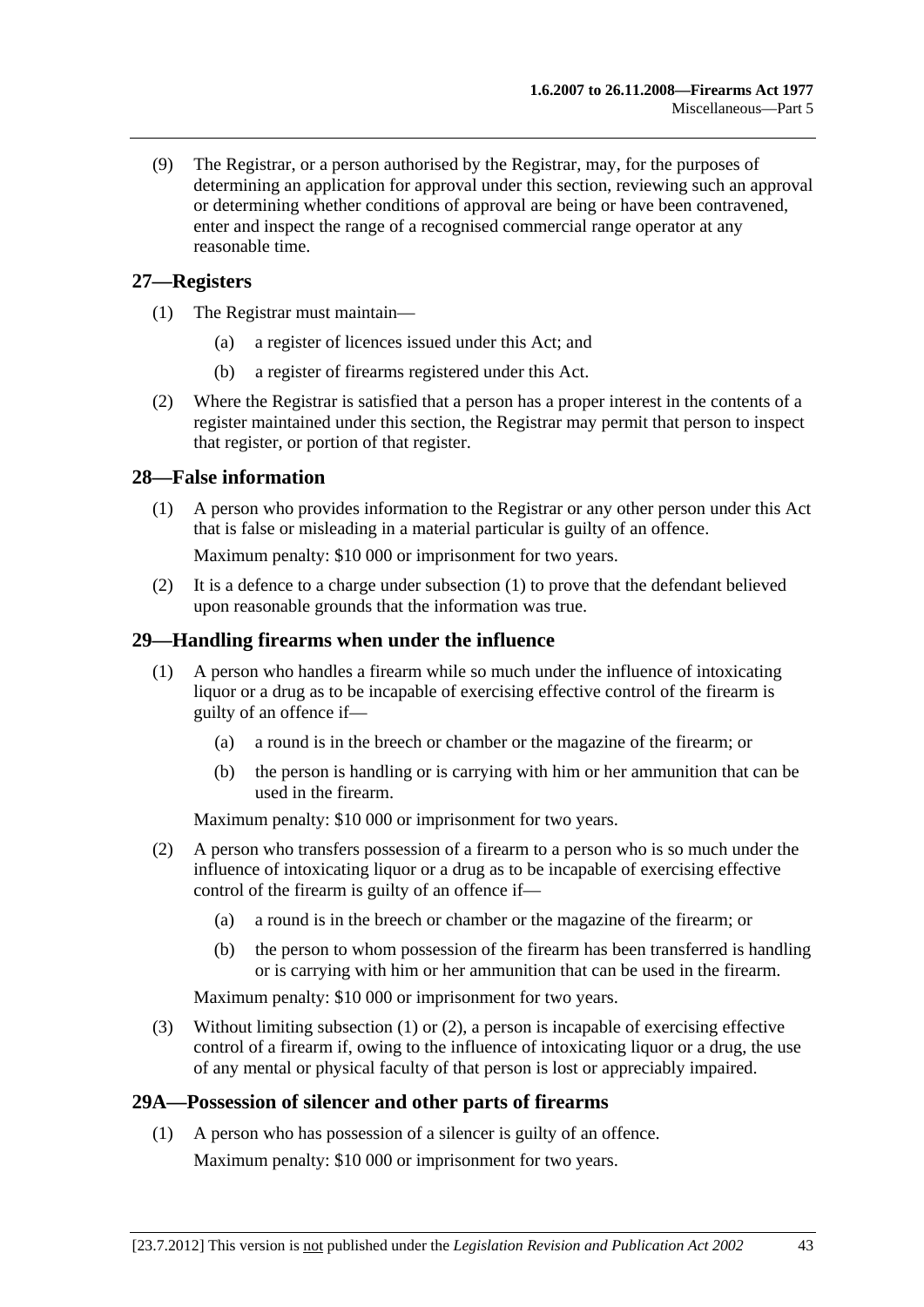- <span id="page-43-0"></span> (2) A person who has possession of—
	- (a) a mechanism or other fitting that can be fitted to a firearm to convert it to an automatic firearm; or
	- (b) a mechanism or other fitting that, when fitted to a suitable firearm, will enable the firearm to fire grenades or other explosive projectiles,

is guilty of an offence unless he or she is authorised to have possession of the mechanism or other fitting by a firearms licence.

Maximum penalty: \$10 000 or imprisonment for two years.

 (3) [Subsection \(2\)](#page-43-0) does not apply to a licensed dealer in firearms in the normal course of carrying on the business of dealing in firearms pursuant to his or her licence.

#### **29C—Duty to carry licence**

 (1) A person who is carrying a firearm on or about his or her person or who has a firearm in his or her immediate physical control must carry with him or her a firearms licence authorising his or her possession of the firearm.

Maximum penalty: \$5 000.

 (2) [Subsection \(1\)](#page-43-0) does not apply to a licensed dealer in firearms in the normal course of carrying on the business of dealing in firearms pursuant to his or her licence.

#### **30—Information to be given to police officer**

- (1) A member of the police force who suspects on reasonable grounds that a person has, or recently has had, in his or her possession a firearm or ammunition, may require that person to state his or her full name, address and age.
- (1a) A member of the police force may require the owner of a firearm to answer questions relating to the whereabouts of the firearm or relating to the person or persons who have, or have had, possession, of the firearm.
- (2) The member of the police force may, if he or she thinks fit to do so, require that person to produce such evidence as may be stipulated by the member of the police force to verify information given in response to a requirement under this section.
- (3) A person who fails or refuses without reasonable excuse to—
	- (a) comply with a requirement under this section; or
	- (b) answer a question put by a member of the police force to the best of his or her knowledge, information and belief,

is guilty of an offence.

Maximum penalty: \$5 000 or imprisonment for one year.

 (4) A person may not decline on grounds of self-incrimination to answer a question put by a member of the police force under [subsection \(1a\)](#page-43-0) but the answer to any such question is not admissible except in proceedings for an offence against this section.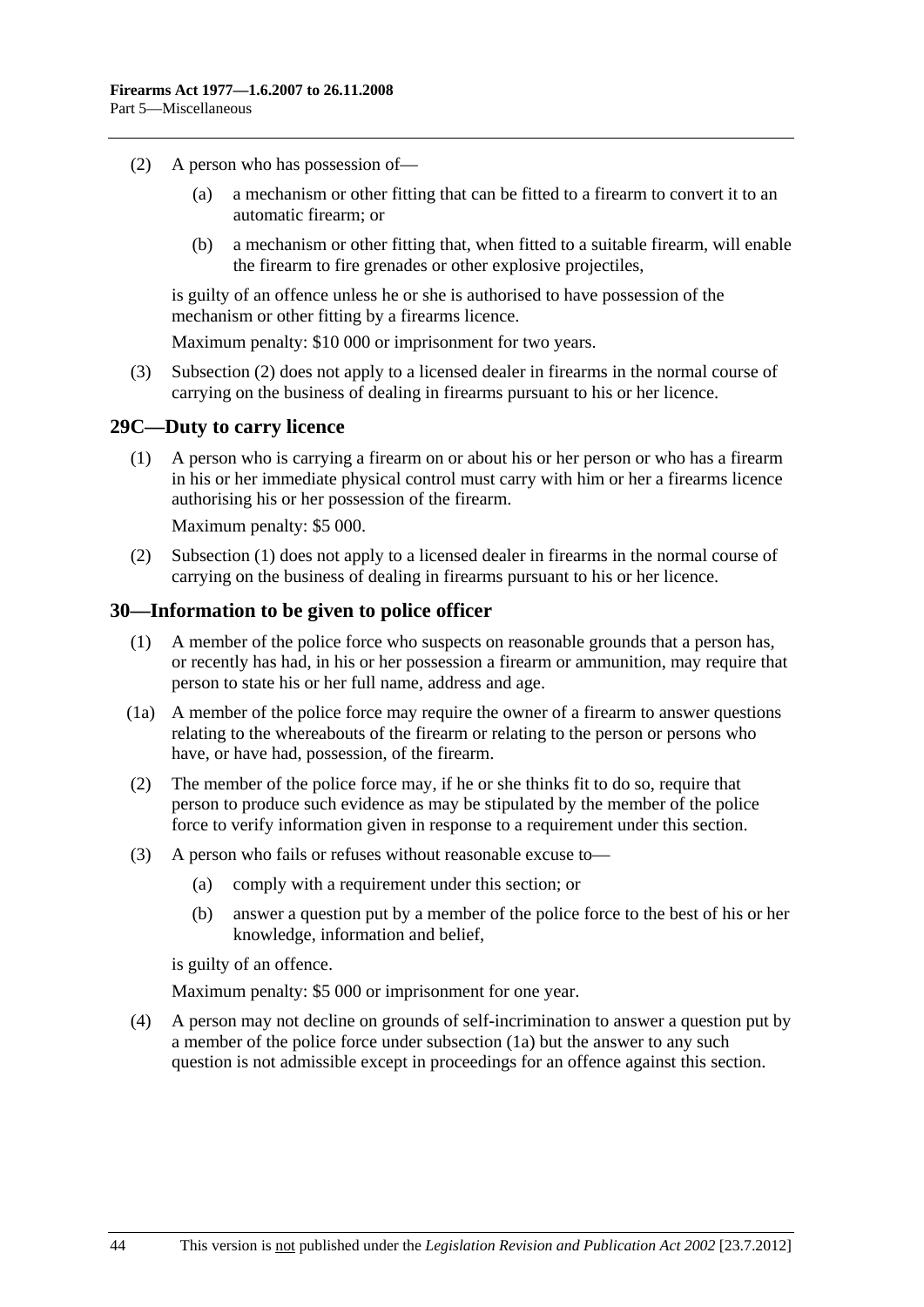### <span id="page-44-0"></span>**31—Production of licence and certificate of registration**

- (1) A person who has possession of a firearm must, at the request of a member of the police force or a warden under the *[National Parks and Wildlife Act 1972](http://www.legislation.sa.gov.au/index.aspx?action=legref&type=act&legtitle=National%20Parks%20and%20Wildlife%20Act%201972)*—
	- (a) produce a firearms licence authorising his or her possession of the firearm and the certificate of registration of the firearm for inspection by the member of the police force or warden (or, if production of the licence or certificate is not possible at the time of the request, that person must produce the licence or certificate within 48 hours for inspection by a member of the police force at a police station nominated by that person at the time of the request); and
	- (b) produce the firearm for inspection or, if production is not possible at the time of the request, produce the firearm within 48 hours for inspection by a member of the police force at a police station nominated by that person at the time of the request.

Maximum penalty: \$5 000.

- (2) An apparently genuine document purporting to be signed by the Commissioner of Police, and to certify that a licence or certificate of registration has not been produced as required under this section, must, in the absence of proof to the contrary, be accepted as proof of the matter so certified.
- (3) A warden under the *[National Parks and Wildlife Act 1972](http://www.legislation.sa.gov.au/index.aspx?action=legref&type=act&legtitle=National%20Parks%20and%20Wildlife%20Act%201972)* can only act under [subsection \(1\)](#page-44-0) when the person in possession of a firearm is on a reserve constituted under that Act.

## **31A—Period of grace on cancellation, suspension etc of licence**

- (1) Subject to this Act, where—
	- (a) a licence authorising possession of a firearm is cancelled or suspended; or
	- (b) the Registrar refuses to renew such a licence; or
	- (d) the registration of a firearm is cancelled,

the person who held, or applied for renewal of, the licence or in whose name the firearm was registered (as the case may require) may, in order to dispose of the firearm, retain possession of it for one month.

- (2) Where a licence authorising possession of a firearm is suspended under this Act, the person who held the licence may retain the power of disposition over the firearm if—
	- (a) the firearm is kept by a person who holds a dealer's licence or a person approved by the Registrar; and
	- (b) the person who held the licence does not have access to the firearm.
- (3) A person referred to in this section who uses the firearm for any purpose before disposing of it in accordance with this section is guilty of an offence.

Maximum penalty:

Where the firearm is a prescribed firearm or a class C, D or H firearm—\$10 000 or imprisonment for two years.

Where the firearm is any other kind of firearm—\$5 000 or imprisonment for one year.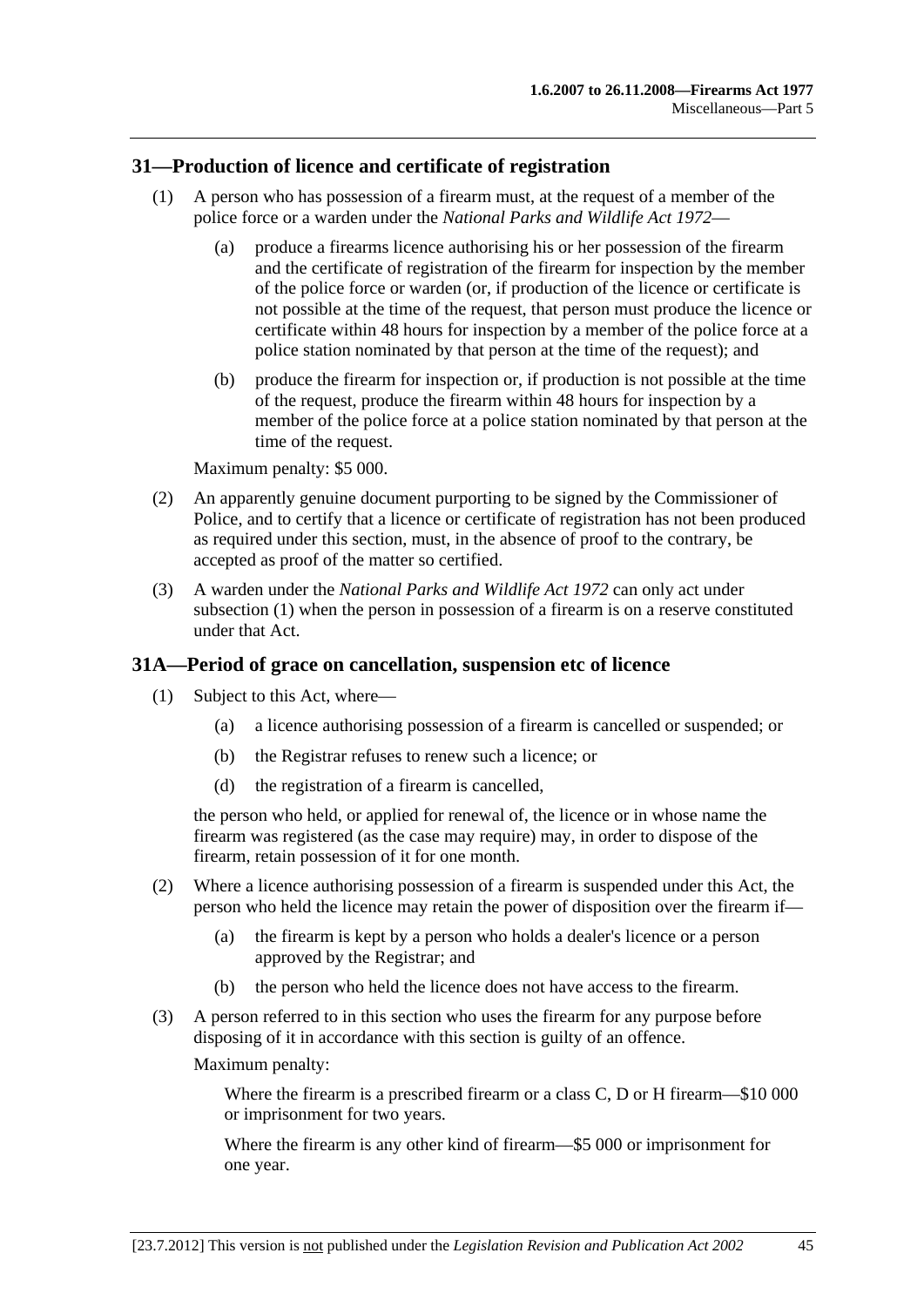<span id="page-45-0"></span> (4) A person who receives a firearm (the subject of a licence that is suspended) for the purpose of keeping it in accordance with [subsection \(2\)](#page-44-0) and who does not forthwith notify the Registrar of that receipt is guilty of an offence. Maximum penalty: \$5 000.

### **32—Power to seize firearms etc**

- (1) If a member of the police force suspects upon reasonable grounds that—
	- (a) a firearm is unregistered; or
	- (b) an offence against this Act has been committed, or is being committed, with respect to a firearm; or
	- (ba) a firearm has been forfeited to the Crown by order of a court; or
	- (c) a person who has possession of a firearm is not a fit and proper person to have possession of that firearm; or
	- (ca) continued possession of a firearm by a person would be likely to result in undue danger to life or property; or
	- (cb) a person has possession of a firearm in contravention of an order of a court whether the order was made in this State or in any other State or Territory of the Commonwealth; or
	- (d) a firearm is mechanically unsafe; or
	- (e) a firearm (not being a prescribed firearm)—
		- (i) is particularly dangerous by reason of its design, construction or any other factor; or
		- (ii) can easily be converted to an automatic firearm; or
		- (iii) is, by reason of its size or any other factor, more readily concealed than other firearms of the same class and is for that, or any other reason, particularly suited to unlawful use,

the member may seize that firearm.

- (1aa) If a member of the police force suspects on reasonable grounds that a person has possession of a firearm or any mechanism or fitting in contravention of this Act, the member may seize the firearm, receiver, mechanism or fitting.
- (1ab) If a member of the police force suspects on reasonable grounds that a person has possession of ammunition that has been acquired or is held in contravention of this Act the member may seize the ammunition.
- (1a) If a member of the police force suspects on reasonable grounds that—
	- (a) a person has possession of a licence authorising possession of a firearm that has been seized under this section; or
	- (b) a person has possession of a licence in contravention of an order of a court; or
	- (c) a person has possession of a licence that has been cancelled or suspended; or
	- (d) a person has possession of a licence for an illegal purpose; or
	- (e) a person who has possession of a firearms licence is not a fit and proper person to have possession of the licence,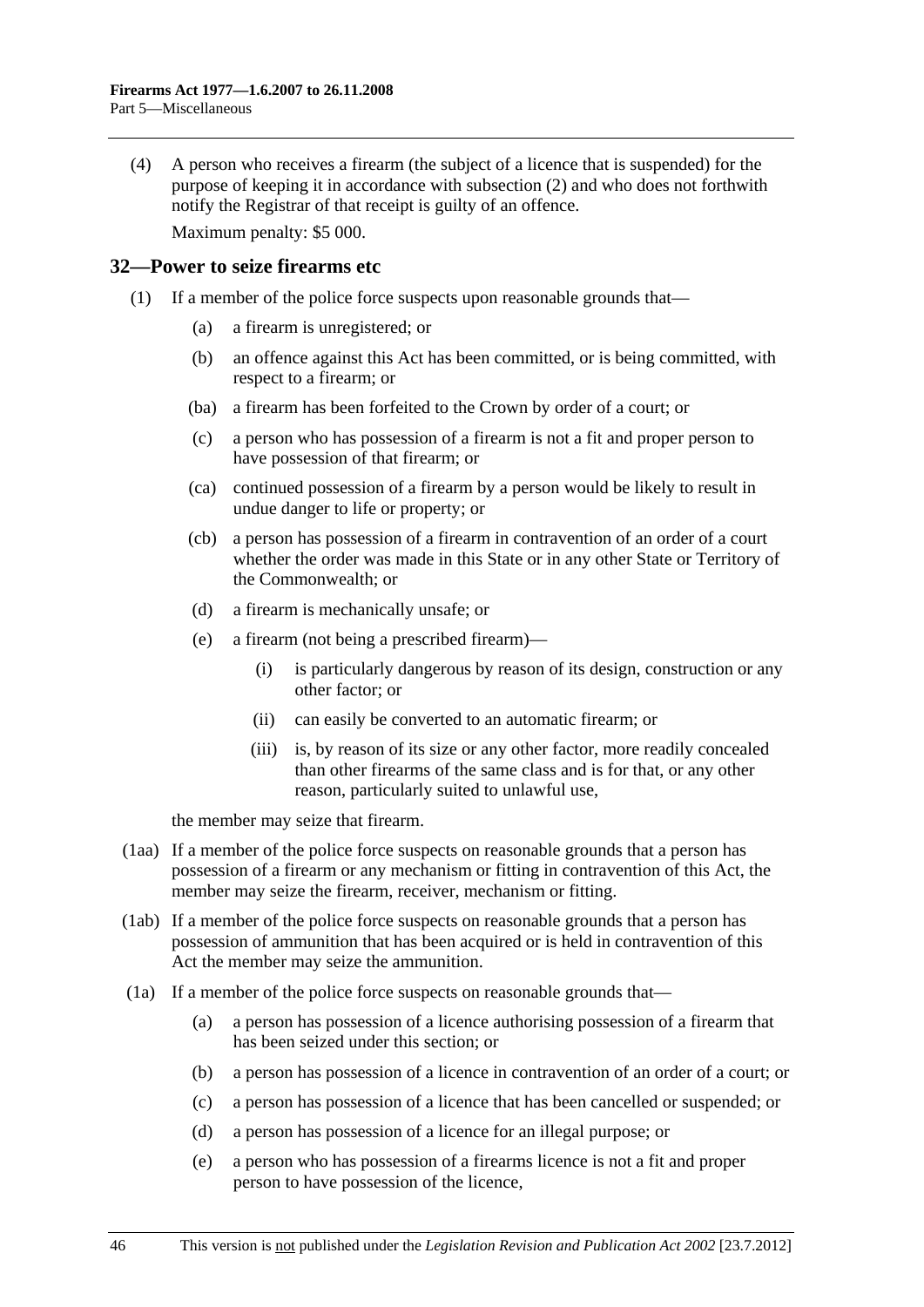<span id="page-46-0"></span>the member may require the person to deliver the licence to him or her forthwith and, if the person refuses or fails to comply with such a requirement, seize the licence.

- (2) A member of the police force may stop, detain and search or detain and search—
	- (a) any vehicle upon which the member suspects on reasonable grounds that there is a firearm, licence, mechanism, fitting or ammunition liable to seizure under this section; or
	- (b) any person whom the member suspects on reasonable grounds has possession of a firearm, licence, mechanism, fitting or ammunition liable to seizure under this section.
- (2a) If a member of the police force suspects on reasonable grounds that a person who has possession of a firearm has failed to keep the firearm secured as required by this Act, the member may inspect the firearm and the means (if any) by which it has been secured.
- (3) A member of the police force may break into, enter and search any premises in which the member suspects on reasonable grounds—
	- (a) there is a firearm, licence, mechanism, fitting or ammunition liable to seizure under this section; or
	- (b) a firearm is kept contrary to the security requirements of this Act.
- (4) Where a firearm, licence, mechanism, fitting or ammunition is delivered or seized in pursuance of this section, it must be forwarded forthwith to the Registrar.

## **33—Obstruction of police officer**

A person who hinders or resists a member of the police force acting in the exercise of powers conferred by this Act is guilty of an offence.

Maximum penalty: \$5 000.

#### **34—Forfeiture of firearms etc**

- (1) Where a firearm, mechanism, fitting or ammunition is seized under this Part, the Registrar may institute proceedings for forfeiture of the firearm, mechanism, fitting or ammunition before a court of summary jurisdiction.
- (2) If, in proceedings under [subsection \(1\)](#page-46-0), a court is satisfied that—
	- (a) the owner of the firearm, mechanism, fitting or ammunition is not authorised by or under this Act to be in possession of the firearm, mechanism, fitting or ammunition; or
	- (b) that the return of the firearm, mechanism, fitting or ammunition to its owner would be likely to result in undue danger to life or property; or
	- (c) that the whereabouts of the owner of the firearm, mechanism, fitting or ammunition has not been, and is not likely to be, ascertained by reasonable inquiry; or
	- (d) the owner of the firearm, mechanism, fitting or ammunition has failed to comply with the requirements of this Act in relation to the safe storage of the firearm, mechanism, fitting or ammunition; or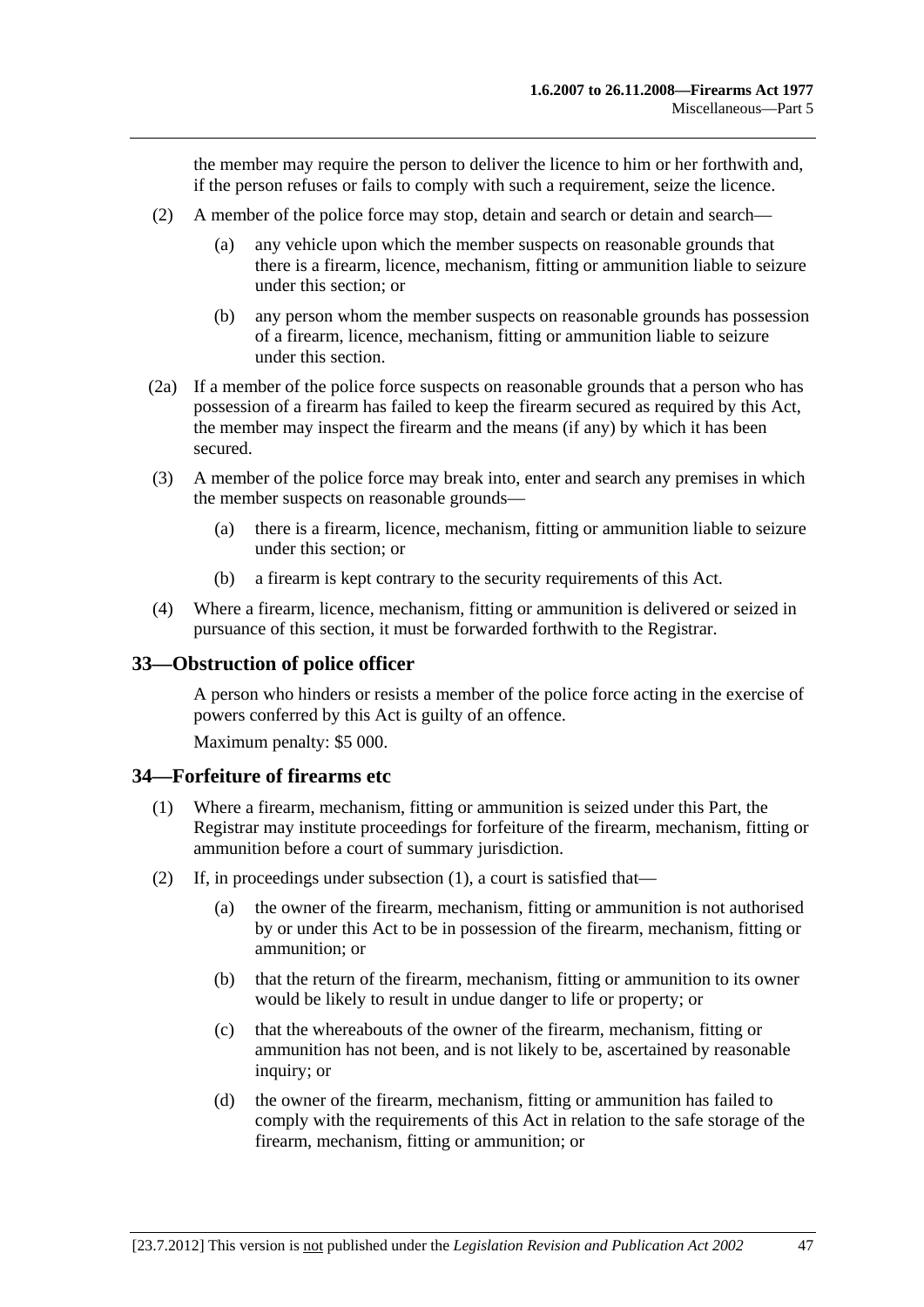<span id="page-47-0"></span> (e) in the case of a firearm—the firearm can easily be converted to an automatic firearm,

it may order that the firearm, mechanism, fitting or ammunition be forfeited to the Crown, or make such other order for the disposal of the firearm, mechanism, fitting or ammunition as it thinks appropriate.

- (3) A firearm, mechanism, fitting or ammunition seized under this Part may be held under this subsection—
	- $(a)$  until—
		- (i) proceedings are instituted for an order under this section or for an offence in relation to the firearm, mechanism, fitting or ammunition against the owner of the firearm, mechanism, fitting or ammunition or a decision is made not to institute such proceedings; or
		- (ii) the expiration of 12 months after the firearm, mechanism, fitting or ammunition was seized,

whichever first occurs;

 (b) if proceedings of either kind referred to in [paragraph \(a\)\(i\)](#page-47-0) are instituted within 12 months after the firearm, mechanism, fitting or ammunition was seized—until those proceedings are finally determined.

## **34AA—Return of licence that has been delivered or seized**

Where a licence has been delivered to or seized by a member of the police force under this Part and the licence has not been suspended or cancelled, it must, subject to the order of any court, be dealt with as follows:

- (a) if the firearm to which the licence relates has been seized—the licence must be returned to the holder on the return of the firearm to its owner;
- (b) in any other case—the licence must be returned to the holder at the expiration of 14 days from the date of delivery or seizure.

## **34A—Forfeiture of firearms by court**

- (1) Where a court convicts a person of an offence against this or any other Act and the court finds that a firearm, mechanism, fitting or ammunition was involved in the commission of the offence the court must make one or more of the following orders:
	- (a) where the firearm, mechanism, fitting or ammunition was owned by the convicted person—that the firearm, mechanism, fitting or ammunition be forfeited to the Crown or be disposed of in such other manner as the court directs;
	- (b) that a licence held by the convicted person is subject to specified conditions;
	- (c) that a licence held by the convicted person is suspended for a specified period or until further order;
	- (d) that a licence held by the convicted person is cancelled;
	- (e) that the convicted person is disqualified from holding or obtaining a licence for a specified period or until further order.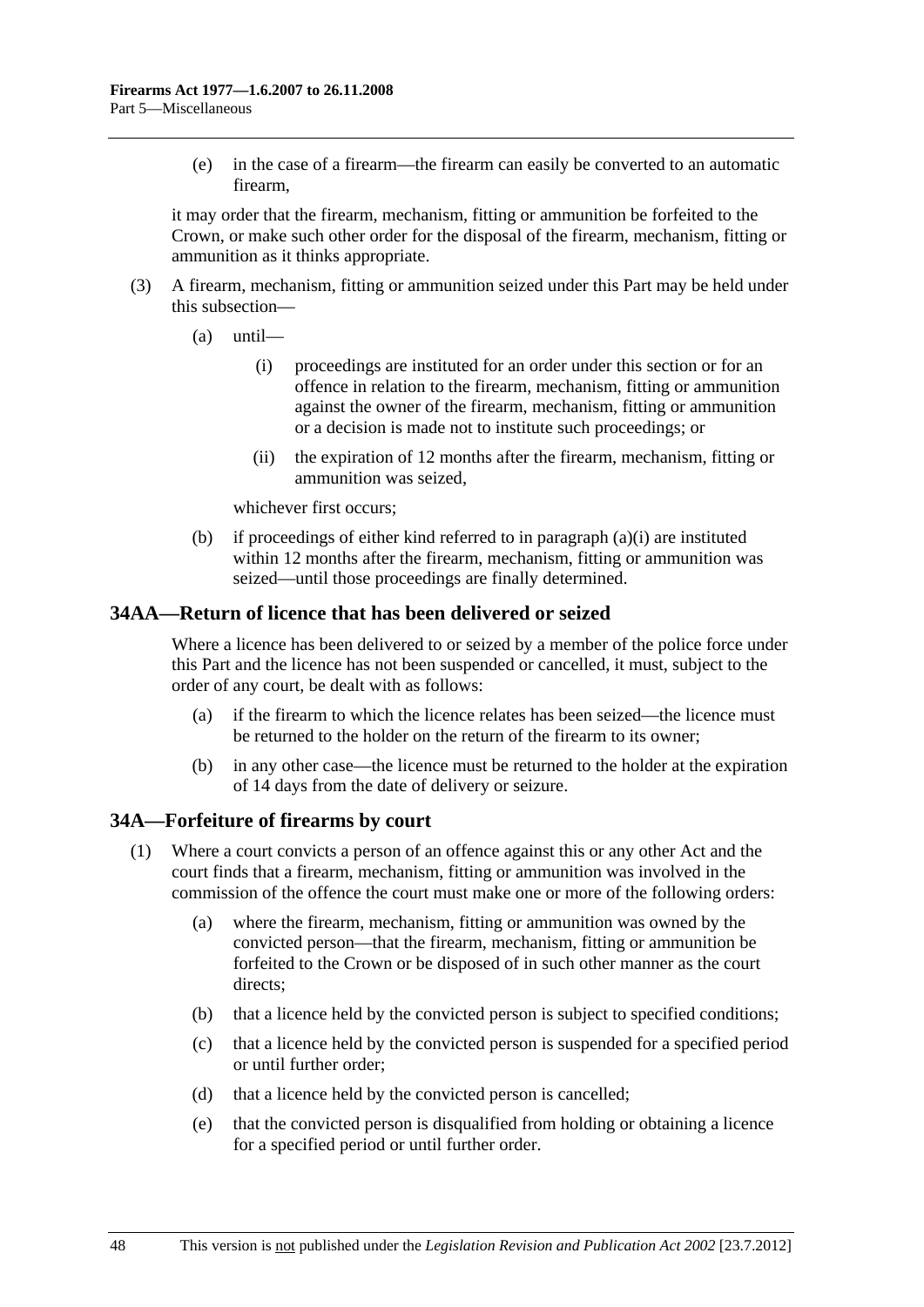- <span id="page-48-0"></span> (2) Where, in the course of proceedings before a court, the court forms the view that a party to the proceedings who has possession of a firearm, mechanism, fitting or ammunition is not a fit and proper person to have possession of the firearm, mechanism, fitting or ammunition, the court must make one or more of the following orders:
	- (a) that the firearm, mechanism, fitting or ammunition be disposed of in such manner as the court directs;
	- (b) that a licence held by the party is subject to specified conditions;
	- (c) that a licence held by the party is suspended for a specified period or until further order;
	- (d) that a licence held by the party is cancelled;
	- (e) that the party is disqualified from holding or obtaining a licence for a specified period or until further order.

### **35—Disposal of forfeited firearms etc**

- (1) The Registrar may sell or otherwise dispose of a firearm, mechanism, fitting or ammunition forfeited to the Crown under this or any other Act.
- (2) Subject to the other provisions of this Act or the regulations, the Registrar may sell or otherwise dispose of a firearm, mechanism, fitting or ammunition surrendered to the Registrar.
- (3) Where a court makes an order confiscating a firearm to the custody of the Registrar but does not make an order as to the manner in which the firearm should be disposed of or dealt with, the Registrar must, subject to a further order of the court or the order of any other court, keep the firearm for one year and must then sell or otherwise dispose of it as he or she thinks fit.
- (4) The proceeds of the sale or disposal of a firearm under this section must be paid into the Consolidated Account.

## **35A—Transporting of firearms**

 (1) Subject to any exclusions prescribed by regulation, a person who carries on the business of carrying goods must not, in the course of carrying on that business, carry a firearm and ammunition (whether the ammunition is suitable for use in the firearm or not), or cause a firearm and ammunition to be carried, by the same vehicle, vessel or aircraft.

Maximum penalty: \$5 000.

 (2) A person (whether a person who carries on the business of carrying goods or not) must comply with the requirements prescribed by regulation when transporting a class C, D or H firearm or a prescribed firearm.

Maximum penalty: \$5 000.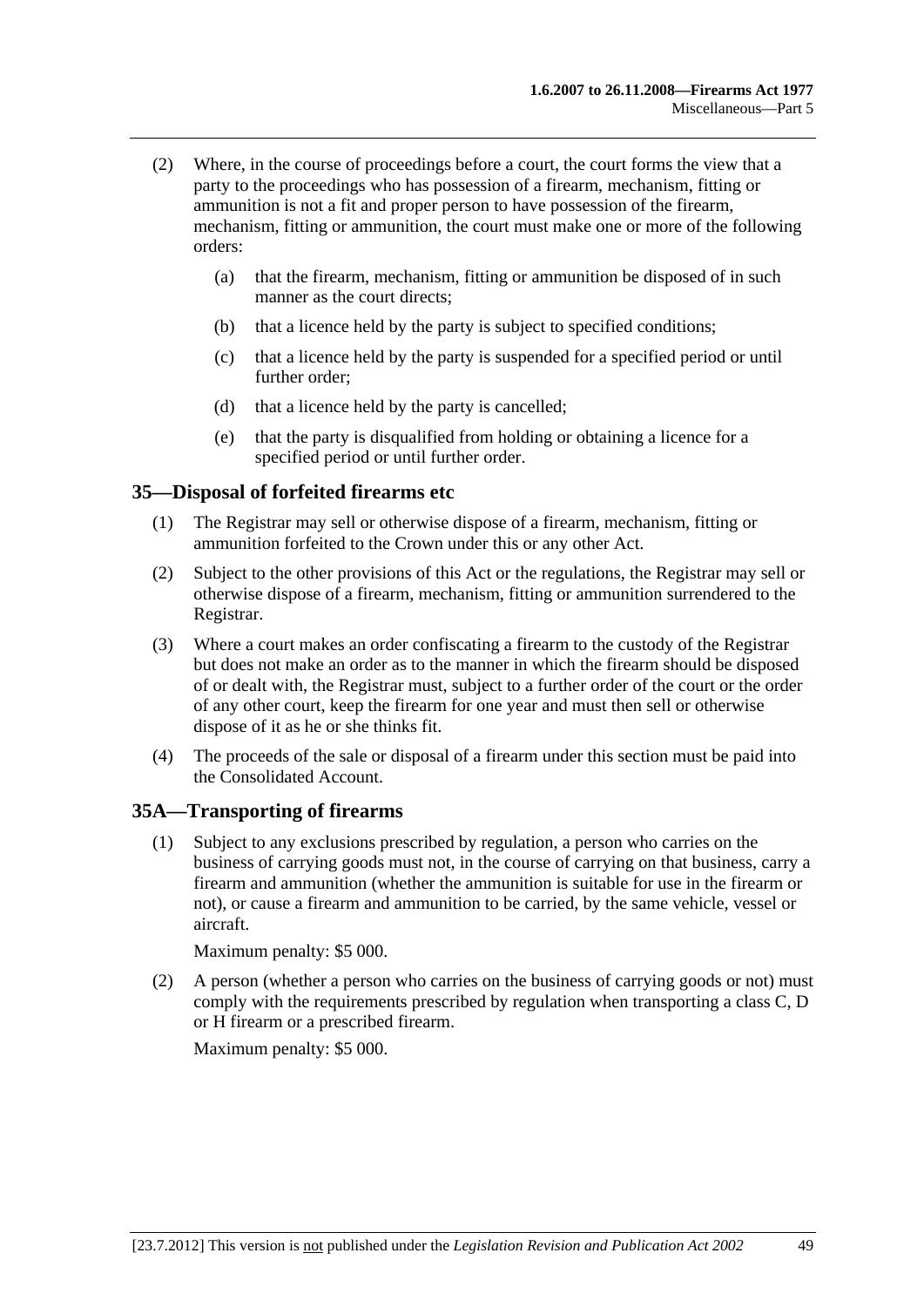### <span id="page-49-0"></span>**35B—Advertising firearms for sale**

A person (other than a licensed dealer in firearms) who advertises a firearm for sale must include in the advertisement a statement that transfer of possession of the firearm on sale must take place in the presence of, and be witnessed by, a licensed dealer in firearms, an authorised officer of a recognised firearms club or a member of the police force in accordance with [section 15B\(9\).](#page-25-0)

Maximum penalty: \$2 500.

#### **35C—Dealing with firearms by executors etc**

Where a person is the owner of a firearm as—

- (a) the executor or administrator of a deceased estate; or
- (b) the administrator or manager of the estate of a person who is unable to manage his or her affairs; or
- (c) the donee of an enduring power of attorney; or
- (d) the Official Trustee or the registered trustee of a bankrupt estate,

the owner must, subject to any law to the contrary—

- (e) sell or give the firearm to another person in accordance with this Act as soon as practicable; or
- (f) surrender the firearm to the Registrar.

Maximum penalty: \$5 000.

#### **35D—Notice to Registrar when storing firearms**

A person who has given a firearm to a person who carries on the business of storing firearms to keep the firearm in storage for more than 14 days must, within 14 days after the period of storage commences, provide the Registrar with the following information in writing:

- (a) the name and address of the person to whom the firearm has been given; and
- (b) the place at which the firearm will be stored.

Maximum penalty: \$5 000.

#### **36—Evidentiary provisions**

In any proceedings for an offence under this Act, an apparently genuine document purporting to be signed by the Registrar and to certify—

- (a) that at a specified time a person was or was not the holder of a licence; or
- (b) that a licence was endorsed with specified endorsements; or
- (ba) that a licence was subject to specified conditions; or
- (bb) that a licence was suspended or cancelled; or
- (bc) that a person was disqualified from holding or obtaining a licence; or
- (bd) that a person was or was not the holder of a permit; or
- (c) that at a specified time a firearm mentioned in the document was or was not registered; or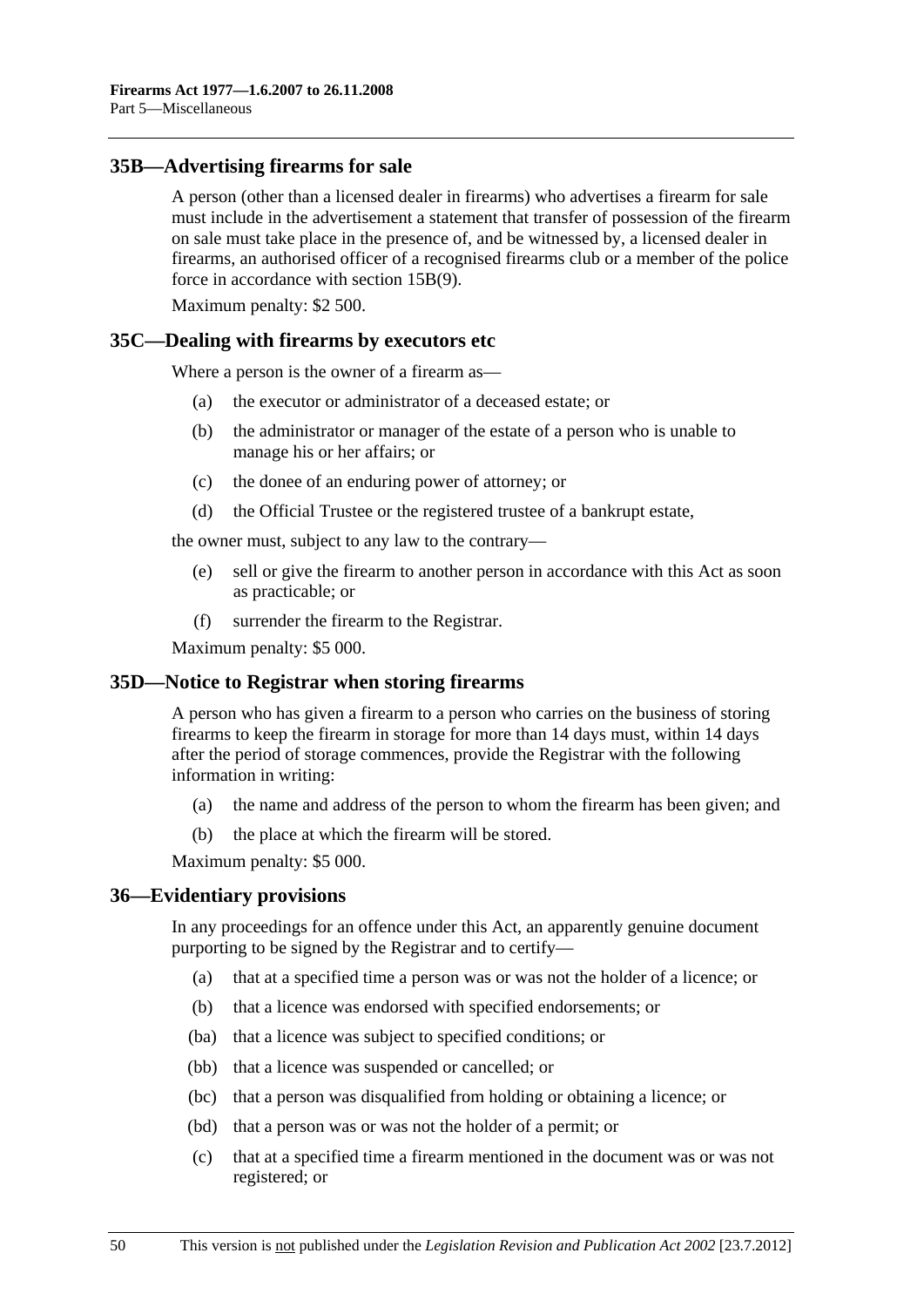- <span id="page-50-0"></span> (d) that a person or body was, or was not, a collectors' club, shooting club, paintball operator or commercial range operator; or
- (e) that a firearms club, paint-ball operator or commercial range operator was, or was not, a recognised firearms club, recognised paint-ball operator or recognised commercial range operator; or
- (f) that the grounds of a recognised firearms club or recognised paint-ball operator were or were not approved under this Act; or
- (fa) that the range of a recognised commercial range operator was, or was not, approved under this Act; or
- (g) that an approval under this Act was subject to specified conditions; or
- (h) that information required to be provided under this Act to the Registrar has, or has not, been provided,

must, in the absence of proof to the contrary, be regarded as proof of the matter so certified.

## **36A—General defence**

It is a defence to a charge of an offence against this Act if the defendant proves that the alleged offence was not committed intentionally and did not result from any failure on the part of the defendant to take reasonable care to avoid the commission of the offence.

#### **36B—Service of notices**

- (1) A notice or other document required or authorised to be given to or served on a person under this Act may be given or served as follows:
	- (a) by personal service on the person or the agent of the person;
	- (b) by leaving it for the person at his or her place of residence or, in the case of a company, at the company's registered office, with someone apparently over the age of 16 years;
	- (c) by serving it by certified mail on the person or an agent of the person at his or her last known address.
- (2) Service by post is effected by addressing, prepaying and posting the notice or document and service will be taken to have occurred when the notice or document, or notice that the notice or document is available for collection, would be delivered in the ordinary course of post.

#### **37—General amnesty**

- (1) The Registrar may, with the approval of the Minister, from time to time declare a general amnesty from one or more of the provisions of this Act.
- (2) An amnesty—
	- (a) must be declared by notice published in the Gazette and in a newspaper circulating generally throughout the State; and
	- (b) applies in relation to the provision or provisions of this Act specified in the notice for such period as is specified in the notice; and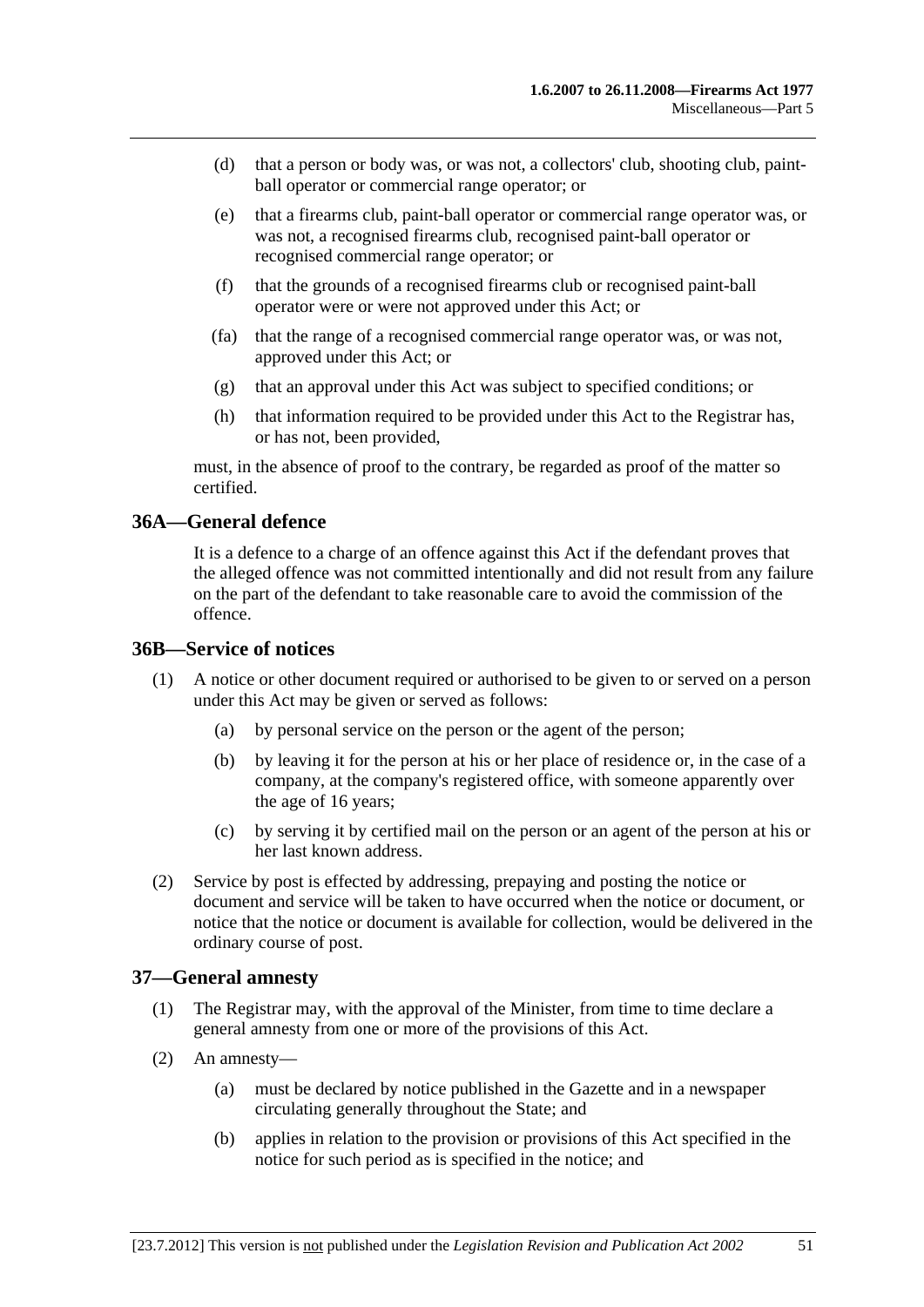- <span id="page-51-0"></span> (c) applies for the benefit of all members of the class or classes of persons affected by the provision or provisions to which the amnesty relates; and
- (d) is subject to the terms and conditions (if any) set out in the notice.
- (3) The Registrar may, with the approval of the Minister, vary or revoke the declaration of an amnesty under [subsection \(1\)](#page-50-0) by notice published in the Gazette and in a newspaper circulating generally throughout the State.

#### **38—Commencement of proceedings for offences**

 (2) Proceedings for an offence against this Act may be commenced at any time within twelve months after the date of the alleged offence.

#### **39—Regulations**

- (1) The Governor may make such regulations as are contemplated by this Act, or as are necessary or expedient for the purposes of this Act.
- (2) Without limiting the generality of the foregoing, those regulations may—
	- (a) prescribe the duties of the Registrar;
	- (ab) amend or replace the definition of class A, B, C, D or H firearms in [section 5](#page-2-0);
	- (ac) prescribe or empower the Registrar to determine qualifications or experience in relation to the safe handling of firearms that an applicant for a licence must have in order to obtain a licence under this Act;
	- (ad) provide or empower the Registrar to determine requirements for the safe custody of firearms generally, or any specified class of firearms, or ammunition generally, or any specified class of ammunition;
	- (ada) provide or empower the Registrar to determine requirements for the safe custody of the receivers of firearms;
	- (ae) empower the Registrar to endorse a firearms licence with a purpose or purposes not included in regulations;
	- (af) require the keeping of records and the furnishing of information to the Registrar by—
		- (i) recognised firearms clubs;
		- (ia) recognised paint-ball operators;
		- (ib) recognised commercial range operators;
		- (ii) licensed dealers;
		- (iii) employers whose employees are required to carry firearms in the course of their employment;
	- (b) regulate the keeping and form of registers;
	- (c) prescribe forms or empower the Registrar to approve forms to be used in connection with this Act;
	- (d) prescribe, and provide for the payment or recovery of, fees for the purposes of any application or other proceeding under this Act;
	- (e) exempt absolutely or subject to conditions—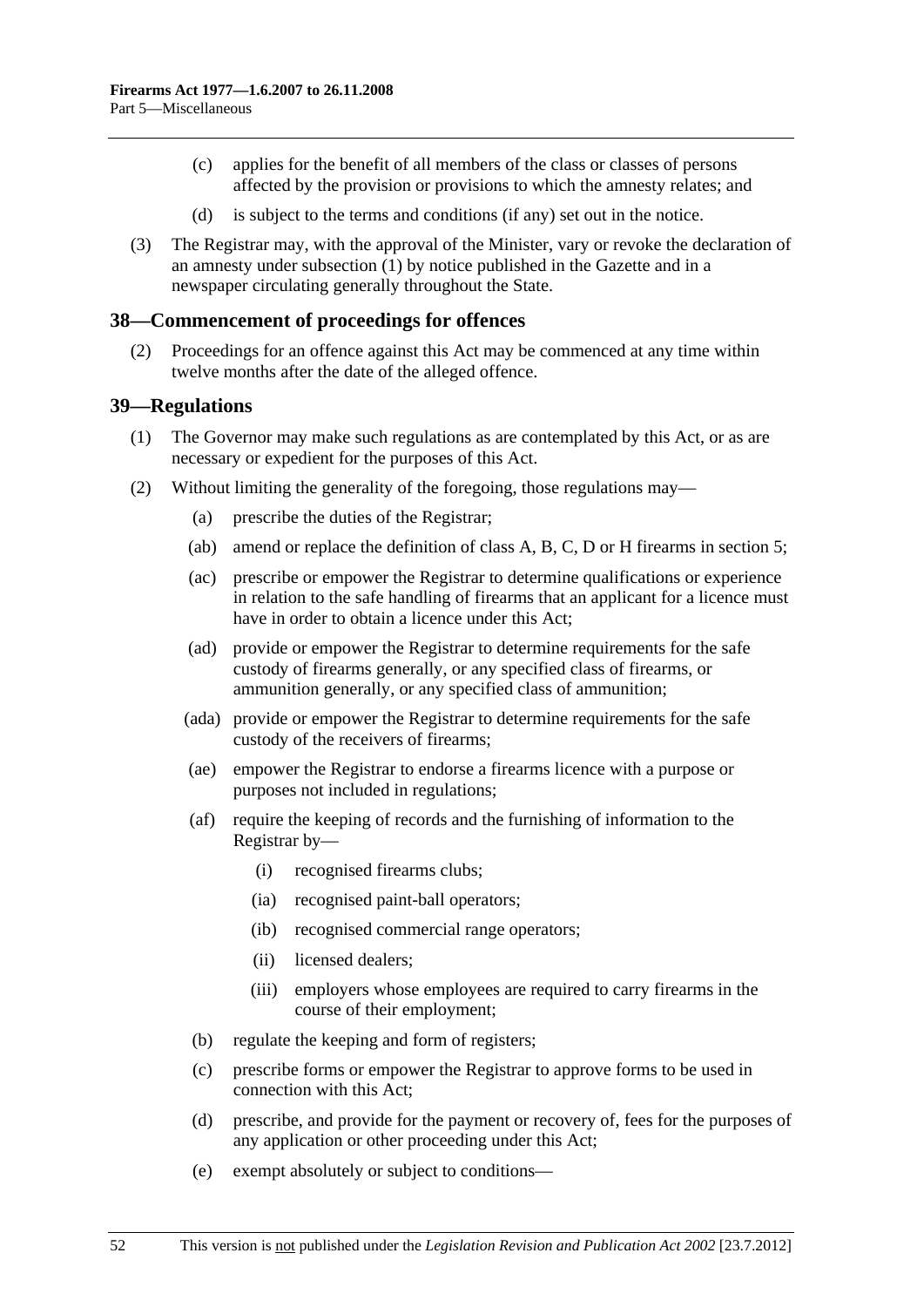- <span id="page-52-0"></span>(i) persons of a specified class; or
- (ii) firearms of a specified class,

from specified provisions of this Act;

- (g) prescribe penalties not exceeding a fine of \$2 500 for breach of, or noncompliance with, any regulation.
- (3) A regulation made under this section or any other provision of this Act may confer discretionary powers.

## **Schedule 1—Transitional provisions and compensation**

### **1—Interpretation**

In this Schedule—

*surrender period* means the period of six months from the commencement of this clause.

### **2—Period allowed for surrender (or registration) of certain firearms etc**

- (1) A person who has possession of an unregistered receiver during the surrender period is to be taken not to have committed an offence against this Act for possession of the receiver provided that, during the surrender period, the person—
	- (a) obtains registration of the receiver; or
	- (b) surrenders it to the Registrar.
- (2) A person who, during the surrender period, has possession of any of the following:
	- (a) a self-loading handgun (other than a revolver) with a barrel length, as measured in accordance with the regulations, of less than 120mm;
	- (b) a revolver or single shot handgun in either case with a barrel length, as measured in accordance with the regulations, of less than 100mm;
	- (c) a class H firearm with a magazine or cylinder capacity of more than 10 rounds or a modified magazine or cylinder capacity;
	- (d) a class H firearm of more than .38 calibre;
	- (e) a class H firearm that was manufactured after 1946 and acquired by the person for the purpose of collection and display,

is, if the firearm is unregistered or ceases to be registered, to be taken not to have committed an offence against this Act for possession of the firearm provided that, during the surrender period, the person—

- (f) obtains registration of the firearm; or
- (g) surrenders it to the Registrar.
- (3) The Registrar must, as soon as practicable after the commencement of the surrender period, by notice in writing, cancel the registration of each firearm referred to in [paragraph \(a\)](#page-52-0), [\(b\), \(c\)](#page-52-0), [\(d\)](#page-52-0) or [\(e\)](#page-52-0) of [subclause \(2\)](#page-52-0) that is registered in the name of a person who is the holder of a shooting club member's licence.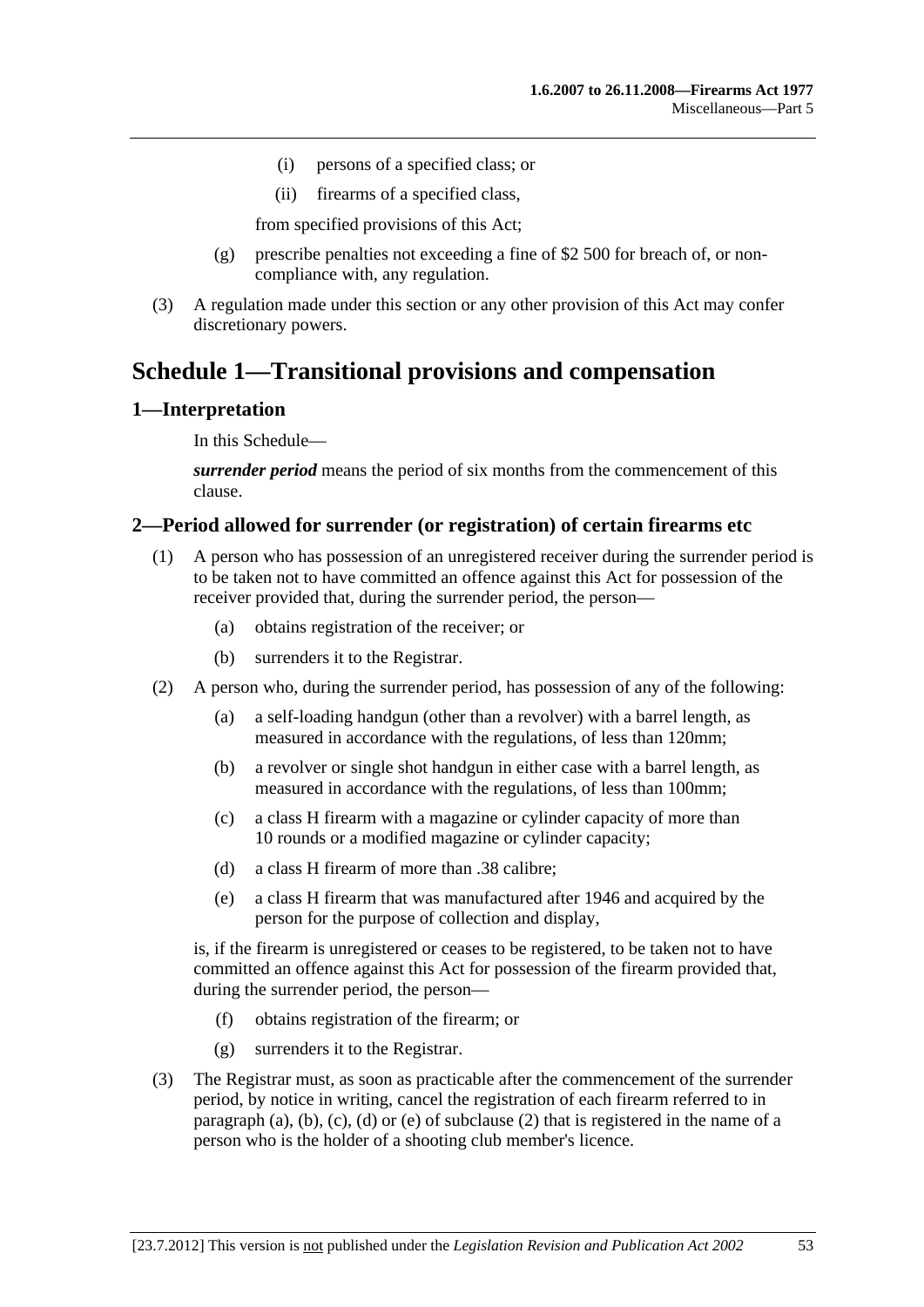<span id="page-53-0"></span> (4) If the registration of a firearm is cancelled under [subclause \(3\)](#page-52-0), no fee is payable in respect of an application made by the owner of the firearm during the surrender period for re-registration of the firearm.

## **3—Prohibition of use of certain firearms**

- (1) This clause applies to any of the following firearms if unregistered:
	- (a) a self-loading handgun (other than a revolver) with a barrel length, as measured in accordance with the regulations, of less than 120mm;
	- (b) a revolver or single shot handgun in either case with a barrel length, as measured in accordance with the regulations, of less than 100mm;
	- (c) a class H firearm with a magazine or cylinder capacity of more than 10 rounds or a modified magazine or cylinder capacity;
	- (d) a class H firearm of more than .38 calibre.
- (2) A person must not use a firearm to which this clause applies.

#### **4—Compensation for certain surrendered firearms etc**

- (1) The Registrar may, subject to conditions approved by the Minister, pay compensation in respect of—
	- (a) firearms; or
	- (b) firearm parts; or
	- (c) firearm accessories; or
	- (d) ammunition,

of a kind approved by the Minister surrendered to the Registrar during the surrender period.

- (2) A decision of the Registrar or the Minister under [subclause \(1\)](#page-53-0) is final and conclusive and may not be challenged or called in question in any court.
- (3) Compensation payable under this clause must be paid from the Consolidated Account which is appropriated by this clause to the necessary extent.

#### **5—Possession of and collectors' licences for certain antique firearms**

- (1) This clause applies to firearms that, on the commencement of this clause, become subject to this Act (having previously been exempted from this Act as antique firearms under the regulations).
- (2) A person who has possession of unregistered firearms to which this clause applies during the period of six months from the commencement of this clause is to be taken not to have committed an offence against this Act for possession of the firearms provided that, during that period—
	- (a) the person obtains registration of the firearms and, if required, a collector's licence; or
	- (b) the person disposes of the firearms (which the person is hereby authorised to do).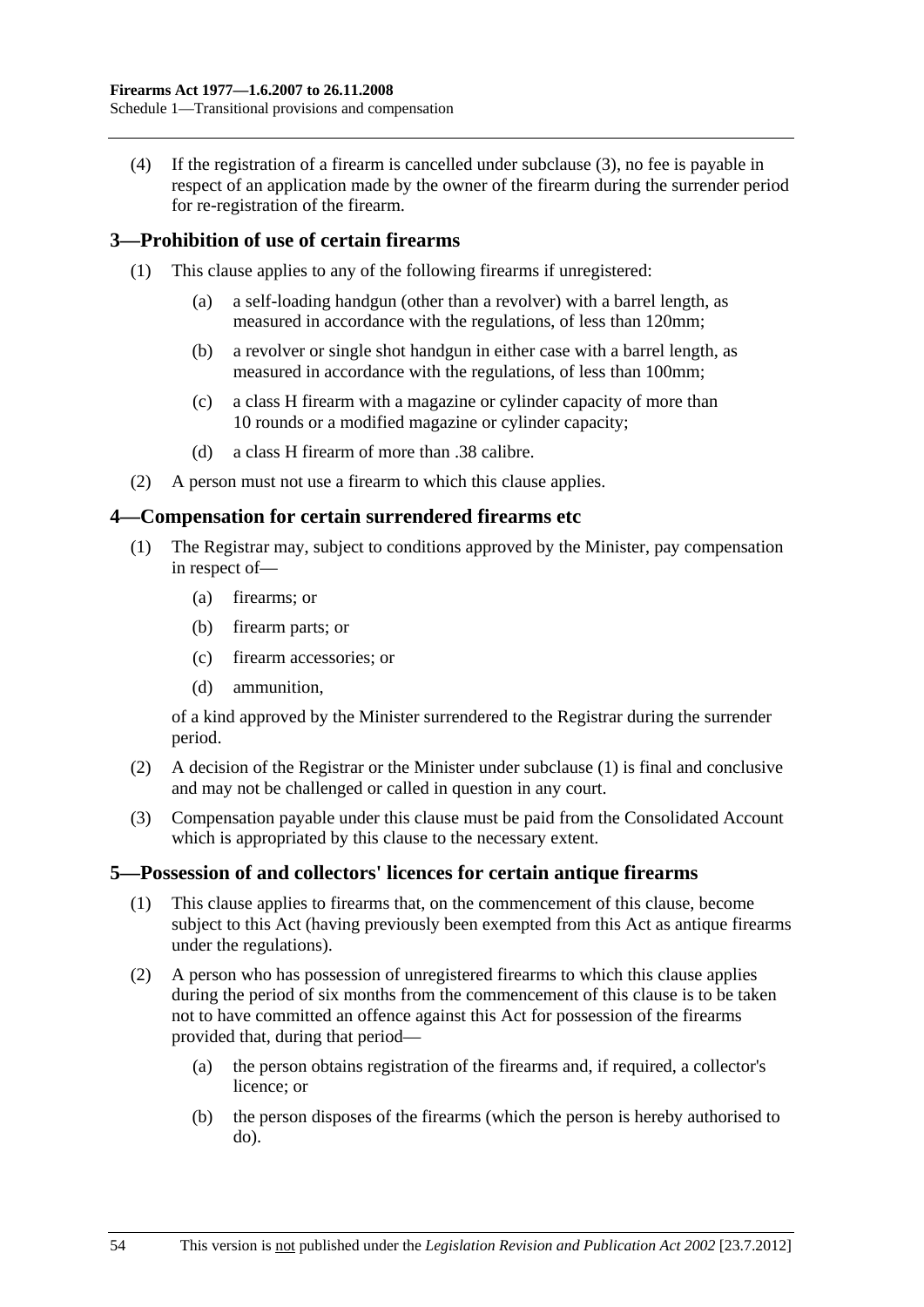- (3) No fee is payable in respect of an application made by a person referred to in [subclause \(2\)](#page-53-0) during the period of six months from the commencement of this clause for registration of a firearm to which this clause applies.
- (4) An application for a collector's licence made by a person referred to in [subclause \(2\)](#page-53-0)  during the period of six months from the commencement of this clause is not to be refused on the ground that he or she is not an active member of a collectors' club provided that he or she is a member of such a club.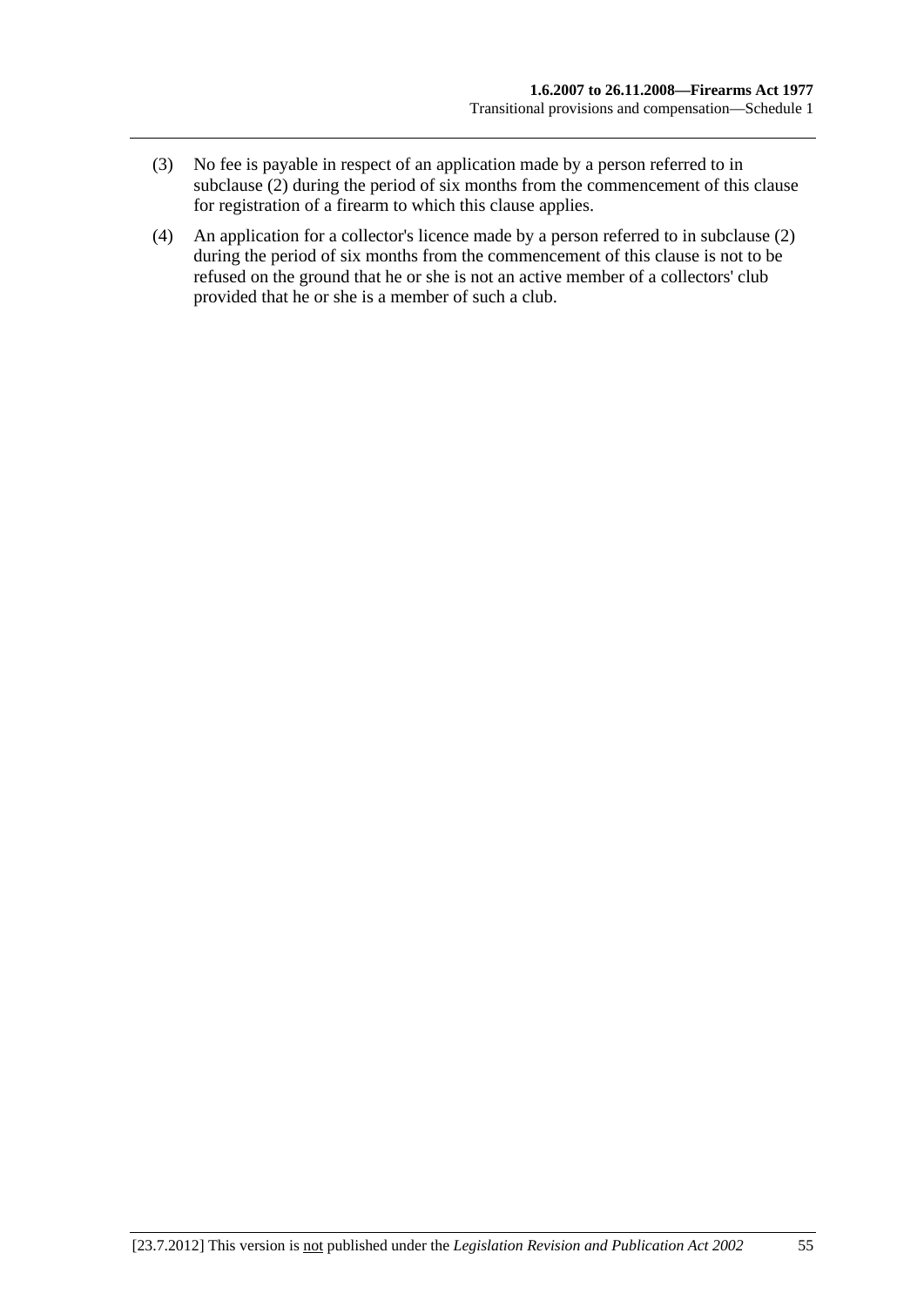## <span id="page-55-0"></span>**Legislative history**

## **Notes**

- Amendments of this version that are uncommenced are not incorporated into the text.
- Please note—References in the legislation to other legislation or instruments or to titles of bodies or offices are not automatically updated as part of the program for the revision and publication of legislation and therefore may be obsolete.
- Earlier versions of this Act (historical versions) are listed at the end of the legislative history.
- For further information relating to the Act and subordinate legislation made under the Act see the Index of South Australian Statutes or www.legislation.sa.gov.au.

## **Legislation repealed by principal Act**

The *Firearms Act 1977* repealed the following:

*Firearms Act 1958 Pistol Licence Act 1929 Pistol Licence Act Amendment Act 1965 Pistol Licence Act Amendment Act 1971 Pistol Licence Act Amendment Act (No. 2) 1971*

## **Legislation amended by principal Act**

The *Firearms Act 1977* amended the following: *Statute Law Revision Act 1975 Statute Law Revision Act (No. 2) 1975*

## **Principal Act and amendments**

New entries appear in bold.

| Year No |     | Title                                                                                 | Assent     | Commencement                                                 |
|---------|-----|---------------------------------------------------------------------------------------|------------|--------------------------------------------------------------|
| 1977    | 26  | Firearms Act 1977                                                                     | 12.5.1977  | 1.1.1980 (including ss 11 & 13) (Gazette<br>6.12.1979 p1896) |
| 1986    | 60  | Firearms Act Amendment Act 1986                                                       | 23.10.1986 | 23.10.1986 (Gazette 23.10.1986 p1412)                        |
| 1988    | -87 | Firearms Act Amendment Act 1988                                                       | 1.12.1988  | 1.9.1993 (Gazette 24.6.1993 p2047)                           |
| 1993    | -13 | Firearms (Miscellaneous)<br>Amendment Act 1993                                        | 25.3.1993  | $1.9.1993$ : s 2                                             |
| 1996    | -70 | Firearms (Miscellaneous)<br>Amendment Act 1996                                        | 22.8.1996  | 9.9.1996 (Gazette 5.9.1996 p1058)                            |
| 1996    |     | (208) Regulations varying the Firearms<br>Regulations 1993 (Gazette 5.9.1996<br>p1077 |            | 9.9.1996: r2                                                 |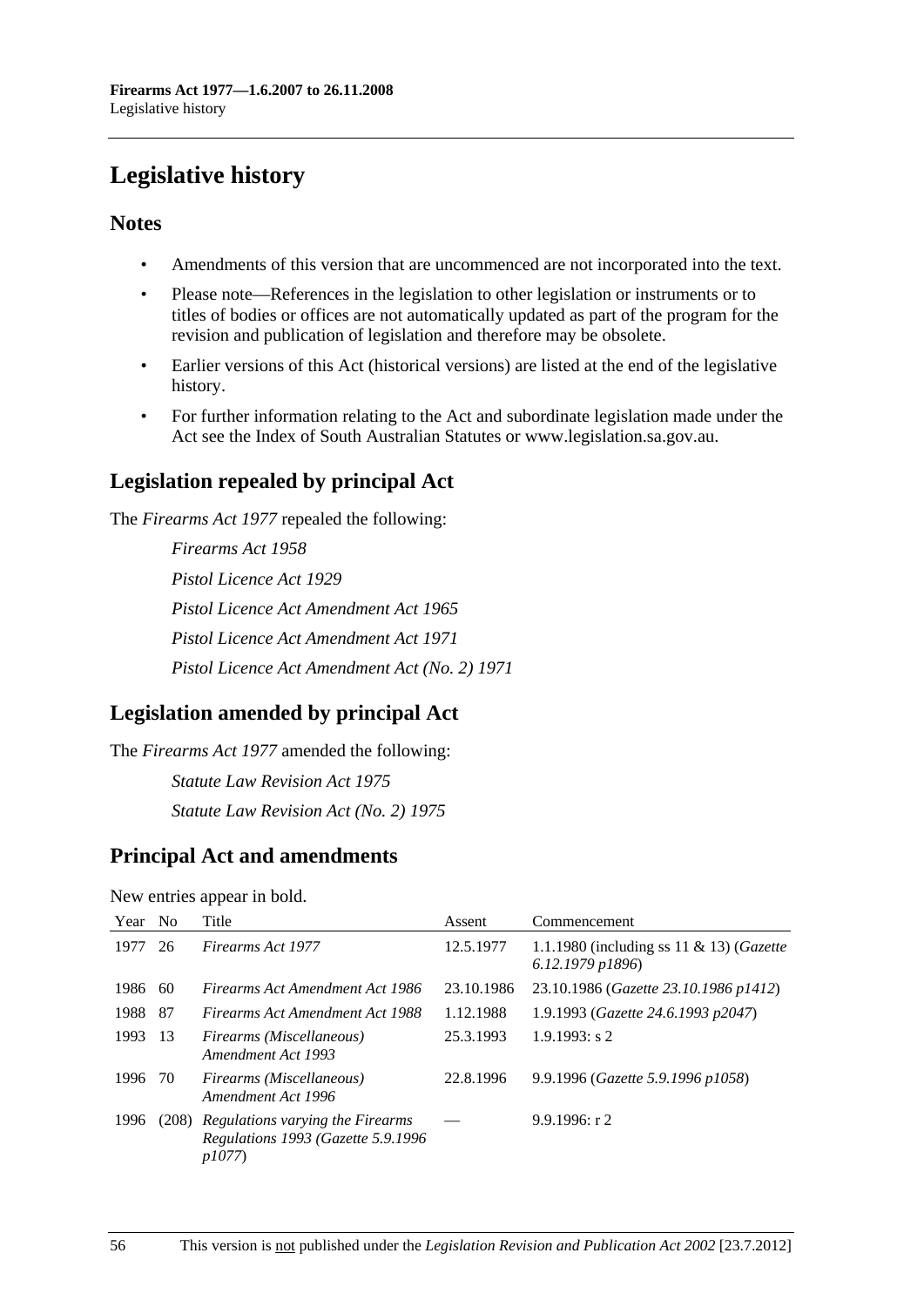| 1997 | 30  | Statutes Amendment (References to<br><b>Banks</b> ) Act 1997        | 12.6.1997  | Pt 8 (s 10)-3.7.1997 ( <i>Gazette 3.7.1997</i><br>p4)                                                                                                                                                                                                         |
|------|-----|---------------------------------------------------------------------|------------|---------------------------------------------------------------------------------------------------------------------------------------------------------------------------------------------------------------------------------------------------------------|
| 1999 | 33  | <b>Financial Sector Reform (South</b><br>Australia) Act 1999        | 17.6.1999  | Sch (item $24$ )—1.7.1999: being the date<br>specified under s 3(16) of the <i>Financial</i><br>Sector Reform (Amendments and<br><i>Transitional Provisions</i> ) Act (No.1)<br>1999 of the Commonwealth as the<br>transfer date for the purposes of that Act |
| 2003 | 37  | Firearms (COAG Agreement)<br>Amendment Act 2003                     | 29.9.2003  | $1.10.2003$ : s 2                                                                                                                                                                                                                                             |
| 2006 | 43  | <b>Statutes Amendment (Domestic</b><br>Partners) Act 2006           | 14.12.2006 | Pt 36 (s 104)-1.6.2007 (Gazette<br>26.4.2007 p1352)                                                                                                                                                                                                           |
| 2008 | -15 | <b>Firearms (Firearms Prohibition</b><br>Orders) Amendment Act 2008 | 12.6.2008  | Pt 2 (ss 4—38) & Sch 2 (cll 1—10)—<br>uncommenced                                                                                                                                                                                                             |

## **Provisions amended**

New entries appear in bold.

Entries that relate to provisions that have been deleted appear in italics.

| Provision         | How varied                      | Commencement |
|-------------------|---------------------------------|--------------|
| Long title        | amended by 87/1988 s 3          | 1.9.1993     |
|                   | amended by 13/1993 Sch          | 1.9.1993     |
| Pt1               |                                 |              |
| $ss$ 2, 3 and 4   | deleted by $87/1988 s 19 (Sch)$ | 1.9.1993     |
| s <sub>5</sub>    |                                 |              |
| s 5(1)            |                                 |              |
| to acquire        | inserted by $37/2003$ s $4(1)$  | 1.10.2003    |
| active member     | inserted by $37/2003$ s $4(1)$  | 1.10.2003    |
| air gun           | inserted by $13/1993$ s $3(a)$  | 1.9.1993     |
|                   | amended by $70/1996$ s $3(a)$   | 9.9.1996     |
| air rifle         | inserted by $13/1993$ s $3(a)$  | 1.9.1993     |
| ammunition        | inserted by $87/1988$ s $4(a)$  | 1.9.1993     |
|                   | amended by $13/1993$ s $3(b)$   | 1.9.1993     |
| antique firearm   | inserted by $37/2003$ s $4(2)$  | 1.10.2003    |
| automatic firearm | inserted by $87/1988$ s $4(a)$  | 1.9.1993     |
| class A firearms  | inserted by $70/1996$ s $3(b)$  | 9.9.1996     |
|                   | amended by 37/2003 s 4(3)       | 1.10.2003    |
| class B firearms  | inserted by $70/1996$ s $3(b)$  | 9.9.1996     |
|                   | amended by $37/2003$ s 4(4)     | 1.10.2003    |
|                   | amended by 208/1996 r 8         | 9.9.1996     |
| class C firearms  | inserted by $70/1996$ s $3(b)$  | 9.9.1996     |
|                   | amended by 37/2003 s 4(5)       | 1.10.2003    |
| class D firearms  | inserted by $70/1996$ s $3(b)$  | 9.9.1996     |
|                   | amended by 37/2003 s 4(6)       | 1.10.2003    |
| class H firearms  | inserted by $70/1996$ s $3(b)$  | 9.9.1996     |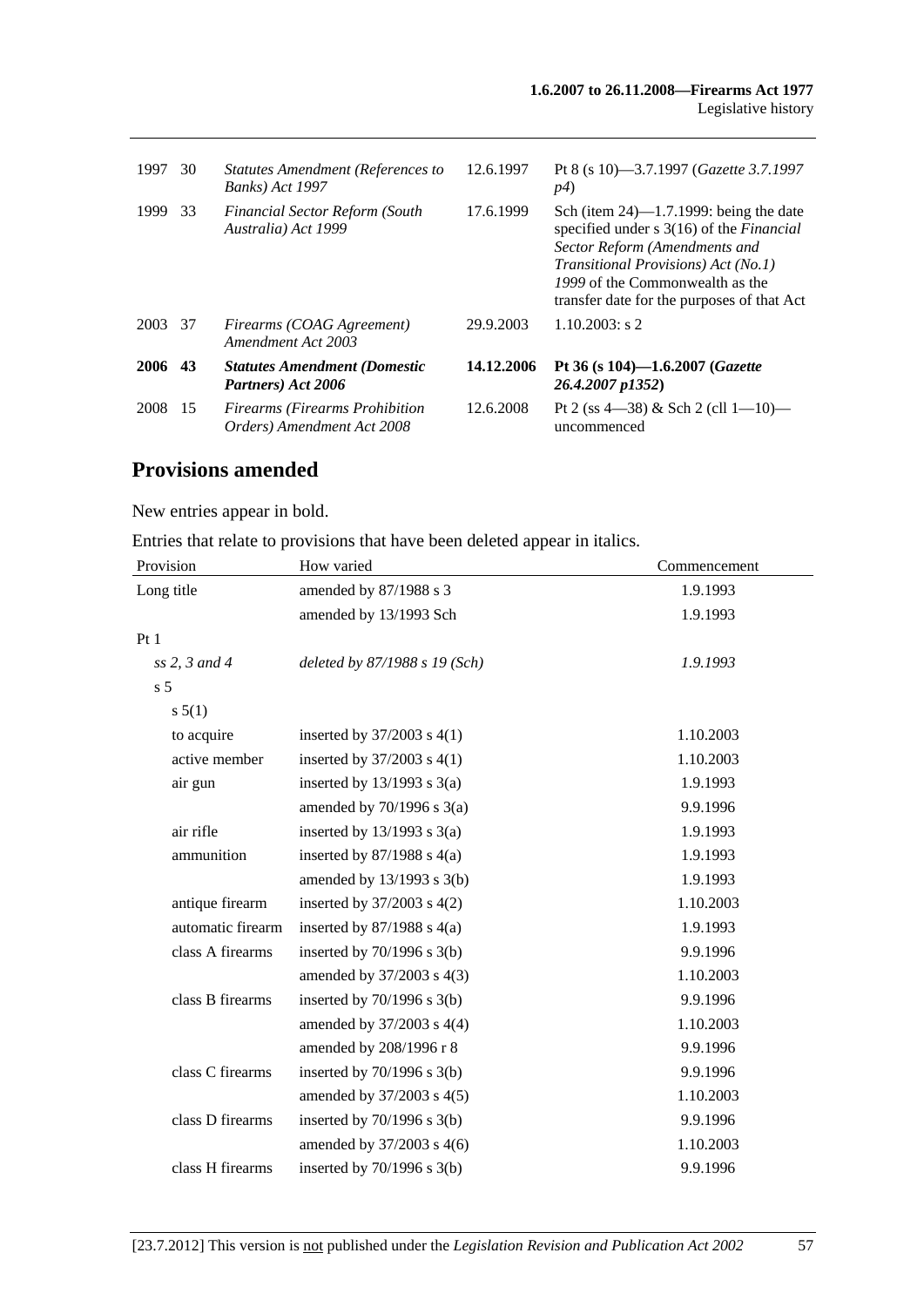#### **Firearms Act 1977—1.6.2007 to 26.11.2008**  Legislative history

| collectors' club                           | inserted by $37/2003$ s $4(7)$                     | 1.10.2003  |
|--------------------------------------------|----------------------------------------------------|------------|
| collector's licence                        | inserted by $70/1996$ s $3(b)$                     | 9.9.1996   |
| commercial range<br>operator               | inserted by $70/1996$ s $3(b)$                     | 9.9.1996   |
| criminal<br>intelligence                   | inserted by $37/2003$ s $4(8)$                     | 1.10.2003  |
|                                            | dangerous firearm deleted by $70/1996$ s $3(c)$    | 9.9.1996   |
| dealer                                     | amended by 87/1988 s. 4(b), (c)                    | 1.9.1993   |
|                                            | amended by 37/2003 s 4(9), (10)                    | 1.10.2003  |
| domestic partner                           | inserted by $43/2006$ s $104(1)$                   | 1.6.2007   |
| firearm                                    | amended by $87/1988$ s $4(d)$                      | 1.9.1993   |
|                                            | (b) deleted by $87/1988$ s 4(d)                    | 1.9.1993   |
|                                            | amended by 37/2003 s 4(11), (12)                   | 1.10.2003  |
| firearm part                               | inserted by 37/2003 s 4(13)                        | 1.10.2003  |
| firearms club                              | inserted by $87/1988$ s $4(e)$                     | 1.9.1993   |
| firearms licence                           | substituted by $70/1996$ s $3(d)$                  | 9.9.1996   |
| firearms permit                            | inserted by $70/1996$ s $3(d)$                     | 9.9.1996   |
| firing mechanism                           | inserted by $70/1996$ s $3(d)$                     | 9.9.1996   |
| to give                                    | inserted by $70/1996$ s $3(d)$                     | 9.9.1996   |
| handgun                                    | inserted by $70/1996$ s $3(d)$                     | 9.9.1996   |
|                                            | amended by 37/2003 s 4(14)                         | 1.10.2003  |
| licence                                    | inserted by $60/1986$ s $3(a)$                     | 23.10.1986 |
|                                            | substituted by $87/1988$ s 4(f)                    | 1.9.1993   |
| licence year                               | inserted by $37/2003$ s $4(15)$                    | 1.10.2003  |
| licensed dealer                            | inserted by $70/1996$ s $3(e)$                     | 9.9.1996   |
| loading<br>mechanism                       | inserted by $70/1996$ s $3(e)$                     | 9.9.1996   |
| owner                                      | substituted by $70/1996$ s $3(f)$                  | 9.9.1996   |
| paint-ball firearm                         | inserted by $13/1993$ s $3(c)$                     | 1.9.1993   |
|                                            | paint-ball operator inserted by $13/1993$ s $3(c)$ | 1.9.1993   |
| pistol                                     | inserted by $13/1993$ s $3(c)$                     | 1.9.1993   |
|                                            | deleted by $70/1996$ s $3(g)$                      | 9.9.1996   |
| prescribed firearm                         | inserted by $70/1996$ s $3(g)$                     | 9.9.1996   |
| pump action<br>shotgun                     | inserted by $70/1996$ s $3(g)$                     | 9.9.1996   |
| to purchase                                | inserted by $87/1988$ s $4(g)$                     | 1.9.1993   |
| receiver                                   | inserted by $70/1996$ s $3(h)$                     | 9.9.1996   |
| recognised<br>commercial range<br>operator | inserted by $70/1996$ s $3(h)$                     | 9.9.1996   |
| recognised rifle,<br>pistol or gun club    | deleted by $87/1988 s 4(h)$                        | 1.9.1993   |
| recognised<br>firearms club                | inserted by $87/1988$ s 4(h)                       | 1.9.1993   |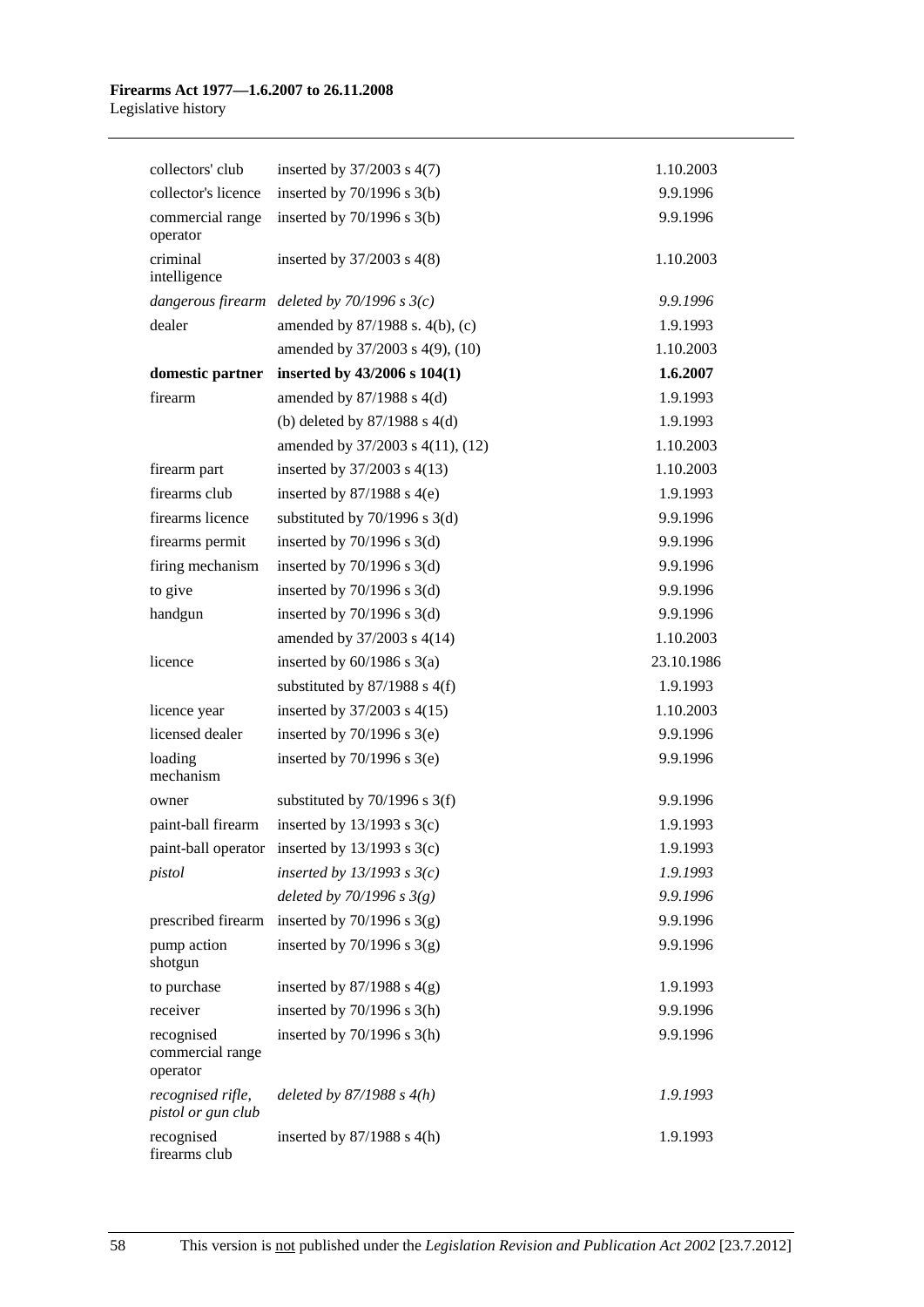| recognised paint-<br>ball operator  | inserted by $13/1993$ s $3(d)$                    | 1.9.1993   |
|-------------------------------------|---------------------------------------------------|------------|
| relative                            | inserted by $70/1996$ s $3(i)$                    | 9.9.1996   |
|                                     | amended by 43/2006 s 104(2)                       | 1.6.2007   |
| restricted firearm                  | inserted by $13/1993$ s $3(e)$                    | 1.9.1993   |
|                                     | deleted by $70/1996$ s $3(j)$                     | 9.9.1996   |
| the repealed<br><b>Firearms</b> Act | deleted by 87/1988 s 19 (Sch)                     | 1.9.1993   |
| Licence Act                         | the repealed Pistol deleted by $87/1988$ s $4(i)$ | 1.9.1993   |
| rifle                               | inserted by 37/2003 s 4(16)                       | 1.10.2003  |
| round                               | inserted by $70/1996$ s $3(j)$                    | 9.9.1996   |
| self-loading<br>firearm             | inserted by $87/1988$ s $4(i)$                    | 1.9.1993   |
|                                     | amended by $13/1993$ s $3(f)$                     | 1.9.1993   |
|                                     | substituted by $70/1996$ s $3(k)$                 | 9.9.1996   |
| to sell                             | inserted by $87/1988$ s $4(i)$                    | 1.9.1993   |
| shooting club                       | inserted by 37/2003 s 4(17)                       | 1.10.2003  |
| shooting club<br>member's licence   | inserted by 37/2003 s 4(17)                       | 1.10.2003  |
| shooting gallery                    | inserted by $70/1996$ s $3(1)$                    | 9.9.1996   |
| shotgun                             | inserted by 37/2003 s 4(18)                       | 1.10.2003  |
| silencer                            | substituted by $87/1988$ s $4(j)$                 | 1.9.1993   |
|                                     | amended by $13/1993$ s $3(g)$                     | 1.9.1993   |
| special firearms<br>permit          | inserted by $60/1986$ s $3(b)$                    | 23.10.1986 |
|                                     | substituted by $87/1988$ s $4(k)$                 | 1.9.1993   |
|                                     | deleted by $13/1993$ s $3(h)$                     | 1.9.1993   |
| spouse                              | inserted by $70/1996$ 3(m)                        | 9.9.1996   |
|                                     | substituted by 43/2007 s 104(3)                   | 1.6.2007   |
| to supply                           | inserted by 37/2003 s 4(19)                       | 1.10.2003  |
| $s\ 5(2)$                           | amended by 87/1988 s 19 (Sch)                     | 1.9.1993   |
|                                     | substituted by $70/1996$ s $3(n)$                 | 9.9.1996   |
| s 5(3)                              | inserted by $87/1988$ s $4(1)$                    | 1.9.1993   |
|                                     | amended by 70/1996 s 3(o)                         | 9.9.1996   |
|                                     | amended by 37/2003 s 4(20)-(22)                   | 1.10.2003  |
| s 5(4)                              | inserted by $87/1988$ s $4(1)$                    | 1.9.1993   |
| s 5(5)                              | inserted by $87/1988$ s $4(1)$                    | 1.9.1993   |
|                                     | amended by $70/1996$ s $3(p)$                     | 9.9.1996   |
| s 5(6)                              | inserted by 87/1988 s 4(1)                        | 1.9.1993   |
|                                     | amended by $13/1993$ s $3(i)$                     | 1.9.1993   |
| $s 5(7)$ and (8)                    | inserted by $13/1993$ s $3(j)$                    | 1.9.1993   |
| $s 5(9)$ (12)                       | inserted by $70/1996$ s $3(q)$                    | 9.9.1996   |
| s 5A                                | inserted by 13/1993 s 4                           | 1.9.1993   |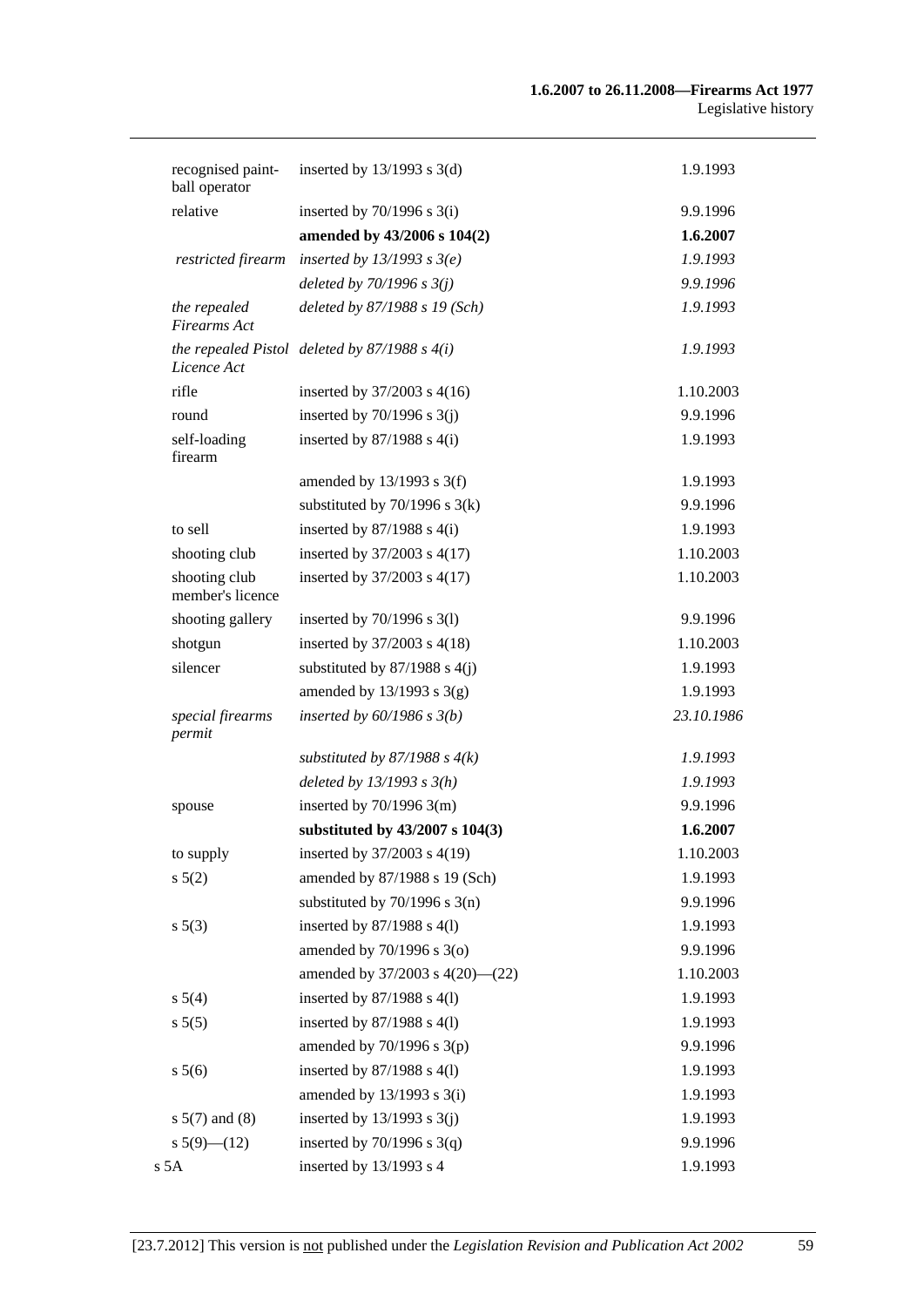#### **Firearms Act 1977—1.6.2007 to 26.11.2008**

Legislative history

|                                        | amended by 70/1996 s 4              | 9.9.1996   |
|----------------------------------------|-------------------------------------|------------|
| Pt 2 Div 1                             |                                     |            |
| s <sub>6</sub>                         |                                     |            |
| s $6(1)$ — $(3)$                       | amended by 13/1993 Sch              | 1.9.1993   |
| s(4)                                   | inserted by 37/2003 s 5             | 1.10.2003  |
| Pt 2 Div 2                             |                                     |            |
| s 7                                    |                                     |            |
| s(7(1))                                | substituted by 13/1993 Sch          | 1.9.1993   |
| s(7(2)                                 | amended by 13/1993 Sch              | 1.9.1993   |
|                                        | amended by $70/1996$ s $5(a)$ , (b) | 9.9.1996   |
| s7(2a)                                 | inserted by $70/1996$ s $5(c)$      | 9.9.1996   |
| $s \, 7(4)$                            | amended by 13/1993 Sch              | 1.9.1993   |
| s <sub>8</sub>                         |                                     |            |
| s(1)                                   | amended by 13/1993 Sch              | 1.9.1993   |
|                                        | amended by $70/1996$ s $6(a)$       | 9.9.1996   |
| s(2)                                   | amended by 13/1993 Sch              | 1.9.1993   |
|                                        | substituted by $70/1996$ s $6(b)$   | 9.9.1996   |
| s(3)                                   | inserted by $70/1996$ s $6(b)$      | 9.9.1996   |
| s <sub>9</sub>                         | substituted by 87/1988 s 19 (Sch)   | 1.9.1993   |
| s 10                                   |                                     |            |
| 10(1)                                  | amended by 13/1993 Sch              | 1.9.1993   |
| s 10(3)                                | inserted by 37/2003 s 6             | 1.10.2003  |
| Pt 3 before substitution<br>by 87/1988 | amended by 60/1986 ss 4-6           | 23.10.1986 |
| Pt 3                                   | substituted by 87/1988 s 5          | 1.9.1993   |
| Pt 3 Div 1                             |                                     |            |
| s 11                                   |                                     |            |
| s 11(4)                                | amended by 13/1993 s 5              | 1.9.1993   |
|                                        | amended by 70/1996 s 7(a), (b)      | 9.9.1996   |
|                                        | amended by 37/2003 s 7(1)           | 1.10.2003  |
| s $11(4a)$ and $(4b)$                  | inserted by $70/1996$ s $7(c)$      | 9.9.1996   |
| s 11(5)                                | amended by $70/1996$ s $7(d)$       | 9.9.1996   |
| s 11(6)                                | inserted by $70/1996$ s $7(e)$      | 9.9.1996   |
| s 11(7)                                | inserted by $70/1996$ s $7(e)$      | 9.9.1996   |
|                                        | amended by $37/2003$ s $7(2)$ —(4)  | 1.10.2003  |
| s 11(8)                                | inserted by 37/2003 s 7(5)          | 1.10.2003  |
| s 12                                   |                                     |            |
| s 12(1)                                | (d) deleted by $70/1996$ s $8(a)$   | 9.9.1996   |
| $s\ 12(3)$                             | substituted by $13/1993$ s $6(a)$   | 1.9.1993   |
|                                        | substituted by 70/1996 s 8(b)       | 9.9.1996   |
| s 12(4)                                | substituted by 70/1996 s 8(b)       | 9.9.1996   |
| s 12(4a)                               | inserted by $70/1996$ s $8(b)$      | 9.9.1996   |
| 12(5)                                  | substituted by $13/1993$ s $6(b)$   | 1.9.1993   |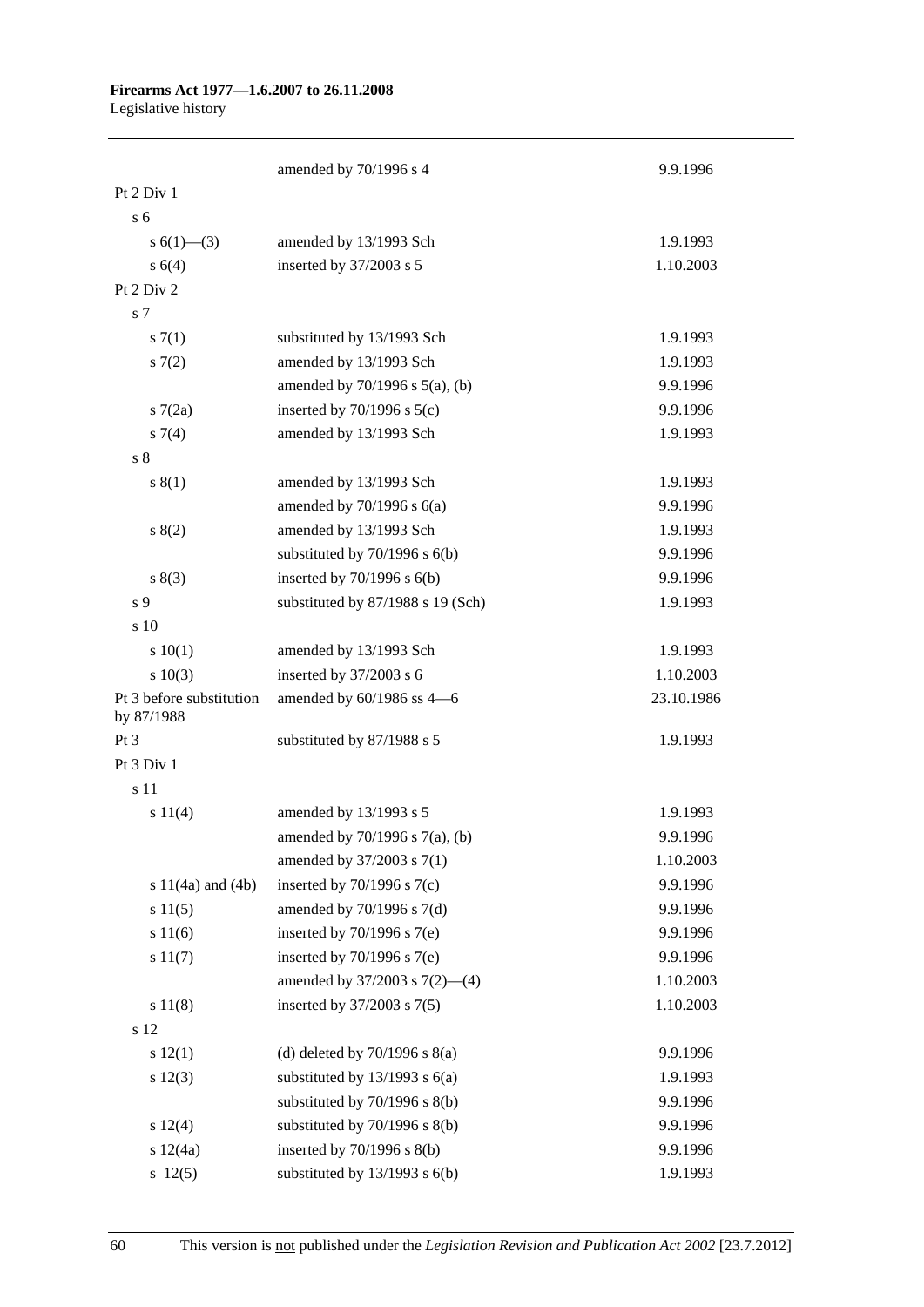|                      | amended by $70/1996$ s $8(c)$      | 9.9.1996  |
|----------------------|------------------------------------|-----------|
|                      | amended by 30/1997 s 10            | 3.7.1997  |
|                      | amended by 33/1999 Sch (item 24)   | 1.7.1999  |
| s 12(5a)             | inserted by $13/1993$ s $6(b)$     | 1.9.1993  |
| s 12(6)              | amended by 70/1996 s 8(d)          | 9.9.1996  |
| $s\ 12(7)$           | amended by $13/1993$ s $6(c)$      | 1.9.1993  |
|                      | amended by 70/1996 s 8(e)          | 9.9.1996  |
| s $12(7a)$ — $(7d)$  | inserted by $37/2003$ s $8(1)$     | 1.10.2003 |
| $s 12(8)$ - $(11)$   | inserted by $70/1996$ s $8(f)$     | 9.9.1996  |
| s 13                 |                                    |           |
| s 13(2a)             | inserted by $70/1996$ s $9(a)$     | 9.9.1996  |
| s 13(3)              | amended by 70/1996 s 9(b)          | 9.9.1996  |
| s 13(3a)             | inserted by $70/1996$ s $9(c)$     | 9.9.1996  |
| s 13(6)              | amended by $70/1996$ s $9(d)$      | 9.9.1996  |
| $s\,13(7)$           | deleted by $13/1993 s 7(a)$        | 1.9.1993  |
| s 13(8)              | amended by 13/1993 s 7(b), (c)     | 1.9.1993  |
| s 13(8a)             | inserted by $70/1996$ s $9(e)$     | 9.9.1996  |
| s 13(9)              | inserted by $13/1993$ s $7(d)$     | 1.9.1993  |
| Pt 3 Div 2           |                                    |           |
| heading              | substituted by 70/1996 s 10        | 9.9.1996  |
| s 14                 | amended by 13/1993 s 8             | 1.9.1993  |
|                      | substituted by 70/1996 s 11        | 9.9.1996  |
|                      | substituted by 37/2003 s 9         | 1.10.2003 |
| s 14A                | inserted by 37/2003 s 9            | 1.10.2003 |
| s 15                 |                                    |           |
| s 15(1)              | amended by $13/1993$ s $9(a)$      | 1.9.1993  |
|                      | amended by $70/1996$ s $12(a)$     | 9.9.1996  |
| s 15(3)              | amended by 13/1993 s 9(b)          | 1.9.1993  |
|                      | substituted by $70/1996$ s $12(b)$ | 9.9.1996  |
| s 15(4)              | substituted by $70/1996$ s $12(b)$ | 9.9.1996  |
| s 15(4a)             | inserted by $13/1993$ s $9(c)$     | 1.9.1993  |
|                      | deleted by $70/1996 s 12(b)$       | 9.9.1996  |
| s 15(5)              | amended by $13/1993$ s $9(d)$      | 1.9.1993  |
|                      | substituted by $70/1996$ s $12(b)$ | 9.9.1996  |
| $s \; 15(6)$ and (7) | deleted by $70/1996$ s $12(b)$     | 9.9.1996  |
| s 15A                | inserted by 70/1996 s 13           | 9.9.1996  |
| s 15A(2)             | amended by 37/2003 s 10(1)         | 1.10.2003 |
| s $15A(4a)$ — $(4e)$ | inserted by 37/2003 s 10(2)        | 1.10.2003 |
| Pt 3 Div 2A          | inserted by 70/1996 s 14           | 9.9.1996  |
| s 15B                |                                    |           |
| s15B(5a)             | inserted by 37/2003 s 11           | 1.10.2003 |
| Pt 3 Div 3           |                                    |           |
| s 16                 | substituted by 70/1996 s 15        | 9.9.1996  |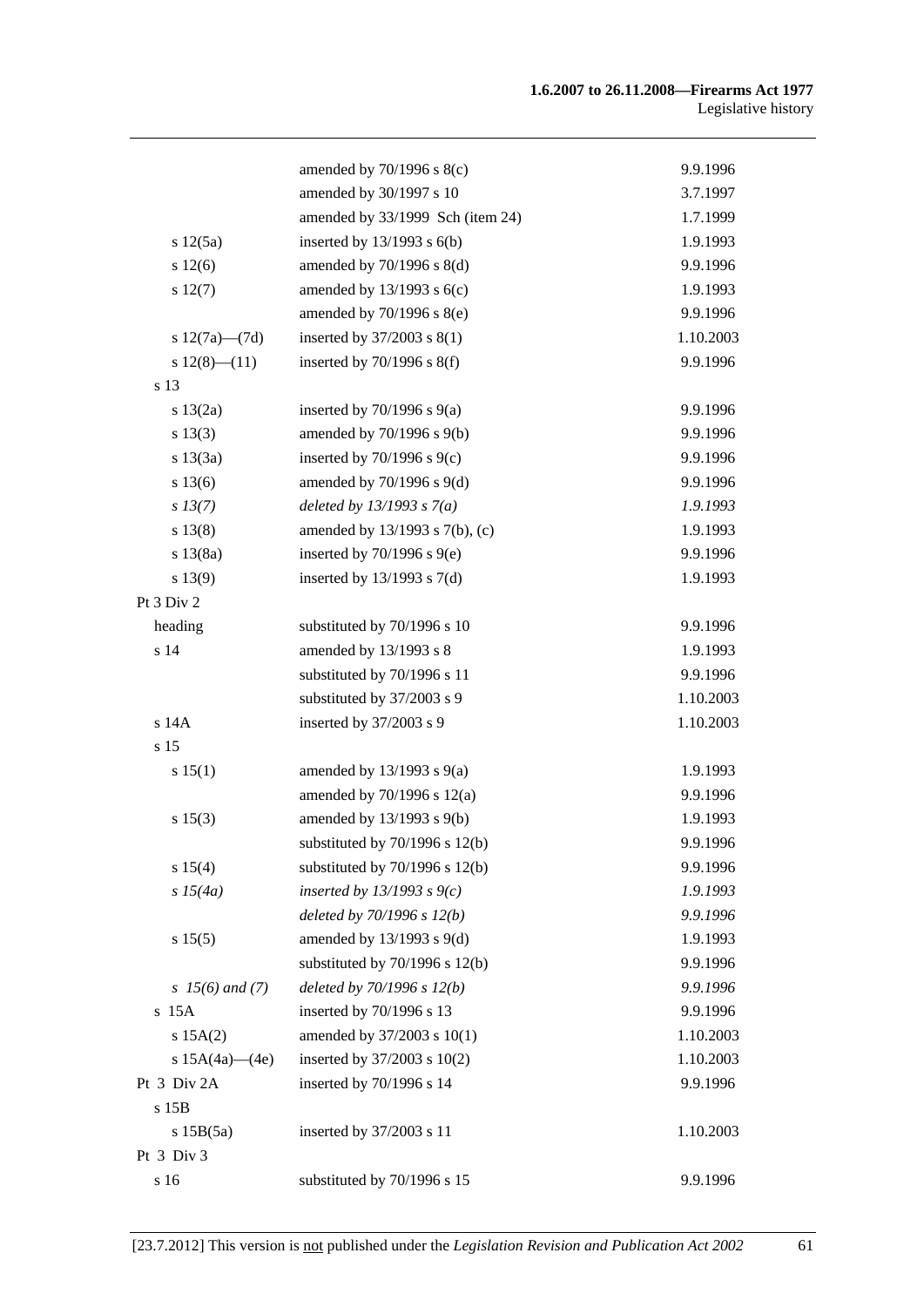| s 17(3)                 | amended by $70/1996$ s $16(a)$                                | 9.9.1996  |
|-------------------------|---------------------------------------------------------------|-----------|
| s 17(3a)                | inserted by 70/1996 s 16(b)                                   | 9.9.1996  |
|                         | amended by 37/2003 s 12                                       | 1.10.2003 |
| s 17(4)                 | substituted by 13/1993 s 10                                   | 1.9.1993  |
|                         | amended by 70/1996 s 16(c)                                    | 9.9.1996  |
| s $17(4a)$ — $(4e)$     | inserted by 13/1993 s 10                                      | 1.9.1993  |
| s 18                    | amended by 70/1996 s 17                                       | 9.9.1996  |
| Pt 3 Div 4              |                                                               |           |
| s 19                    |                                                               |           |
| s 19(1)                 | substituted by 70/1996 s 18                                   | 9.9.1996  |
| s 19(1a)                | inserted by 70/1996 s 18                                      | 9.9.1996  |
| s 19A                   | inserted by 70/1996 s 19                                      | 9.9.1996  |
| s 20                    |                                                               |           |
| $s \ 20(1)$             | s 20 redesignated as $s$ 20(1) and amended by<br>13/1993 s 11 | 1.9.1993  |
| s $20(1a)$ and $(1b)$   | inserted by $70/1996$ s $20(a)$                               | 9.9.1996  |
| $\pm 20(2)$             | inserted by 13/1993 s 11(b)                                   | 1.9.1993  |
| $s \ 20(3)$             | inserted by 13/1993 s 11(b)                                   | 1.9.1993  |
|                         | substituted by $70/1996$ s $20(b)$                            | 9.9.1996  |
| $s \ 20(3a)$ and $(3b)$ | inserted by 37/2003 s 13                                      | 1.10.2003 |
| $s \ 20(4)$             | inserted by $13/1993$ s $11(b)$                               | 1.9.1993  |
| $s \ 20(5)$ —(7)        | inserted by $70/1996$ s $20(c)$                               | 9.9.1996  |
| s 20A                   | inserted by 13/1993 s 12                                      | 1.9.1993  |
|                         | substituted by 70/1996 s 21                                   | 9.9.1996  |
| s 21                    | amended by 70/1996 s 22                                       | 9.9.1996  |
| s 21A                   | amended by 70/1996 s 23                                       | 9.9.1996  |
| s 21AB                  | inserted by 13/1993 s 13                                      | 1.9.1993  |
| $s$ 21AB $(3)$          | inserted by 70/1996 s 24                                      | 9.9.1996  |
| Pt 3 Div 5              |                                                               |           |
| s 21B                   |                                                               |           |
| $s$ 21B(1)              | amended by $70/1996$ s $25(a)$                                | 9.9.1996  |
| $s$ 21B $(2a)$          | inserted by 70/1996 s 25(b)                                   | 9.9.1996  |
| $s$ 21B(5)              | amended by 70/1996 s 25(c)                                    | 9.9.1996  |
| $s$ 21B $(6)$           | amended by 13/1993 s 14                                       | 1.9.1993  |
| $s$ 21B $(7)$           | substituted by $70/1996$ s $25(d)$                            | 9.9.1996  |
| $s$ 21B $(8)$           | inserted by $70/1996$ s $25(d)$                               | 9.9.1996  |
| s 21BA                  | inserted by 70/1996 s 26                                      | 9.9.1996  |
| s 21BB                  | inserted by 70/1996 s 26                                      | 9.9.1996  |
| Pt 3 Div 6              |                                                               |           |
| $s$ 21 $C$              | deleted by 70/1996 s 27                                       | 9.9.1996  |
| s 21D                   |                                                               |           |
| $s$ 21D(1)              | amended by 13/1993 s 15                                       | 1.9.1993  |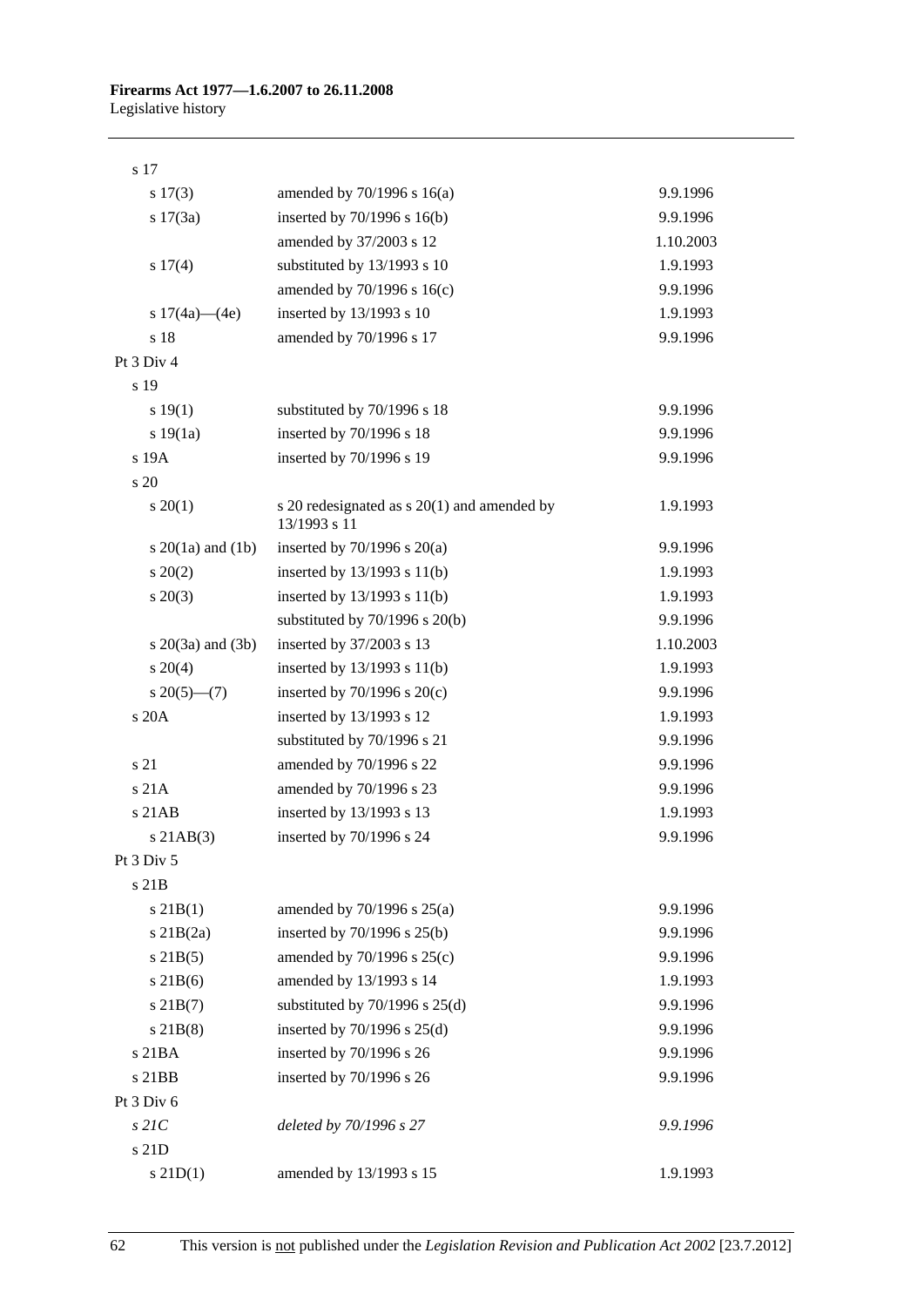|                     | amended by 70/1996 s 28            | 9.9.1996   |
|---------------------|------------------------------------|------------|
|                     | amended by 37/2003 s 14            | 1.10.2003  |
| s 21E               | inserted by 37/2003 s 15           | 1.10.2003  |
| Pt 4                |                                    |            |
| s 22                | amended by 60/1986 s 7             | 23.10.1986 |
|                     | amended by 87/1988 s 6             | 1.9.1993   |
|                     | amended by 13/1993 s 16, Sch       | 1.9.1993   |
|                     | amended by 70/1996 s 29            | 9.9.1996   |
|                     | amended by 37/2003 s 16            | 1.10.2003  |
| s 23                |                                    |            |
| $s$ 23(1) and (2)   | amended by 13/1993 Sch             | 1.9.1993   |
| $s$ 23(3) and (4)   | inserted by 13/1993 s 17           | 1.9.1993   |
| $s\,23(5)$          | inserted by 70/1996 s 30           | 9.9.1996   |
| s <sub>24</sub>     |                                    |            |
| $s\,24(2)$          | amended by 13/1993 Sch             | 1.9.1993   |
|                     | deleted by 70/1996 s 31            | 9.9.1996   |
|                     | inserted by 37/2003 s 17           | 1.10.2003  |
| $s\,24(3)$          | inserted by 13/1993 s 18           | 1.9.1993   |
| s 24A               | inserted by 70/1996 s 32           | 9.9.1996   |
| s 24B               | inserted by 37/2003 s 18           | 1.10.2003  |
| s 25                |                                    |            |
| $s \, 25(1)$        | amended by 13/1993 Sch             | 1.9.1993   |
| $s \, 25(1)$        | (a) deleted by $70/1996$ s $33(a)$ | 9.9.1996   |
| $s \, 25(1a)$       | inserted by 70/1996 s 33(b)        | 9.9.1996   |
| $s\,25(2)$          | substituted by 87/1988 s 19 (Sch)  | 1.9.1993   |
|                     | amended by 70/1996 s 33(c)         | 9.9.1996   |
| $s\,25(3)$          | inserted by 87/1988 s 7            | 1.9.1993   |
|                     | deleted by 37/2003 s 19            | 1.10.2003  |
| $s\,25(4)$          | inserted by 87/1988 s 7            | 1.9.1993   |
|                     | amended by 70/1996 s 33(d)         | 9.9.1996   |
|                     | deleted by 37/2003 s 19            | 1.10.2003  |
| s 26                | substituted by 87/1988 s 8         | 1.9.1993   |
|                     | amended by 70/1996 s 34            | 9.9.1996   |
| $Pt\,5$             |                                    |            |
| s26A                | inserted by 87/1988 s 9            | 1.9.1993   |
| s 26B               | inserted by 13/1993 s 19           | 1.9.1993   |
| s 26BA              | inserted by 70/1996 s 35           | 9.9.1996   |
| s 26C               | inserted by 13/1993 s 19           | 1.9.1993   |
| $s$ 26C(8)          | amended by 70/1996 s 36            | 9.9.1996   |
| s 26D               | inserted by 70/1996 s 37           | 9.9.1996   |
| s 27                |                                    |            |
| s $27(1)$ and $(2)$ | amended by 13/1993 Sch             | 1.9.1993   |
| s 28                |                                    |            |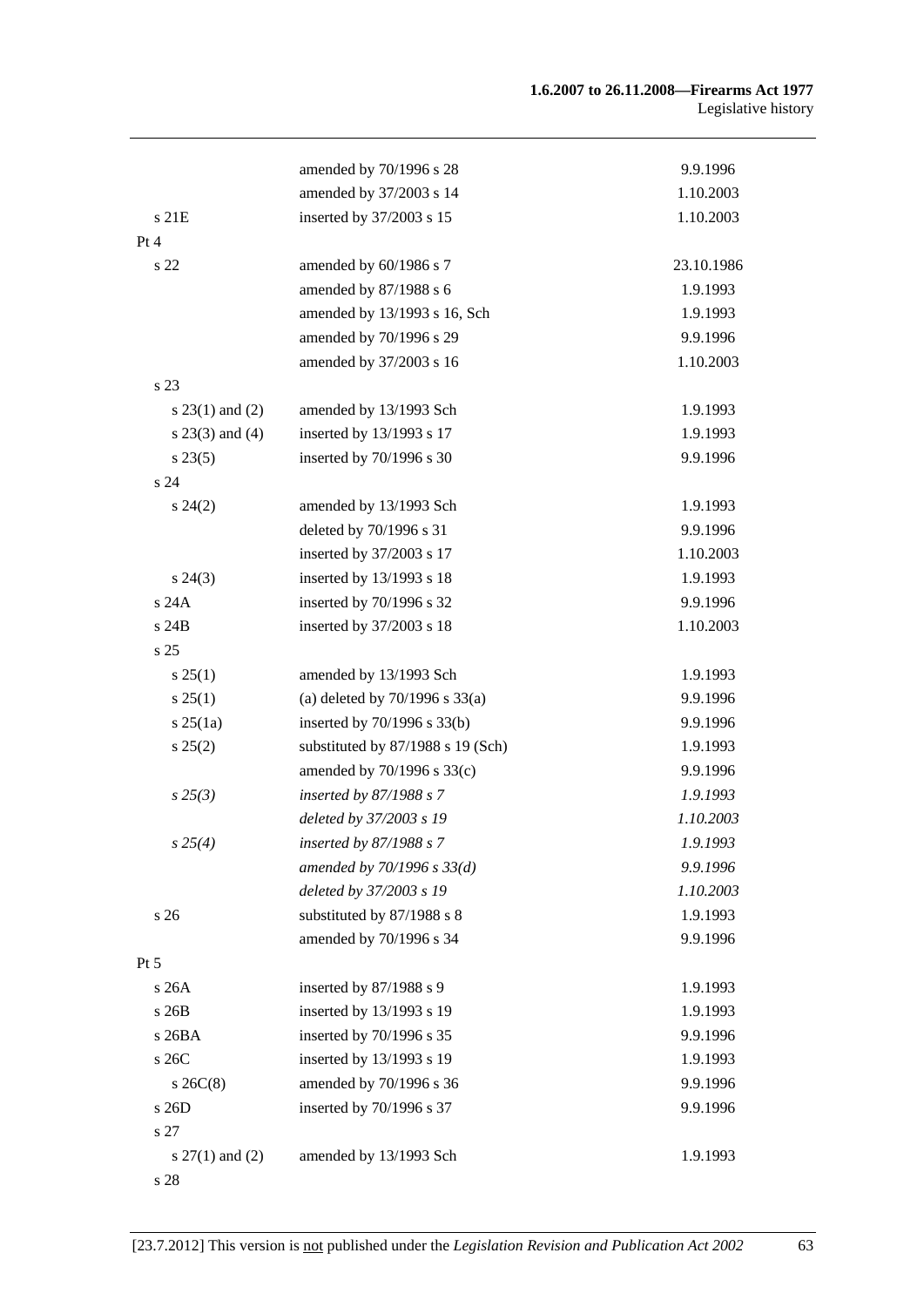#### **Firearms Act 1977—1.6.2007 to 26.11.2008**  Legislative history

| $s\,28(1)$            | amended by 13/1993 Sch                    | 1.9.1993   |
|-----------------------|-------------------------------------------|------------|
|                       | substituted by $70/1996$ s $38(a)$        | 9.9.1996   |
| $s\,28(2)$            | amended by 13/1993 Sch                    | 1.9.1993   |
|                       | amended by 70/1996 s 38(b)                | 9.9.1996   |
| s 29                  | substituted by 60/1986 s 8                | 23.10.1986 |
|                       | amended by 13/1993 s 20                   | 1.9.1993   |
|                       | substituted by 70/1996 s 39               | 9.9.1996   |
| s 29A                 | inserted by 70/1996 s 39                  | 9.9.1996   |
| s29B                  | inserted by 70/1996 s 39                  | 9.9.1996   |
|                       | deleted by 37/2003 s 20                   | 1.10.2003  |
| s 29C                 | inserted by 70/1996 s 39                  | 9.9.1996   |
| s 30                  |                                           |            |
| $s \ 30(1)$           | substituted by 87/1988 s 10               | 1.9.1993   |
| $s \ 30(1a)$          | inserted by $70/1996$ s $40(a)$           | 9.9.1996   |
| $s \ 30(2)$           | amended by 13/1993 Sch                    | 1.9.1993   |
|                       | amended by 70/1996 s 40(b)                | 9.9.1996   |
| $s \ 30(3)$           | amended by 13/1993 Sch                    | 1.9.1993   |
|                       | substituted by $70/1996$ s $40(c)$        | 9.9.1996   |
| $s \ 30(4)$           | inserted by $70/1996$ s $40(c)$           | 9.9.1996   |
| s 31                  |                                           |            |
| $s \, 31(1)$          | substituted by $87/1988$ s $11(a)$        | 1.9.1993   |
|                       | amended by $70/1996$ s $41(a)$ —(c)       | 9.9.1996   |
| $s \, 31(2)$          | amended by $87/1988 \text{ s } 11(b)$     | 1.9.1993   |
|                       | amended by 13/1993 Sch                    | 1.9.1993   |
| $s \ 31(3)$           | inserted by $70/1996$ s $41(d)$           | 9.9.1996   |
| s 31A                 | inserted by 87/1988 s 12                  | 1.9.1993   |
|                       | substituted by 13/1993 s 21               | 1.9.1993   |
| $s \, 31A(1)$         | amended by $70/1996$ s $42(a)$ , (b), (d) | 9.9.1996   |
| s 31A(1)              | (c) deleted by $70/1996$ s $42(c)$        | 9.9.1996   |
| $s \, 31A(3)$         | amended by $70/1996$ s $42(e)$            | 9.9.1996   |
| $s \, 31A(4)$         | amended by $70/1996$ s $42(f)$            | 9.9.1996   |
| s 32                  |                                           |            |
| $s \, 32(1)$          | amended by $87/1988$ s $13(a)$            | 1.9.1993   |
|                       | amended by $13/1993$ s $22(a)$ , Sch      | 1.9.1993   |
|                       | amended by 70/1996 s 43(a), (b)           | 9.9.1996   |
| $s \frac{32}{1}$ aa)  | inserted by $70/1996$ s $43(c)$           | 9.9.1996   |
| $s \frac{32(1ab)}{2}$ | inserted by $70/1996$ s $43(c)$           | 9.9.1996   |
|                       | amended by 37/2003 s 21(1)                | 1.10.2003  |
| $s \frac{32}{1a}$     | inserted by 13/1993 s 22(b)               | 1.9.1993   |
|                       | amended by 70/1996 s 43(d)                | 9.9.1996   |
| $s \, 32(2)$          | amended by 87/1988 s 13(b)                | 1.9.1993   |
|                       | amended by 13/1993 s 22(c), Sch           | 1.9.1993   |
|                       | amended by 70/1996 s 43(g)                | 9.9.1996   |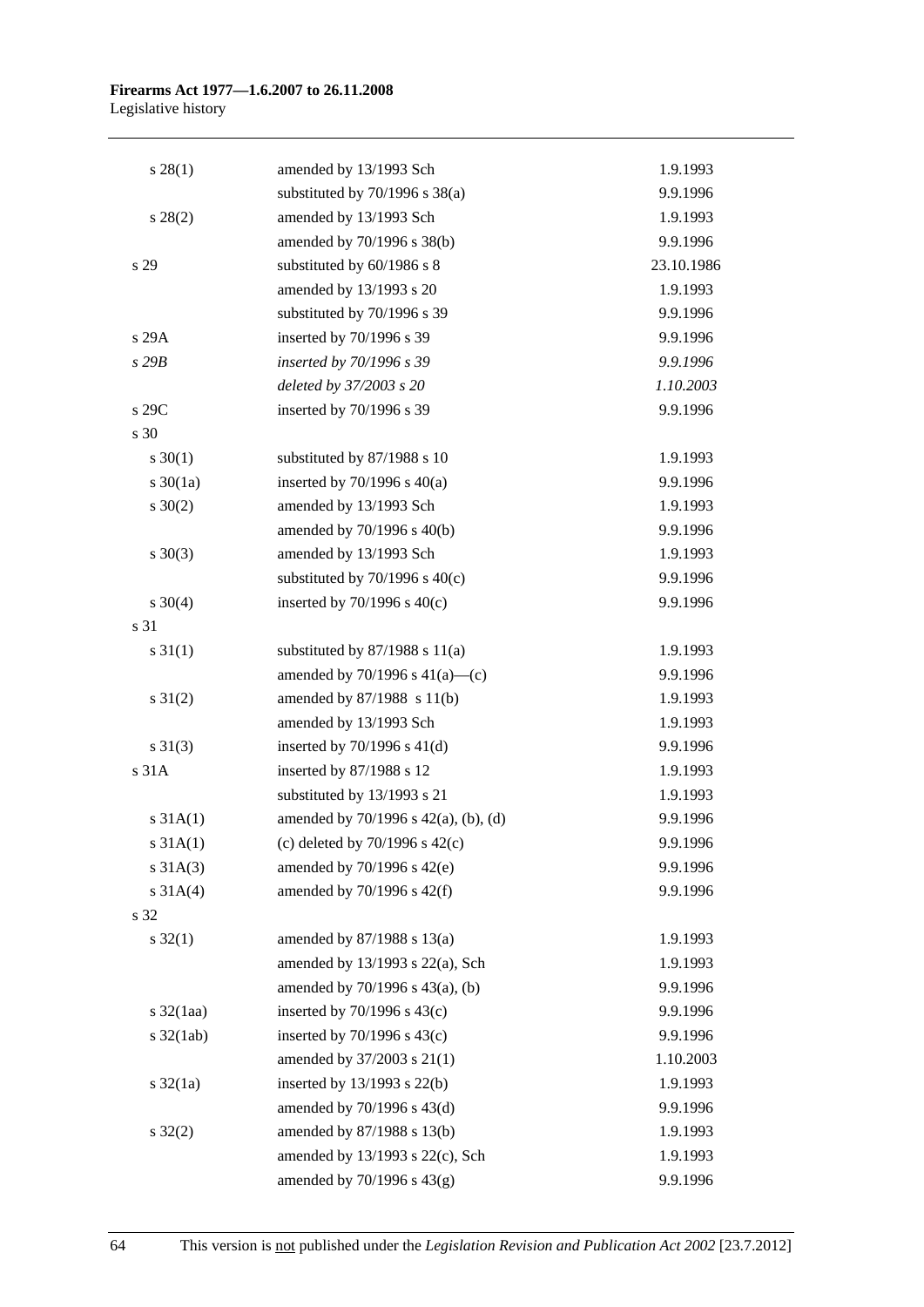|                     | amended by 37/2003 s 21(2)           | 1.10.2003  |
|---------------------|--------------------------------------|------------|
| $s \frac{32}{2a}$   | inserted by $70/1996$ s $43(e)$      | 9.9.1996   |
|                     | amended by 37/2003 s 21(3), (4)      | 1.10.2003  |
| $s \, 32(3)$        | amended by 13/1993 s 22(d), Sch      | 1.9.1993   |
|                     | substituted by $70/1996$ s $43(f)$   | 9.9.1996   |
|                     | amended by 37/2003 s 21(5), (6)      | 1.10.2003  |
| $s \frac{32(4)}{2}$ | amended by 13/1993 s 22(e), Sch      | 1.9.1993   |
|                     | amended by $70/1996$ s $43(g)$       | 9.9.1996   |
|                     | amended by 37/2003 s 21(7)           | 1.10.2003  |
| s 33                | substituted by 87/1988 s 19 (Sch)    | 1.9.1993   |
|                     | amended by 70/1996 s 44              | 9.9.1996   |
| s 34                | amended by 60/1986 s 9               | 23.10.1986 |
|                     | amended by 87/1988 s 14              | 1.9.1993   |
|                     | amended by 13/1993 Sch               | 1.9.1993   |
|                     | substituted by 70/1996 s 45          | 9.9.1996   |
| s $34(1)$ — $(3)$   | amended by 37/2003 s 22              | 1.10.2003  |
| s 34AA              | inserted by 13/1993 s 23             | 1.9.1993   |
| s 34A               | inserted by 87/1988 s 15             | 1.9.1993   |
| s $34A(1)$          | amended by 13/1993 s 24(a), (b)      | 1.9.1993   |
|                     | amended by $70/1996$ s $46(a)$ , (b) | 9.9.1996   |
|                     | amended by 37/2003 s 23              | 1.10.2003  |
| $s \, 34A(2)$       | amended by $13/1993$ s $24(c)$ , (d) | 1.9.1993   |
|                     | amended by $70/1996$ s $46(c)$       | 9.9.1996   |
|                     | amended by 37/2003 s 23              | 1.10.2003  |
| s 35                | amended by 13/1993 Sch               | 1.9.1993   |
|                     | substituted by 70/1996 s 47          | 9.9.1996   |
| s $35(1)$ and (2)   | amended by 37/2003 s 24              | 1.10.2003  |
| $ss 35A - 35D$      | inserted by 70/1996 s 48             | 9.9.1996   |
| s 36                | amended by 13/1993 s 25, Sch         | 1.9.1993   |
|                     | amended by 70/1996 s 49              | 9.9.1996   |
|                     | amended by 37/2003 s 25              | 1.10.2003  |
| ss 36A and 36B      | inserted by 70/1996 s 50             | 9.9.1996   |
| s 37                | substituted by 87/1988 s 16          | 1.9.1993   |
|                     | substituted by 70/1996 s 51          | 9.9.1996   |
| s 38                |                                      |            |
| $s \, 38(1)$        | substituted by $87/1988$ s 19 (Sch)  | 1.9.1993   |
|                     | substituted by 13/1993 Sch           | 1.9.1993   |
|                     | deleted by 70/1996 s 52              | 9.9.1996   |
| s 39                |                                      |            |
| $s \, 39(2)$        | amended by $87/1988$ s $17(a)$ , (c) | 1.9.1993   |
|                     | amended by 13/1993 s 26              | 1.9.1993   |
|                     | amended by 70/1996 s 53(a)-(e)       | 9.9.1996   |
| $s \, 39(2)$        | (f) deleted by $87/1988$ s $17(b)$   | 1.9.1993   |